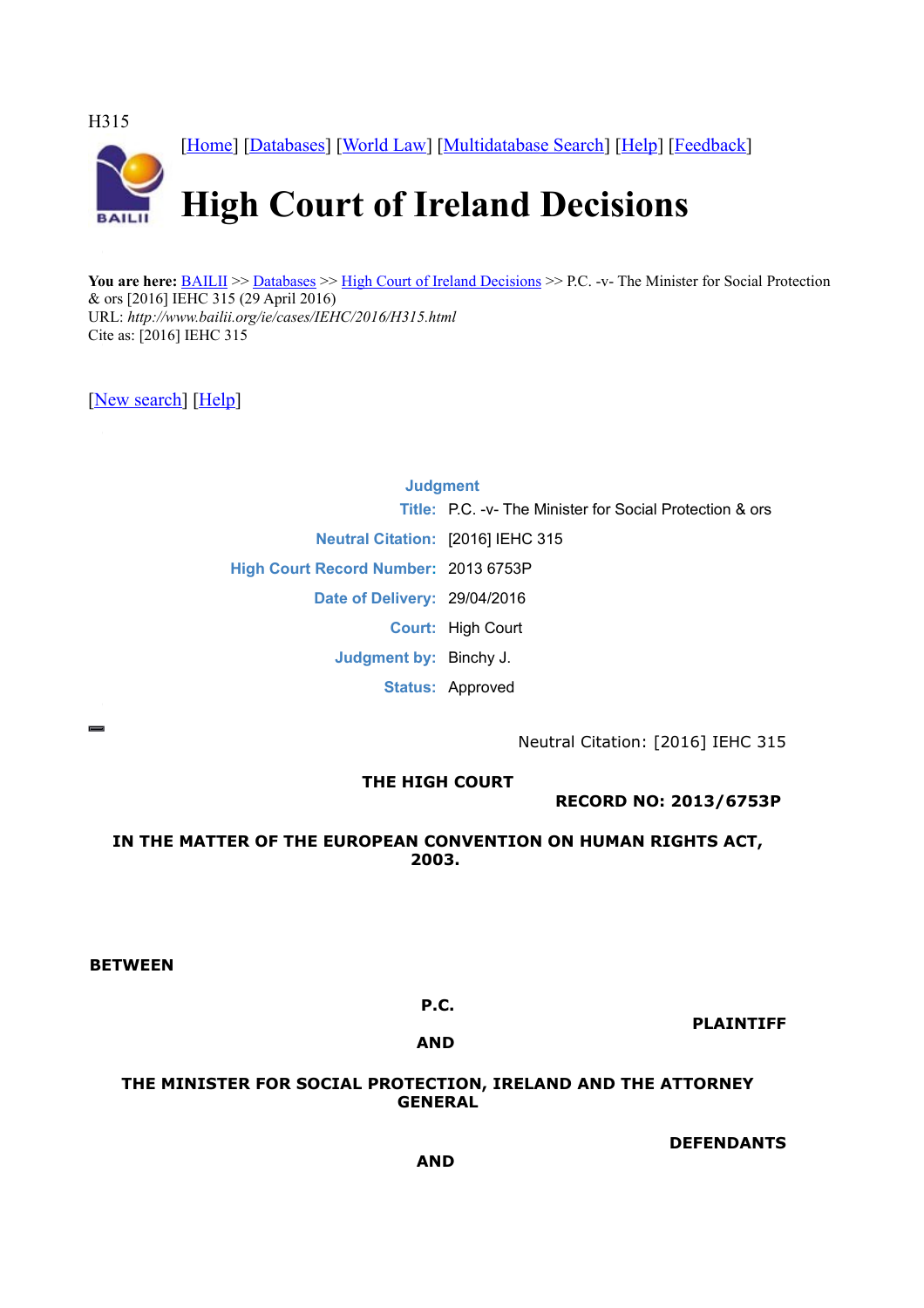## **THE IRISH HUMAN RIGHTS COMISSION**

## **NOTICE PARTY**

## **JUDGMENT of Mr. Justice Binchy delivered on the 29th day of April, 2015**

1. The plaintiff in these proceedings seeks to challenge the constitutionality of s. 249(1) of the Social Welfare (Consolidation) Act, 2005, (hereinafter "the Act of 2005"), which operates to disqualify the plaintiff from receiving payment of the State Pension (Contributory) (hereinafter "SPC") while imprisoned. The matter came on for hearing on 12th November, 2015 and was heard by the Court over a period of four days, concluding on 18th November, 2015.

2. Specifically, the plaintiff seeks a declaration that s. 249(1) of the Act of 2005 is incompatible with Articles 34, 38, 40.1, 40.3 and/or 43 of the Constitution. The plaintiff also seeks damages in respect of the alleged breach of his constitutional rights. Furthermore, the plaintiff seeks an injunction directing the defendants to make provision in law for the payment to the plaintiff of the SPC. The plaintiff also claims that s. 249(1) operates in breach of his rights under Articles 3,5,6, and 8, (in conjunction with Article 14) and 13 and Article 1 of Protocol 1 of the European Convention on Human Rights (hereinafter "the Convention"), and seeks a declaration pursuant to s. 5 of the European Convention on Human Rights Act, 2003 that s.249(1) of the Act of 2005 is incompatible with the Convention. The plaintiff also seeks damages pursuant to section 5 of that Act.

## 3. Section 249(1) states:

"Except where regulations otherwise provide, a person shall be disqualified for receiving any benefit under Part 2 (including any increase of benefit) for any period during which that person -

- (a) is absent from the State, or
- (b) is undergoing imprisonment or detention in legal custody."

## **Background facts:**

4. The plaintiff is a seventy five year old man who is currently serving a period of imprisonment in a prison within the State. The plaintiff was tried and convicted on 25th March, 2011 of 60 counts of sexual assault contrary to s.2 of the Criminal Law (Rape) (Amendment) Act 1990 as amended, and 14 counts of rape contrary to s. 48 of the Offences Against the Person Act 1861 and s.2 of the Criminal Law (Rape) Act 1981 as amended. The offences were committed against a family member. Consequent upon his conviction, the plaintiff was duly registered as a sex offender by order of the Court dated 26th May, 2011. On 26th May, 2011 the plaintiff was sentenced to a period of ten years imprisonment in respect of the convictions for sexual assault and to fifteen years imprisonment in respect of the convictions for rape. The final three years of the latter sentence were suspended, and both sentences were to run concurrently.

5. The plaintiff has worked in the State for most of his life and throughout his life has made Pay Related Social Insurance ("PRSI") contributions. Owing to these contributions, the plaintiff is an insured person for the purpose of the Act of 2005. On 10th February, 2005 the plaintiff was awarded 98% (standard rate) of the State Pension (Transition). However, it was clarified by counsel for the defendants, that the plaintiff was in fact entitled to, and was subsequently awarded 100% (standard rate) State Pension (Transition). The State Pension (Transition) was a non means tested payment, paid to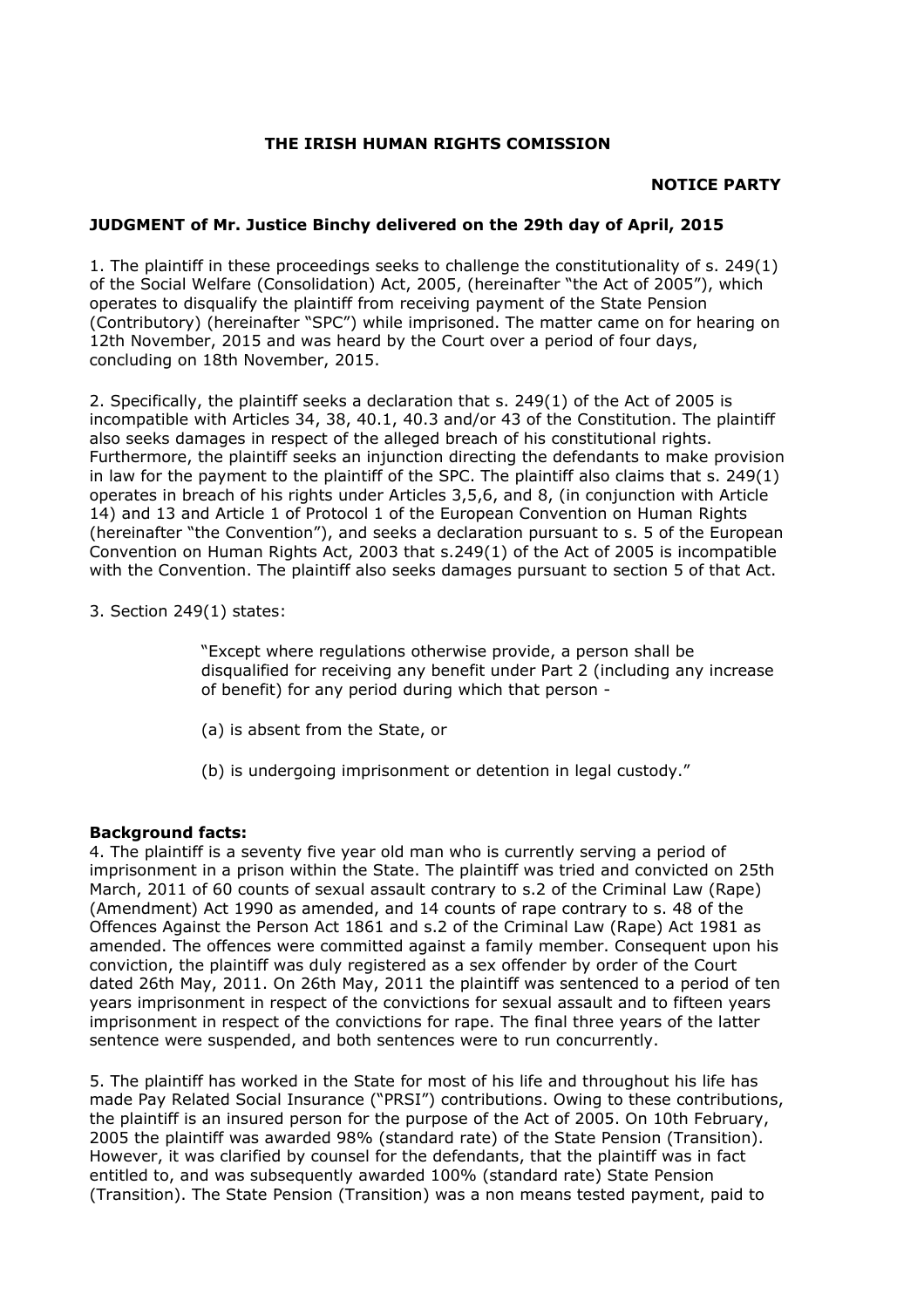retired persons aged 65 until they reach 66 when they become entitled to SPC, who had paid sufficient social insurance contributions, but who by reason of not yet having reached the age of 66, were not yet eligible to receive payment of the SPC. As of that date, the plaintiff was also eligible for and received an increase for a qualified adult in respect of his partner and an increase of qualified child in respect of three dependant children, as well as a fuel allowance.

6. The plaintiff was automatically transferred to the SPC on the 10th February, 2006, having attained the age of 66, and having complied with the provisions of s.108 and s.109 of the Act of 2005. The plaintiff became entitled to, and received the SPC from that date. Upon his leaving the family home on 11th October, 2006, the increase for a qualified adult and the increase for qualified a child were terminated on 12th October, 2006. The plaintiff received the SPC from that date until 18th March, 2011, which was the week preceding his conviction. Thereafter, the defendant did not pay the pension to the plaintiff, who, having commenced a sentence of imprisonment was disqualified under s. 249(1) from receiving the SPC. This was confirmed in correspondence sent by the first named defendant to the plaintiff on 14th December, 2012.

7. In his statement of claim, the plaintiff pleads that by reason of the termination of his SPC, his entitlement thereto has been abrogated and that he has been left practically destitute, having no other source of income while in prison, apart from a prison gratuity. The plaintiff initially received  $E18.90$  per week from the prison authorities while incarcerated; at that stage, the plaintiff was on an enhanced regime within the prison. However, that amount was reduced to €11.90 per week, owing to the plaintiff's inability to work within the prison. The plaintiff particularises the disadvantages he faces by virtue of his limited means, which he alleges stems from the refusal of the second named defendant to pay to him his SPC while imprisoned. These disadvantages include the fact that the plaintiff has no money to spend on: items in the prison tuck shop; clothing; or electrical goods such as an X-box or a DVD player. The statement of claim also particularises that while each prison cell is equipped with a kettle and tea, the plaintiff cannot afford coffee, which he enjoys. It was also pleaded that the plaintiff cannot afford to buy items of clothing and relies on the clothing provided by the prison service or by the St. Vincent de Paul Society.

8. The plaintiff also pleads that he suffers from age related ailments including hypertension and also a wrist injury. This is an injury the plaintiff alleges resulted from an accident which occurred in prison. However, these conditions are denied in the defence of the defendant. It is common case that if the plaintiff was available for work in the prison he could earn an extra €3.50 per week, bringing his weekly prison allowance to a total of €15.40.

## **Evidence given at trial**

9. Evidence was given by the plaintiff in relation to his work history and his PRSI contributions. The plaintiff confirmed that he qualified for the State pension (transition) upon attaining the age of 65 and thereafter, having attained the age of 66 he received the SPC until he was tried and convicted of the offences detailed above. The plaintiff gave evidence that he worked for a short period between 2011 and 2012 during his imprisonment; however, he ceased working in prison due to a wrist injury, which he alleges occurred due to an accident in prison, and in respect of which the plaintiff has issued proceedings in the Circuit Court claiming compensation for personal injuries. The plaintiff also gave evidence of his other medical complaints which include a heel spur on his foot, varicose veins and hypertension. The plaintiff gave further evidence of having had a tumour removed from his face, as well as the removal of a cyst from his back. The plaintiff attributes his inability to work in prison to these medical issues.

10. The plaintiff gave evidence that his inability to work within the prison means that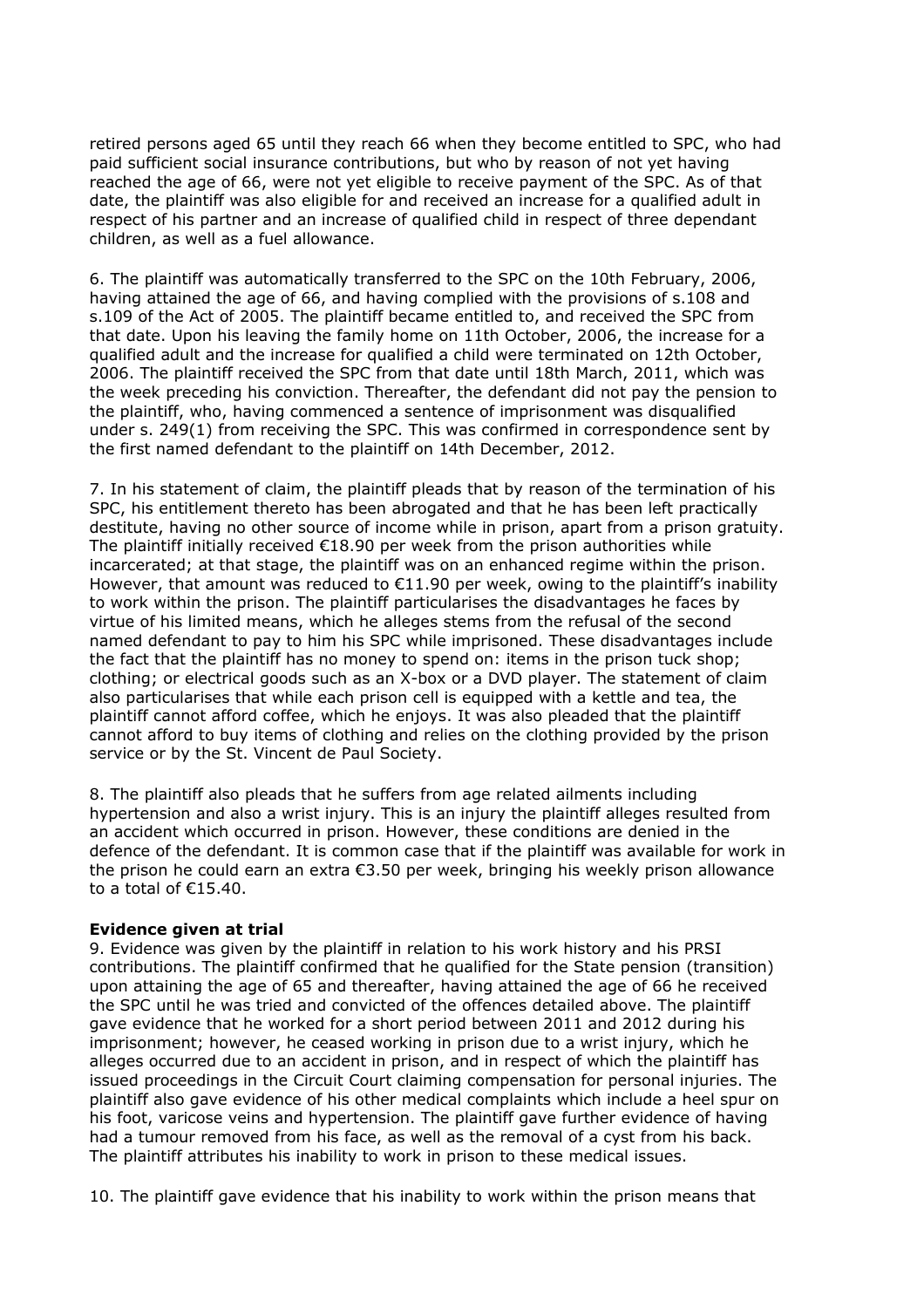financially, he is in a less advantageous position than other prisoners, many of whom have the ability to work and therefore to earn more money. This coupled with the fact that he receives no financial contributions from his family, and has no other income of any kind, means that he is unable to purchase basic goods in prison, for example, a pair of shoes, or clothing and that in order to purchase such goods the plaintiff has to save his weekly allowance of €11.90.

11. Evidence was given by the plaintiff in respect of the provision of clothing by the prison to him; each prisoner is provided with three pairs of jeans, underwear and two jumpers and these items are worn until another item is needed. The plaintiff gave evidence that the effect of his inability to buy clothing means that he has to wear the prison issued red, and that this has resulted in his being singled out and jeered by other prisoners, making him feel socially excluded. The plaintiff informed the Court that other prisoners, who are in receipt of pensions, either private or State pensions (such as from the Army) had the ability to buy clothes or other items such as DVD players or playstations. The plaintiff stated that he could not afford to buy coffee, which he says he especially enjoys.

12. During cross examination, evidence was also given by the plaintiff in relation to his conditions of imprisonment; he shares a cell with another man and the cell has in-cell sanitation and a shower. The plaintiff confirmed that receives: laundry services; cleaning products for his cell; a TV; a kettle and tea bags, milk and sugar. The plaintiff also confirmed in evidence that he has access to medical, chiropody, dental and optical care while in prison. Counselling, educational and library facilities are also available to the plaintiff. The plaintiff said that he was changed from the enhanced prison regime to the basic regime (under the incentivised regime policy of the Irish Prison Service) following a review in April 2015, and as a result he now receives the reduced sum of €11.90 per week The plaintiff denied that he refused to participate in the "Building Better Lives Programme" aimed at rehabilitating sex offenders.

13. The plaintiff confirmed that he made an application to the prison hardship fund in 2013, and that  $\epsilon$ 50 was paid into his prison account. The plaintiff also gave evidence regarding the bartering trade in prison in lieu of the free circulation of cash in the prison population.

14. Two witnesses were called on behalf of the defendants. Firstly, a Principal Officer from the Department of Social Protection, Ms. Anne-Marie Cassidy, whose responsibilities include matters relating to the SPC. Ms. Cassidy stated that in 1953, the Department established a social insurance fund ("the fund"), which she described as being founded on the principle of "solidarity," by which those able to work, make financial contributions for the benefit of people who are unable to work or who are unable to obtain work. Ms. Cassidy said that in broad terms the fund is financed by contributions (in terms of percentages) from the following sources: 22% contribution by the employee/self employed person; over 60% contribution by the employer; 1% contribution from health insurance and 15% contribution from the State (these were broad figures).

15. Ms. Cassidy stated that the benefits paid under the scheme support people who have contributed and satisfy the criteria of the scheme. She said that there is no individual attachment to the monies an individual has paid into the scheme; an individual's money goes into the fund and monies from the fund are paid to those in need. The witness confirmed that the rates paid by employers or employees can be varied by the legislature and such changes are announced by the Government in the budget. In the view of Ms. Cassidy, the purpose of the SPC is to meet one contingency i.e. retirement over the age of 66. Sometimes an individual may meet more than one social welfare contingency, for example if an individual is both ill and unemployed, the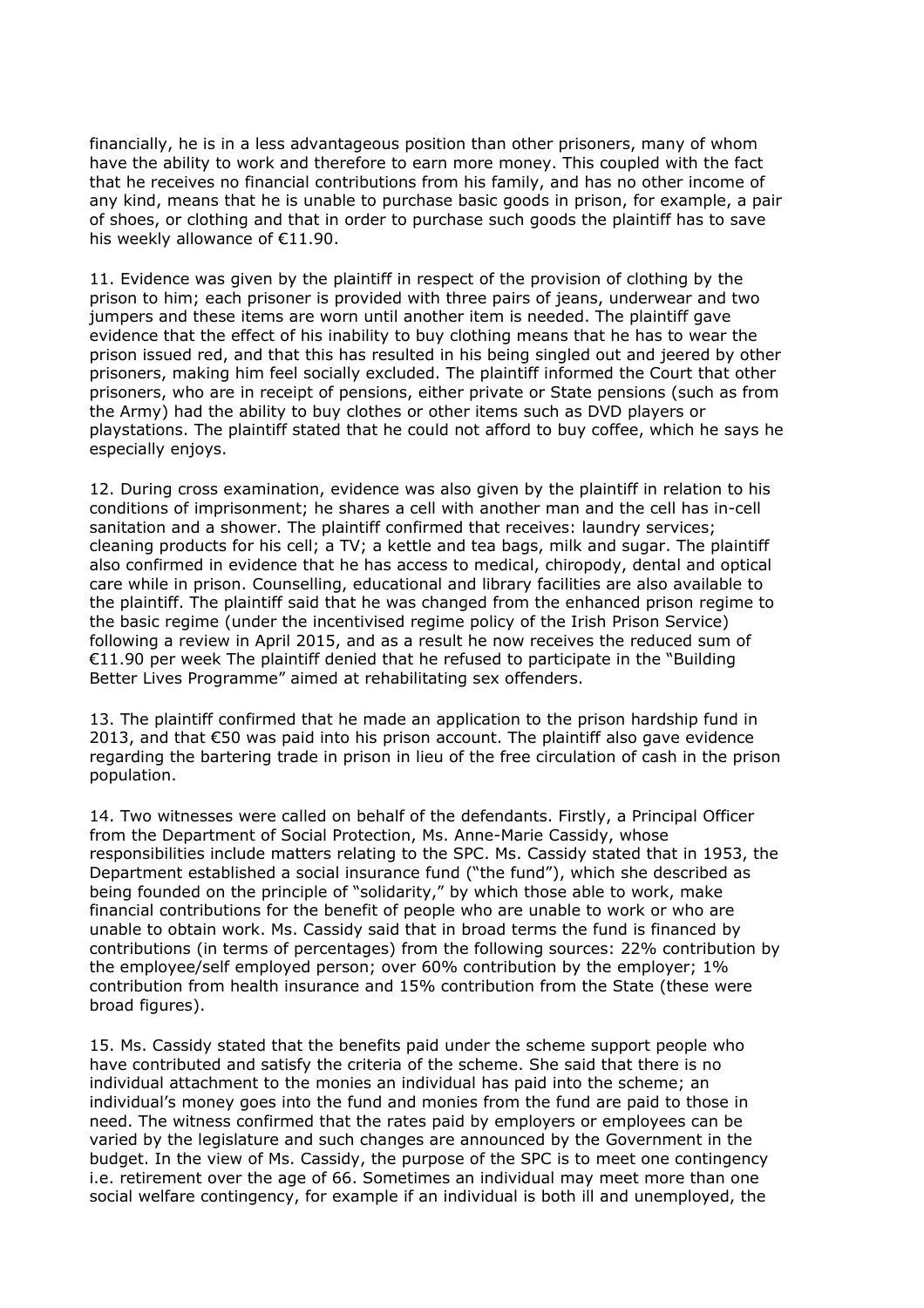Department compares the rates of both applicable benefits and pays the higher rate. Ms. Cassidy said that each social welfare scheme has its own eligibility criteria and conditions to determine eligibility to obtain a benefit under the scheme. In the plaintiff's case, Ms. Cassidy confirmed that his pension will be re-instated when he is released from prison.

16. In cross examination, Ms. Cassidy was asked by counsel for the plaintiff how many prisoners are currently disqualified from receiving the SPC under s. 249(1). The witness was unable to provide the Court with an answer to this question. However, she stated that there are approximately 30-40 disqualifications per year under s. 249(1).

17. Counsel asked whether the Department of Social Protection makes payments to the Department of Justice arising out of disqualifications, from the SPC pursuant to section 249(1) and the witness told the Court that no such payments are made. The witness was asked why the Department of Social Protection does not pay the SPC to the Department of Justice, in circumstances where the Department of Justice is paying for the cost of imprisonment of the plaintiff. In response, the witness said that this is unnecessary because the State is paying for the imprisonment of the plaintiff. The witness confirmed that high earning individuals also avail of the SPC and receive it at the same rate as the plaintiff. Ms. Cassidy confirmed that if a high earning individual lost all of their money, he/she would continue to receive the benefit at the rate of €230 per week, despite having contributed more, in financial terms, to the fund. The witness also confirmed in her evidence that the SPC is not means tested and that individuals with private pensions can also avail of the SPC.

18. The second witness for the defendants was Ms. Anne-Marie Allen, Assistant Governor of the Midlands Prison. Ms Allen gave evidence that taking into account remission, the plaintiff's anticipated release date is 23rd March, 2020. Ms. Allen told the Court that the plaintiff lives in a shared cell in G wing in the prison, a wing that houses some elderly prisoners. However, the plaintiff is on a waiting list to obtain a single cell. Ms. Allen described the plaintiff's cell as being equipped with a shower unit, a sink, toilet, worktop and two beds. There is also a TV in the plaintiff's cell. The witness also gave evidence that the prisoners receive three meals a day and provided the Court with a 28 day prison food menu in this regard.

19. The witness also described the prison account management system which operates in lieu of cash in the prison; family and friends can lodge money into the prisoner's account, in addition to the monies that the prisoner receives from the prison. Ms. Allen gave evidence that a prisoner can spend freely in the prison tuck shop; however, a large amount of spending by one prisoner would be flagged for the attention of the Governor of the prison. The Court was also provided with a pricelist for the prison tuck shop, and the witness confirmed that the plaintiff had, on a previous occasion purchased sachets of coffee from the prison tuck shop.

20. In addition to the facilities described by the plaintiff, Ms. Allen gave evidence that other services were also available in the prison, including: medical services, addiction services; access to a doctor from the Central Mental Hospital; psychological services, and also recreational and gym facilities. Ms. Allen gave evidence that the cost to the State of imprisoning an individual is approximately €65,000 per annum, this figure being based on a recent report of the Irish Prison Service. The witness stated that the plaintiff had not lodged any complaints in relation to his conditions of detention.

21. During cross examination, Ms. Allen agreed that she was not aware of any provision in law that required a prisoner to "pay their keep". She agreed that that cost of maintaining a prisoner is fully borne by the State. Ms. Allen was unable to indicate to the Court how many prisoners in the State are in receipt (or were eligible prior to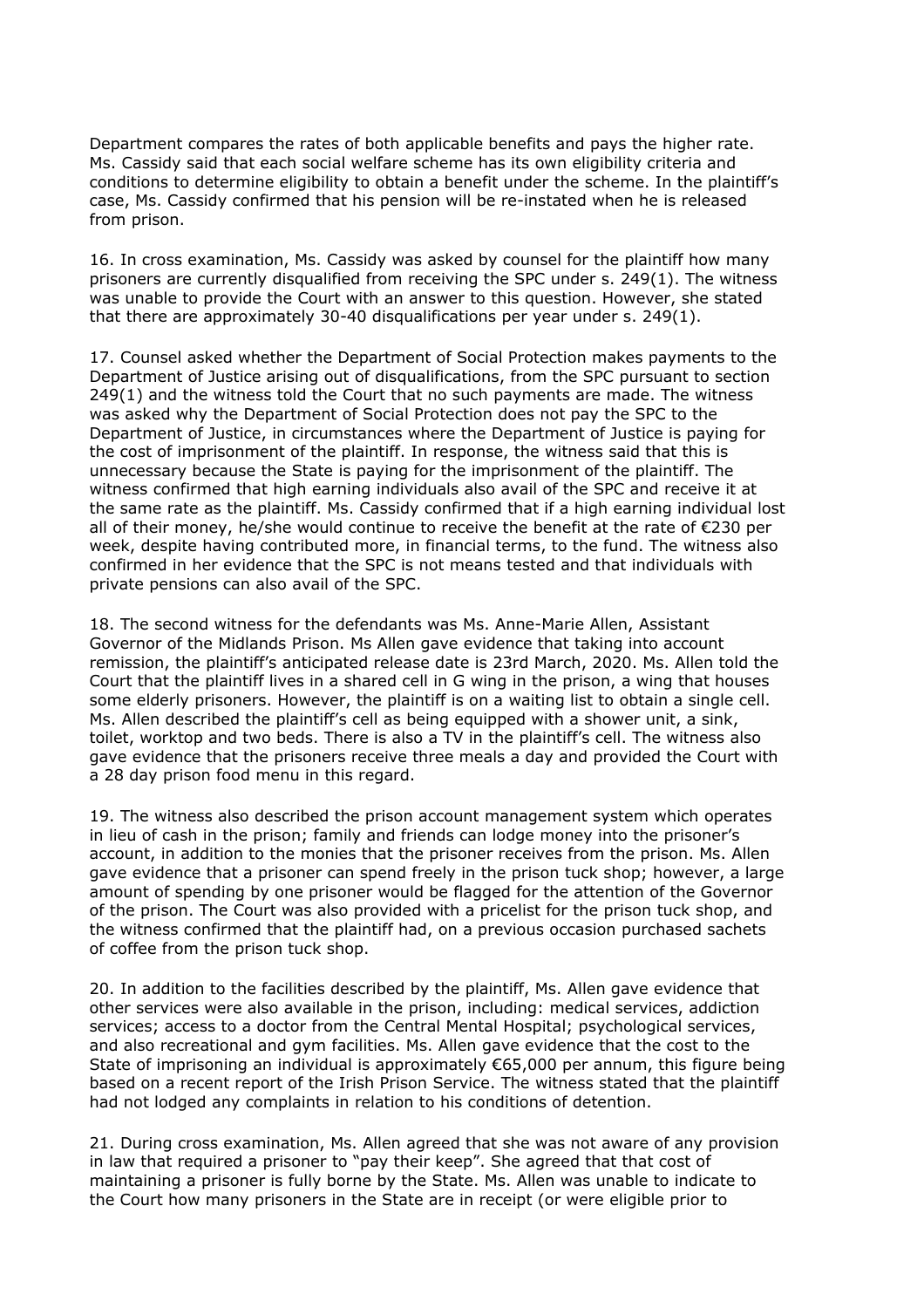imprisonment) of the SPC. Nor was Ms. Allen able to inform the Court of the number of prisoners in the Midlands Prison who are 66 and over. Ms. Allen stated that between 5 and10 prisoners of the plaintiff's age are working in the Midlands Prison for which they are paid an extra €4.50 per week. She agreed that a prisoner on the basic regime of €11.90 per week would be unable to buy a newspaper every day, and that this small purchase had the potential to improve a prisoner's quality of life while incarcerated. Ms. Allen also confirmed that if a prisoner wanted to buy clothes outside the prison, this could be facilitated, but shop prices would be paid for same. The witness agreed that the ability of a prisoner to have his own clothing would impact positively on a prisoner's psychological wellbeing and that it was important for prison to be normalised with a view to minimising the effects of institutionalisation of prisoners.

22. Ms. Allen was questioned in respect of s.13(e) of the Prisons Act 2007 which in general terms provides for sanctions for breaching discipline, and subparagraph (e) specifically provides for the *"forfeiture of such sum of money credited or to be credited to the prisoner from public funds as may be specified by the governor."* Ms. Allen agreed that this was a sanction that could be imposed for a maximum period of 60 days. When asked if a prisoner could access his or her private pension fund while imprisoned, Ms. Allen told the Court that it is open to a prisoner to get his family or friends to lodge monies into his prison account, including private pension income.

#### **The Pleadings**

23. I have already set out at paragraph 2 above the reliefs which the plaintiff seeks in the proceedings. In his statement of claim, the plaintiff claims:

> (i) That a disqualification from entitlement to a pension in respect of which he has made PRSI contributions constitutes an interference with his property rights and/or his right to earn a livelihood contrary to Articles 40.3 and/or 43 of Bunreacht na hÉireann and further that it amounts to an additional punishment to that imposed by a Court contrary to Articles 34 and/or 38 and/or 40.3 of the Constitution;

> (ii) That section 249(1) is unconstitutional by reason of being an interference with the independence of the judiciary as well as the plaintiff's property rights, his right to earn a livelihood, his right to trial in due course of law, his right to fair procedures, his equality rights, his right to respect for his private life and his right to personal autonomy;

(iii) That by reason of s. 249(1), the plaintiff is not treated equally before the law by reason of his status as an older prisoner in receipt of the State Pension Contributory and that the section is unfairly discriminatory in its effect in that it does not apply to others who are in receipt of a private pension or are otherwise in receipt of other income or are of private means, and that there is no legitimate legislative basis for treating the plaintiff differently;

(iv) That s. 249(1) is incompatible with the Convention by reason of interference thereby effected with the plaintiff's right to freedom from degrading and humiliating treatment and/or his right to a trial in accordance with law and/or his right to respect for his private life and/or his property rights and/or his right to an effective remedy and/or his equality rights contrary to Articles 3, 5, 6, 8 and/or 13 and/or Article 1 of Protocol 1, in conjunction with Article 14 of the Convention;

(v) The plaintiff claims that as a result of the breach of his rights as aforesaid, he has been left practically destitute while in prison; unlike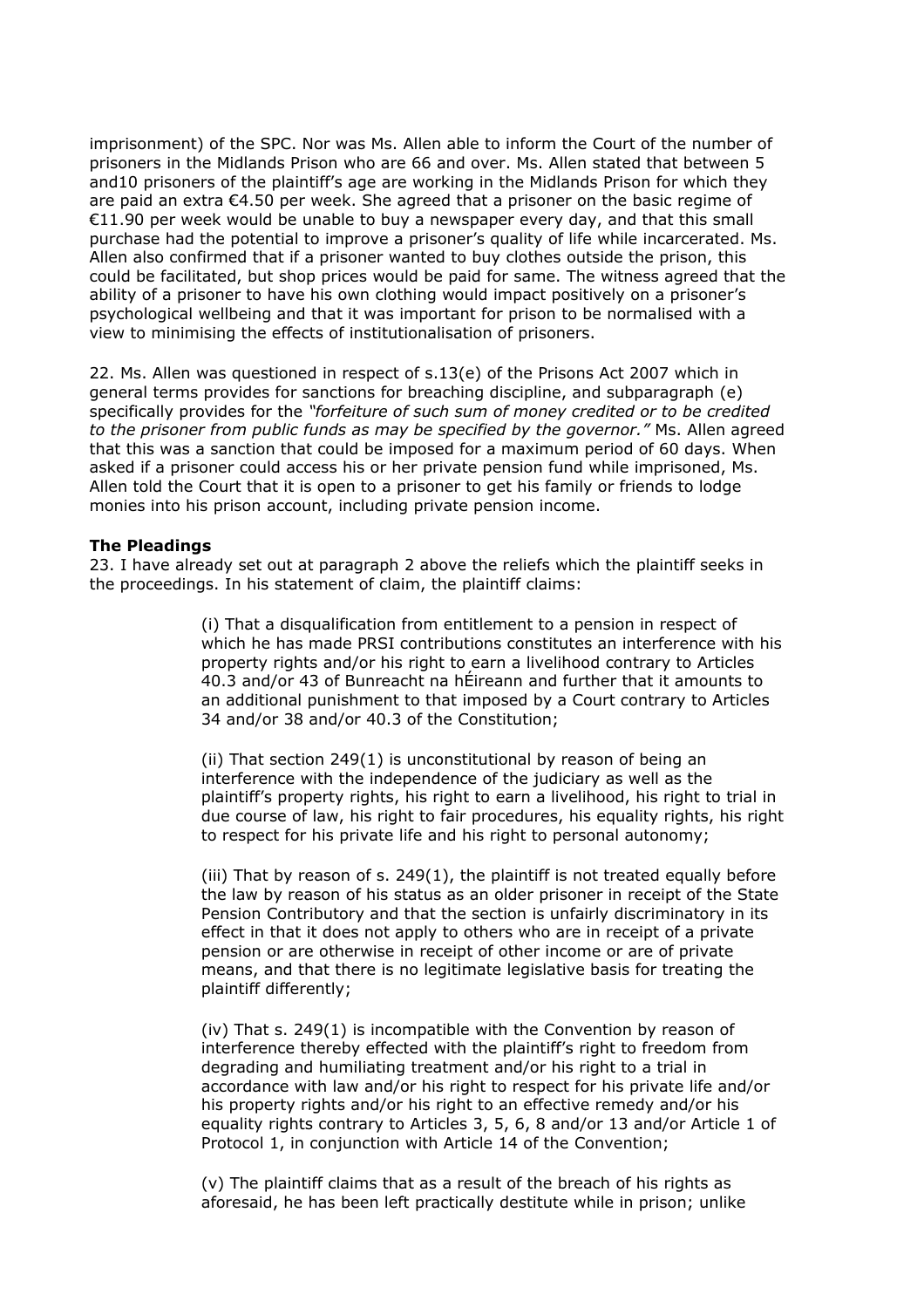others who have other means, he is not in a position to ameliorate his conditions in prison by reason of the disqualification effected by s. 249(1).

24. In their defence the defendants plead:-

(i) That s. 249(1) forms part of a detailed series of disqualifications to social welfare benefits the purpose of which is, in general terms, to ensure that certain persons who do not need benefits by virtue of being absent from the State or while imprisoned, or detained in legal custody, are not paid those benefits for the duration of their absence from the State or imprisonment;

(ii) that the disqualification provisions referred to above ensure that those who are imprisoned are not unjustly enriched while imprisoned, by accumulating substantial cash sums while having their needs provided for in State care. It is pleaded that this is a legitimate and objectively justified social policy choice made by the Oireachtas, and as a temporary disqualification, the measure is proportionate to the policy choices made by the Oireachtas.

(iii) that the plaintiff's claim is wholly unfounded and that s. 249(1) is not incompatible either with the Constitution or the European Convention of Human Rights;

(iv) that s. 249(1) is a condition of a statutory scheme and that such rights as are created by that statutory scheme do not inhere by virtue of the plaintiff's contributions, and nor are they absolute or unfettered; that the purpose of the contributory old age pension (now the SPC) was and is to make provision for the needs of elderly former workers as part of a wider system of social security and assistance for social need, and that the purpose of the disqualification under s. 249(1) is to ensure that payment of State benefits are not made to persons whose needs are otherwise being provided by the State; it is pleaded that the disqualification is not imposed by way of a penalty, but rather as a measure to ensure that prisoners, such as the plaintiff, do not profit from their wrongdoing; in the alternative it is pleaded that if the disqualification constitutes a penalty, it is a proportionate measure to the objective of deterrence of criminal activity, as it only applies to those sums by which a prisoner would be unjustly enriched during imprisonment; it is also pleaded that the plaintiff is on an enhanced prison regime and as such has a reasonable level of disposable income equivalent to many other prisoners;

(v) that the Irish Prison Service provides all basic living needs, including clothing, food, accommodation and medical expenses and it is denied that the plaintiff is destitute or practically destitute;

(vi) that privileges enjoyed inside prison do not and cannot equate to the standard of living that a prisoner would enjoy outside prison;

(vii) that the section does not constitutes a breach of any of the plaintiff's rights under Bunreacht na hÉireann or the Convention.

## **The Plaintiff's Submissions**

#### **Additional Punishment**

25. Counsel for the plaintiff submits that s. 249(1) of the Act of 2005:-

(i) Constitutes an additional punishment to the sentence of imprisonment already imposed by a Court on the plaintiff thereby violating the entitlement of the plaintiff to be sentenced by a trial court in due course of law as required by Articles 34.1 and 38.1 of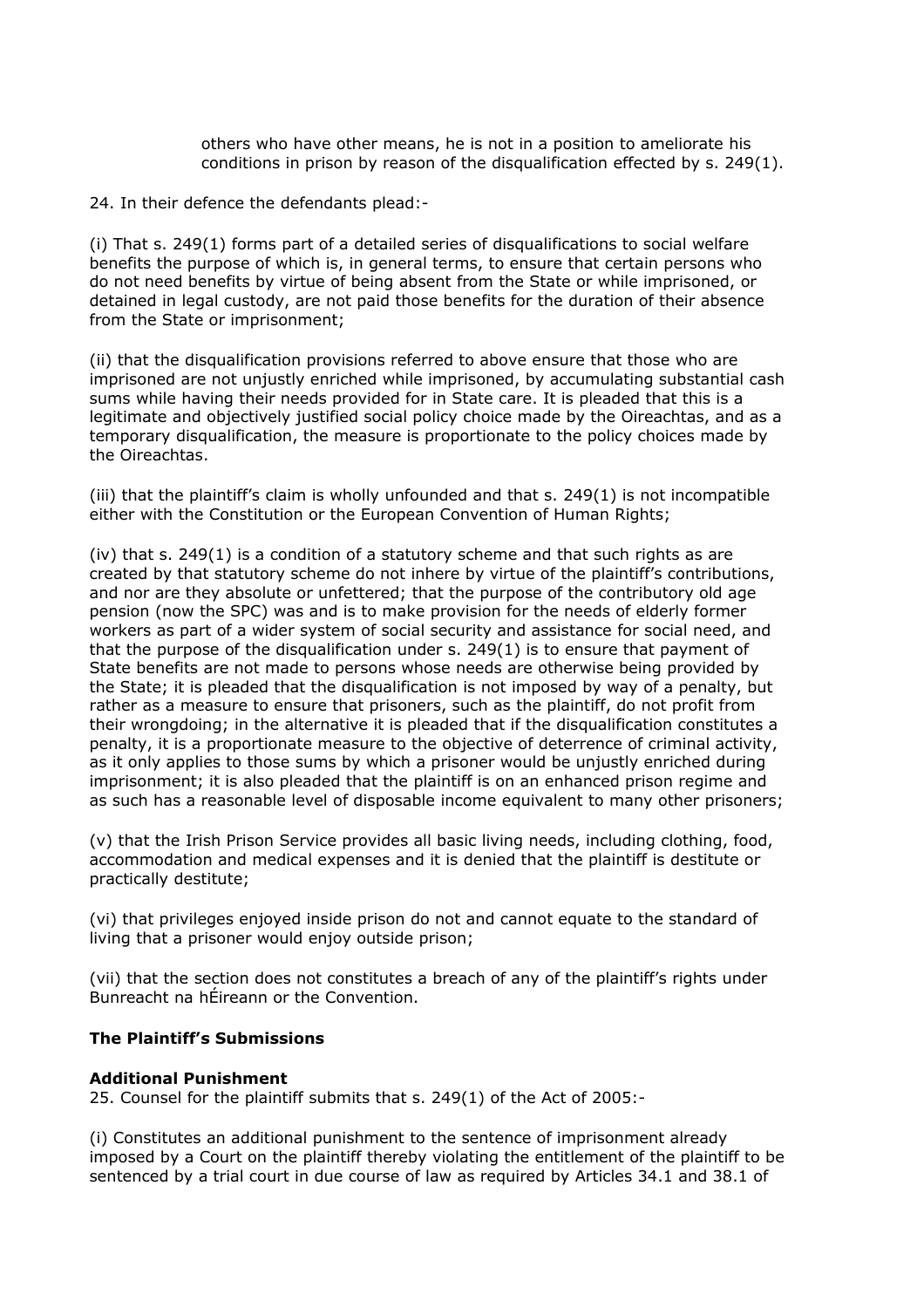Bunreacht na hÉireann;

(ii) That the impugned section violates the entitlement to be sentenced by a judge, which is an integral part of the administration of justice;

(iii) That the manner of operation of the impugned section does not allow for any independent consideration of the factors in the case, but rather the sanction is triggered, not by the nature of the offence, but by the coinciding facts of the existences of a custodial sentence and an entitlement to the SPC;

(iv) That the section constitutes a legislative interference with the sentencing function of the Courts, in that it imposes an extra penalty on an individual in receipt of the SPC, without permitting the fact of the same to be taken into account at sentencing stage;

(v) That the operation of the section constitutes a non-judicial punishment and imposes a continuing and disproportionate penalty upon the plaintiff by virtue of the fact that he is an old age pensioner, dependent upon the SPC as his sole source of income.

26. In support of the above submissions, counsel relies upon the well established authorities of in *Re: Deaton v. Attorney General* [1963] 1 I.R. 170, *Conroy v. Attorney General & anor* [1965] I.R. 411, *in re Haughey* [1971] 1 I.R. 217 and the *State (Healy) v. Donoghoe* [1976] I.R. 325. It is further submitted that the effect upon the plaintiff of the disqualification from entitlement to SPC is equivalent to imposition of a fine having a value of approximately €100,000.00 (this is a rough calculation based upon today's value of the SPC, taken up to the date it is expected the plaintiff will be released from prison). This it is submitted is by any standards a very significant fine. Accordingly, it is submitted, the effect and manner of operation of s. 249(1) of the Act violates the plaintiff's constitutional rights to be sentenced by a trial in due course of law contrary to Articles 34 and 38.1 of the Constitution. Furthermore the argument is made that it is contrary to natural and constitutional justice and the guarantee of basic fairness of procedures protected not only in Article 38 but also by Article 40.1 and/or Article 40.3 of the Constitution.

## **Discrimination**

27. Counsel for the plaintiff argues that s. 249(1) is discriminatory in its effect insofar as it operates to deprive persons such as the plaintiff of their right to receive the SPC, whereas others who are in receipt of pensions, whether private pensions or other types of public pensions, continue to receive their pension whilst serving a term of imprisonment. It is submitted that this impacts most severely on the least well-off in society, and as a result those who are less well-off are subjected to a much harsher prison sentence than those who are in a position to ameliorate their prison conditions through other sources of income that are not subject to the same measures. The result of this, it is submitted, is that the plaintiff has been left practically destitute.

28. Counsel relies on the authority of *Cox v. Ireland* [1992] 2 I.R. 503 in support of the proposition that the disqualification of the plaintiff from entitlement to receive the SPC while imprisoned is arbitrary, impermissibly wide and indiscriminate. In that case, the Supreme Court struck down a provision whereby a person convicted of an offence scheduled to the Offences Against the State Act, 1939, forfeited any office or employment which was remunerated out of the central fund or monies provided by the Oireachtas or local taxation and also forfeited any accrued pension entitlements. In the Act of 1939, there was a saving provision whereby the Government was entitled at its absolute discretion to remit in whole or in part, any forfeiture or disqualification incurred under the impugned section. Notwithstanding that saver, the Court struck down the impugned provision, inter alia, because the Court held, that it: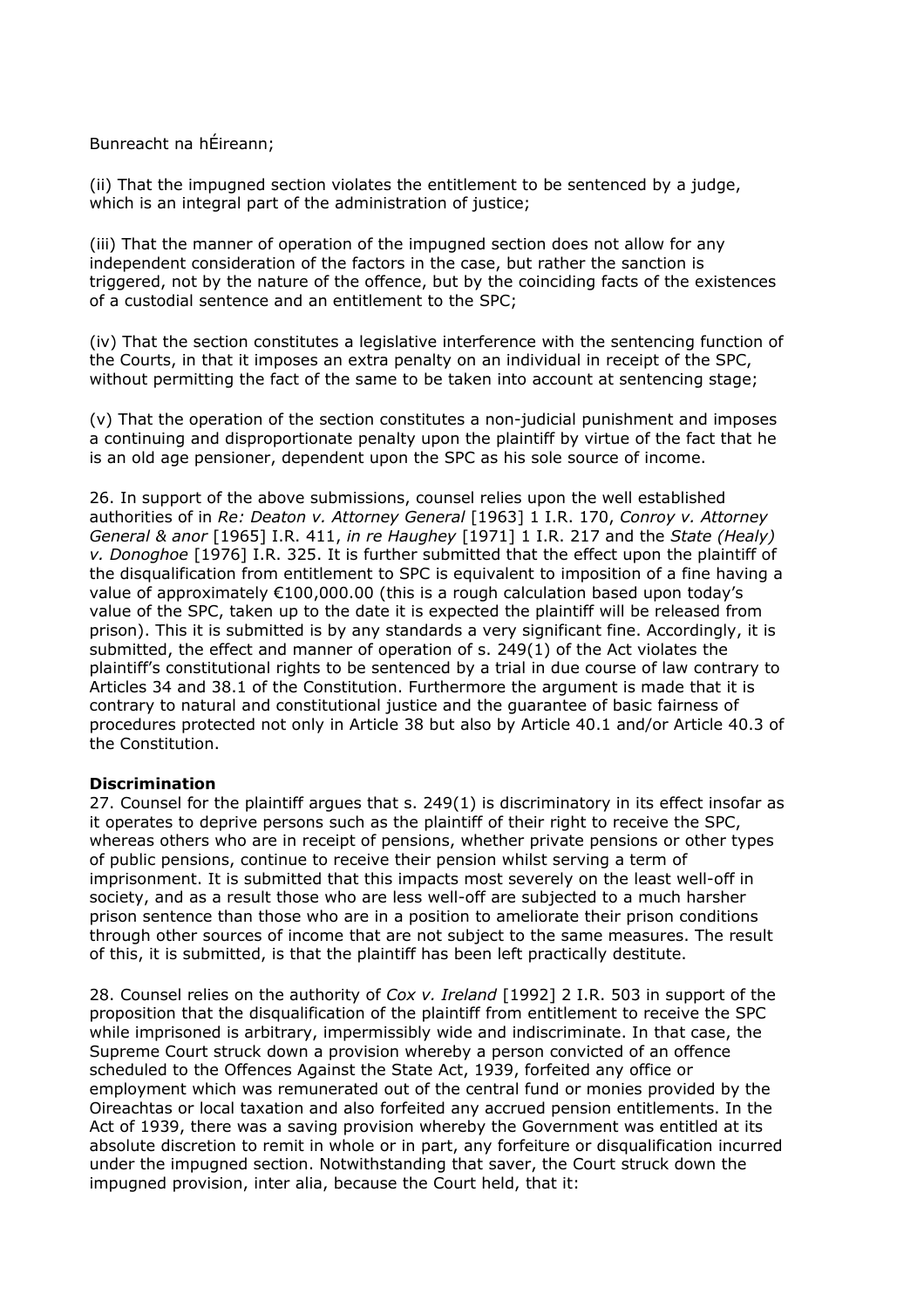"potentially constitutes an attack, firstly on the unenumerated constitutional right of that person to earn a living and, secondly, on certain property rights protected by the Constitution, such as the right to a pension, gratuity or other emolument already earned …"

Counsel submits that the plaintiff's case in these proceedings is even stronger than that in *Cox* by reason of the absence in this case of any saving provision such as was vested in the Government under the Offences Against the State Act in Cox.

29. Counsel further relies upon the decision of this Court in the case of *Lovett v. Minister for Education* [1997] 1 I.L.R.M. 89. Mr. Lovett was a school teacher who was convicted and sentenced in connection with offences concerning financial irregularities in the finances of the school. Following his conviction, he applied for early retirement on grounds of disability. However, as a result of his sentence, he was informed that his pension was forfeited pursuant to the provisions of the superannuation scheme to which he had contributed during his years of employment. That scheme had been established pursuant to the Teachers' Superannuation Act, 1928 which provided for the establishment of a pension fund, and contributions to and payments out of the fund. It also provided that:-

> "If any person in receipt of a pension under the principle scheme is, during the continuation of such pension, convicted of a crime or offence by a court of competent jurisdiction and is sentenced by that court for that crime or offence to imprisonment with hard labour for any term or to imprisonment for a term exceeding 12 months or to penal servitude for any term, such pension shall be forfeited as from the date of such conviction …"

30. As Mr. Lovett had been sentenced to imprisonment for a term exceeding twelve months, he was informed that his pension had been forfeited. Noting that the pension concerned was a contributory one, Kelly J. found that Mr. Lovett's right to a pension constituted a property right protected by the Constitution. He then went on to consider whether there had been a failure on the part of the State in the protection of that constitutional right, and whether the forfeiture of the pension was warranted by the objective sought to be secured through the same. Referring to the decision of the Supreme Court in Cox, Kelly J., having considered the possible objectives of the State in the impugned provision, found that it failed to pass the test prescribed by the Supreme Court in Cox and that it did not, as far as practicable, protect the constitutional rights of the plaintiff. This was because a retired teacher could not escape the effects of the forfeiture provisions, even in circumstances where he could show that the offence of which he was convicted was a minor one, had nothing to do with his former occupation and attracted a correspondingly minor penalty. Counsel submits that the forfeiture provision in that scheme, which was struck down was not as far-reaching as the impugned provision in this case which is a disqualification provision i.e. counsel submits that the concept of forfeiture is something less far-reaching than that of disqualification.

## **Property Right**

31. One of the principle arguments advanced on behalf of the plaintiff is that once a person has met the requirements for payment of SPC, as the plaintiff has in this case, he acquires a property right, which is protected both by the Constitution and the Convention. While acknowledging that the property rights of the individual are not absolute and may be regulated in the interests of the exigencies of the common good, it is submitted that for any interference with an accrued property right to be valid, it must be rationally connected to an object of sufficient public importance, and must be proportionate. The argument is made that the property rights of vulnerable people, such as the plaintiff, who have no other source of income and no family support, benefit from particular or special constitutional protection. Reliance is placed upon the *Health (Amendment) (No. 2) Bill 2004* [\[2005\] 1 IR 105](http://www.bailii.org/cgi-bin/redirect.cgi?path=/ie/cases/IESC/2005/7.html) in this regard. It is submitted that s. 249(1) is not rationally connected to any objective of sufficient importance to warrant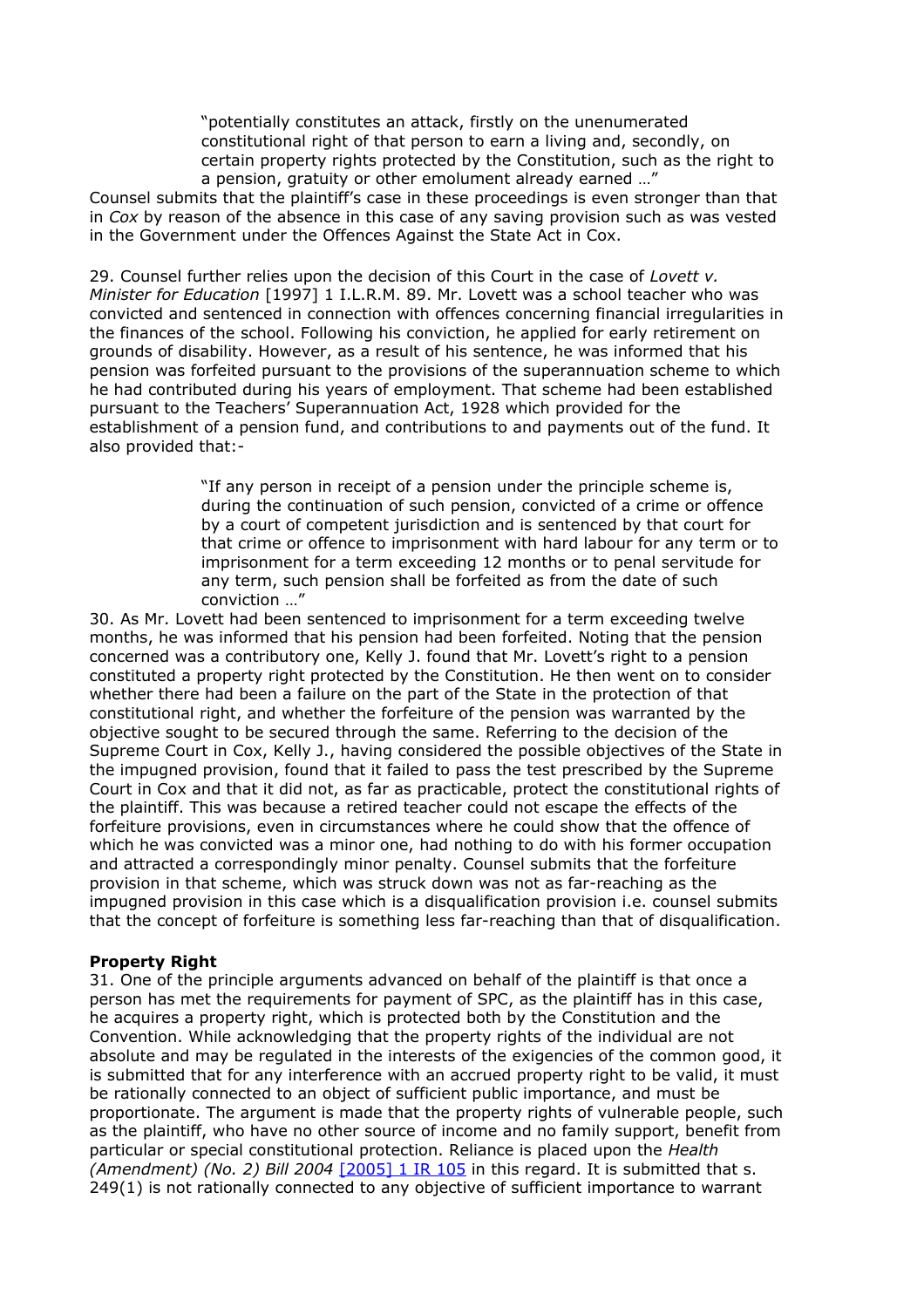such draconian interference with the plaintiff's rights.

32. Referring to the argument made on behalf of the defendants that payment of State benefits are not made to persons whose needs are otherwise being provided by the State, it is submitted on behalf of the plaintiff that entitlement to SPC is not needs based; even the wealthiest in society who meet the criteria for eligibility to SPC receive payment of the same. The plaintiff makes the argument that since eligibility for SPC is not needs based, therefore the denial of the right to receive the same on this basis cannot pass any proportionality test.

33. While the defendants assert that a finding against them will expose the State to significant expense, and that the section is designed to protect the financial interests of the State, counsel for the plaintiff submits that this cannot be so, as there are unlikely to be very many persons in the State who are in the same position as the plaintiff, and who would be entitled to receive payment of SPC but for s. 249(1).

## **Personal Autonomy**

34. It was further submitted on behalf of the plaintiff that, because he has been left practically destitute through the operation of s. 249(1), his constitutional right to personal autonomy has been breached; he cannot make personal choices that other prisoners may make including the purchase of his own clothing and that as a result, the plaintiff is at risk of becoming institutionalised in breach of his constitutional right to personal autonomy. It is also argued that all of this will in turn affect his ability to rehabilitate and reintegrate into society upon his release from prison. The plaintiff relies upon the cases of *Creighton v. Ireland* [\[2010\] IESC 50;](http://www.bailii.org/ie/cases/IESC/2010/S50.html) *Governor of X Prison v. PMcD* [\[2015\] IEHC 259;](http://www.bailii.org/ie/cases/IEHC/2015/H259.html) and *Nash v. Chief Executive of the Irish Prison Service* [\[2015\] IEHC](http://www.bailii.org/ie/cases/IEHC/2015/H504.html)  [504.](http://www.bailii.org/ie/cases/IEHC/2015/H504.html)

## **Presumption of Constitutionality**

35. While acknowledging that the presumption of constitutionality must apply to s. 249(1), counsel for the plaintiff argues that when considering the application of the presumption to the section, the section must be viewed in the light of its provenance and in particular its origins in the Old Age Pension Act, 1908. Counsel submits that the legislature cannot reasonably be presumed to have engaged in any balancing exercise, weighing the property interests of persons such as the plaintiff on the one hand against the exigencies of the common good on the other. Moreover, it is argued that the legislature did not have regard to the fact that the measure impacts disproportionately on the less well-off and more vulnerable members of society. Since the plaintiff has demonstrated that his rights are under attack, the burden shifts to the State to demonstrate that s. 249(1) is a proportionate measure necessitated by the common good and that the defendants have failed to so demonstrate.

# **The Convention Arguments**

36. A number of arguments were advanced on behalf of the plaintiff to the effect that his rights under the Convention are violated by operation of the section. In general terms it is submitted that the Minister is obliged to perform his functions in a manner compatible with the obligations of the State under the Convention. Specifically, it is alleged that s. 249(1) operates in breach of the following articles of the Convention:-

# **(i) Article 3**

Article 3 of the Convention states that no-one shall be subjected to torture or inhuman or degrading treatment or punishment. It is submitted that s. 249(1) imposes an extrajudicial punishment on the plaintiff, and that depriving him of his only source of income has rendered him destitute with the result that he cannot afford the small luxuries which make life in a prison more tolerable and that he suffers the "indignity" of wearing prison issued or donated clothing, all of which are in the submission of the plaintiff humiliating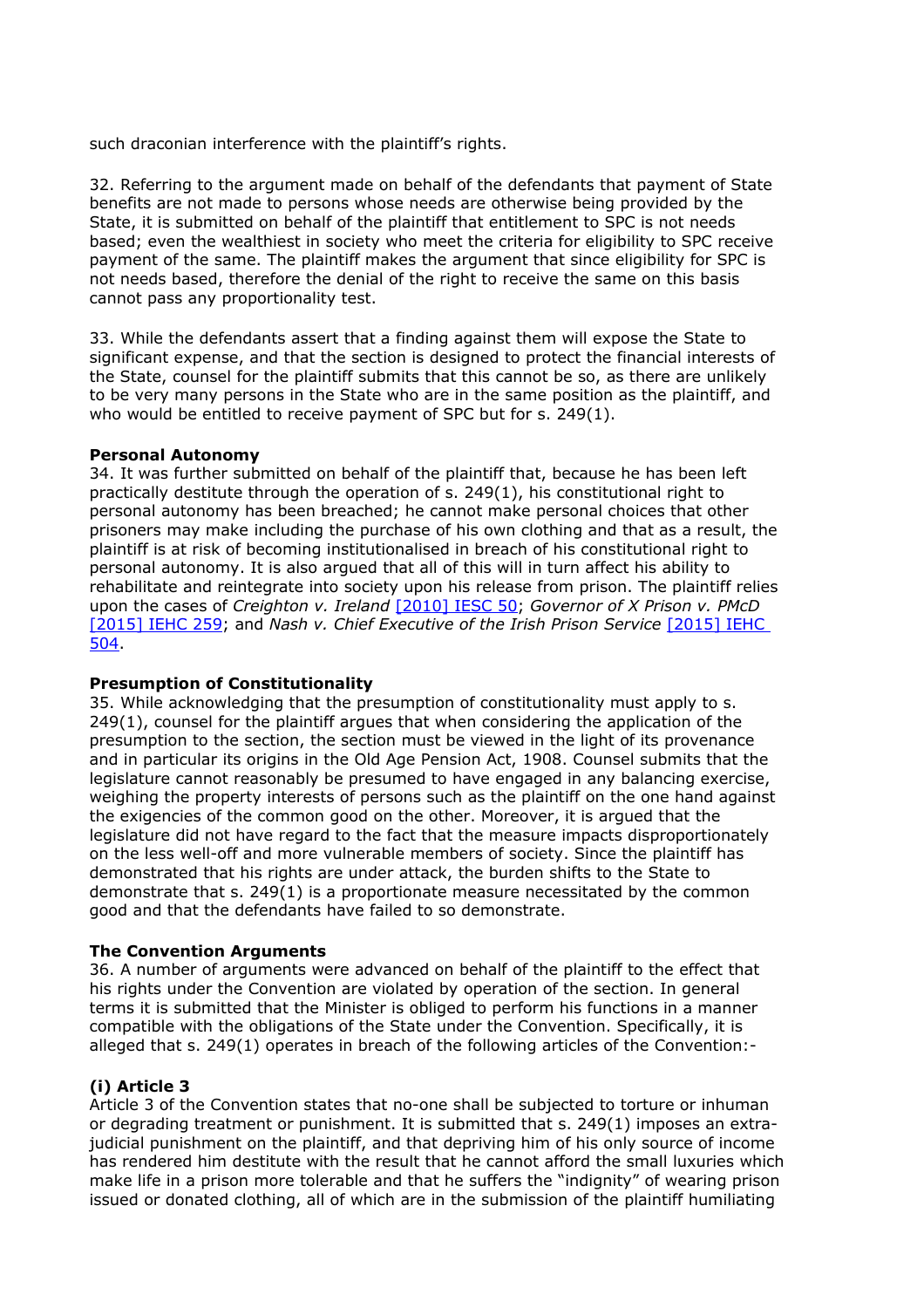and degrading to him, contrary to Article 3 of the Convention.

# **(ii) Article 5**

Article 5 provides that no-one should be deprived of his or her liberty save in accordance with procedures prescribed by law. It is argued that because the manner in which s. 249(1) operates is arbitrary, affecting only those persons who have an entitlement to the SPC and not those who have independent means or a different type of pension, that the plaintiff's imprisonment must be considered arbitrary. Reliance is placed on the decision of the ECtHR in *Saadi v. United Kingdom* (App. No. 13229/03) (2008) 47 E.H.R.R.17 where the Court held that Article 5.1

> "requires in addition that any deprivation of liberty should be in keeping with the purpose of protecting the individual from arbitrariness … a deprivation of liberty maybe lawful in terms of domestic law but still arbitrary and thus contrary to the Convention."

# **(iii) Article 6**

Article 6 of the Convention states that in the determination of a person's civil rights and obligations or of any criminal charge against him or her, everyone is entitled to a fair and public hearing within a reasonable time by an independent and impartial tribunal established by law. The plaintiff argues that although the social welfare system may be classified as administrative or public in terms of the administration of law, the fact that the question arising in this case concerns the loss of a pecuniary interest as a penalty for a finding of criminal wrongdoing clearly attracts the protections of Article 6 including the right to be heard in respect of the proposed sanction. The plaintiff relies upon the decision of the ECtHR in the case of Editions Periscope v. France [\(1992\) 14 EHRR 597](http://www.bailii.org/cgi-bin/redirect.cgi?path=/eu/cases/ECHR/1992/43.html) as well as the case of Janosevic v. Sweden (App. No. 34619/97) [\(2004\) 38 EHRR 22.](http://www.bailii.org/cgi-bin/redirect.cgi?path=/eu/cases/ECHR/2002/618.html) The latter case involved the imposition of tax surcharges upon the applicant. The court found that the penalties were both deterrent and punitive in nature and, that being the case, for the purposes of Article 6 of the Convention, the applicant was charged with a criminal offence, and therefore Article 6 rights were engaged.

Similarly, in this case, it is submitted on behalf of the plaintiff that s. 249 (1) constitutes the imposition of a penalty and/or a punishment in the form of the withdrawal of his SPC without a ruling to this effect from a judge during a sentencing hearing at which the plaintiff was afforded an opportunity to be heard in respect of the proposed sanction.

# **(iv) Article 8**

Article 8 of the Convention states that everyone has the right to respect for his or her private and family life, his or her home, and his or her correspondence. It is submitted on behalf of the plaintiff that s. 249(1) is in breach of Article 8 because it interferes with his rights to personal autonomy, bodily integrity, independence and dignity and that this is also contrary to Article 14 which prohibits discrimination. It is argued that the section 249(1) is discriminatory because the section only applies to people over a specified age. It is argued that social security forms an integral part of human dignity and having an income in prison enables a prisoner and the development of personal responsibility is a recognised part of a prisoner's rehabilitation. Reliance is placed upon the case of *Sidabras and Dziautas v. Lithuania* 55480/00 and 59330/00 [\(2006\) 42 EHRR 6](http://www.bailii.org/cgi-bin/redirect.cgi?path=/eu/cases/ECHR/2004/395.html) in support of this argument.

# **(v) Article 13**

Article 13 is concerned with the right of an individual to an effective remedy for alleged violations of rights under the Convention. The plaintiff did not advance any arguments under this article, but simply asked that the Court would consider this article in conjunction with Article 6, the argument being that the plaintiff did not get a hearing in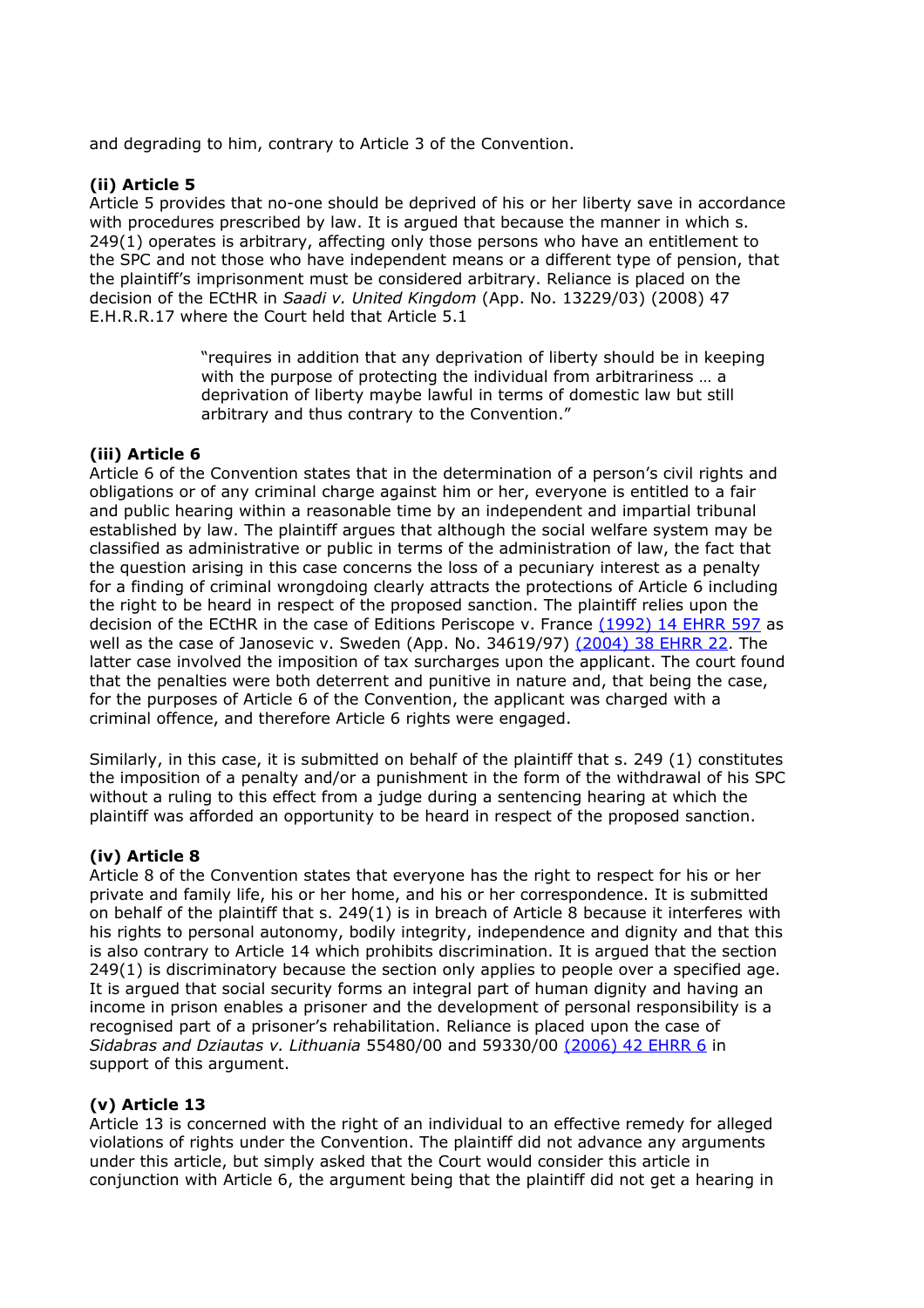relation to the application of section 249(1) to the plaintiff.

## **(vi) Article 14**

Article 14 of the Convention contains a prohibition against discrimination on any grounds including "sex, race, colour, language, religion, political or other opinion, national or social origin, association with a national minority, property, birth or other status" in respect of the enjoyment of any of the Convention rights.

## **Article 1, Protocol No. 1**

37. Considerable reliance was placed upon this Article which states that:-

"Every natural or legal person is entitled to the peaceful enjoyment of his possessions. No one should be deprived of his possessions except in the public interest and subject to the conditions provided for by law and by the general principles of international law.

The preceding provisions shall not, however, in any way impair the right of a State to enforce such laws as it deems necessary to control the use of property in accordance with the general interest or to secure the payment of taxes or other contributions or penalties."

38. It is submitted that where a contracting State has in force legislation providing for the payment as of right of a welfare benefit, whether conditional or not on the prior payment of contributions, that legislation must be regarded as generating a propriety interest falling within the ambit of Article 1 of Protocol No. 1 for persons satisfying its requirements. A number of cases were relied upon in support of this proposition; *Stec and others v. United Kingdom* (App. No. 65731/01) 43 E.H.R.R. 47, *Andrejeva v. Latvia,* App. No. 55707/00 [\(2010\) 51 EHRR 28,](http://www.bailii.org/cgi-bin/redirect.cgi?path=/eu/cases/ECHR/2009/297.html) *Carson and others v. United Kingdom* (App. No. 42184/05) [\(2010\) 51 EHRR 13,](http://www.bailii.org/cgi-bin/redirect.cgi?path=/eu/cases/ECHR/2010/338.html) and *Stummer v. Austria* (App. No. 37452/02) 7th July, 2011 [\(2012\) 54 EHRR 11](http://www.bailii.org/cgi-bin/redirect.cgi?path=/eu/cases/ECHR/2011/1096.html) 

39. Reliance was also placed upon the case of *Paulet v. United Kingdom* (App. No. 6219/08) [\(2015\) 61 EHRR 39,](http://www.bailii.org/cgi-bin/redirect.cgi?path=/eu/cases/ECHR/2014/477.html) as authority for the proposition that when reviewing a complaint of interference with a property right under Article 1 of Protocol 1, it is not enough for a Court to find simply that that interference is in the public interest, the Court must balance that conclusion against the complainant's right to peaceful enjoyment of his possessions as required under the Convention. In this case therefore, it is submitted that the Court should weigh any justification offered by the defendants for the deprivation of the plaintiff's SPC against the impact of such deprivation on the plaintiff, in order to ascertain whether or not the section is proportionate to its objects.

40. Finally, in the context of Article 14, in fulfilment of his obligation to the Court, counsel drew to the Court's the attention two decisions of the ECtHR which deal with precisely the same issues that arise in this case. Those are the cases of *Szrabjer v. United Kingdom* (App. No. 27004/95) [1998] Pens. L.R. 281 and *Szraber and Clarke v. United Kingdom* (App. No. 27011/95 and 27004/95) (Unreported, European Court of Human Rights, 23rd October, 1997). It is submitted by the plaintiff however that these cases have been overtaken by subsequent decisions of the ECtHR, although counsel acknowledged that those subsequent cases do not involve precisely the same issue.

## **European Prison Rules**

41. The plaintiff also relies upon the European Prison Rules, Adopted on 11th January, 2006 by the Committee of Ministers of the Council of Europe and in particular the following principles thereof:-

"2. Persons deprived of their liberty retain all rights that are not lawfully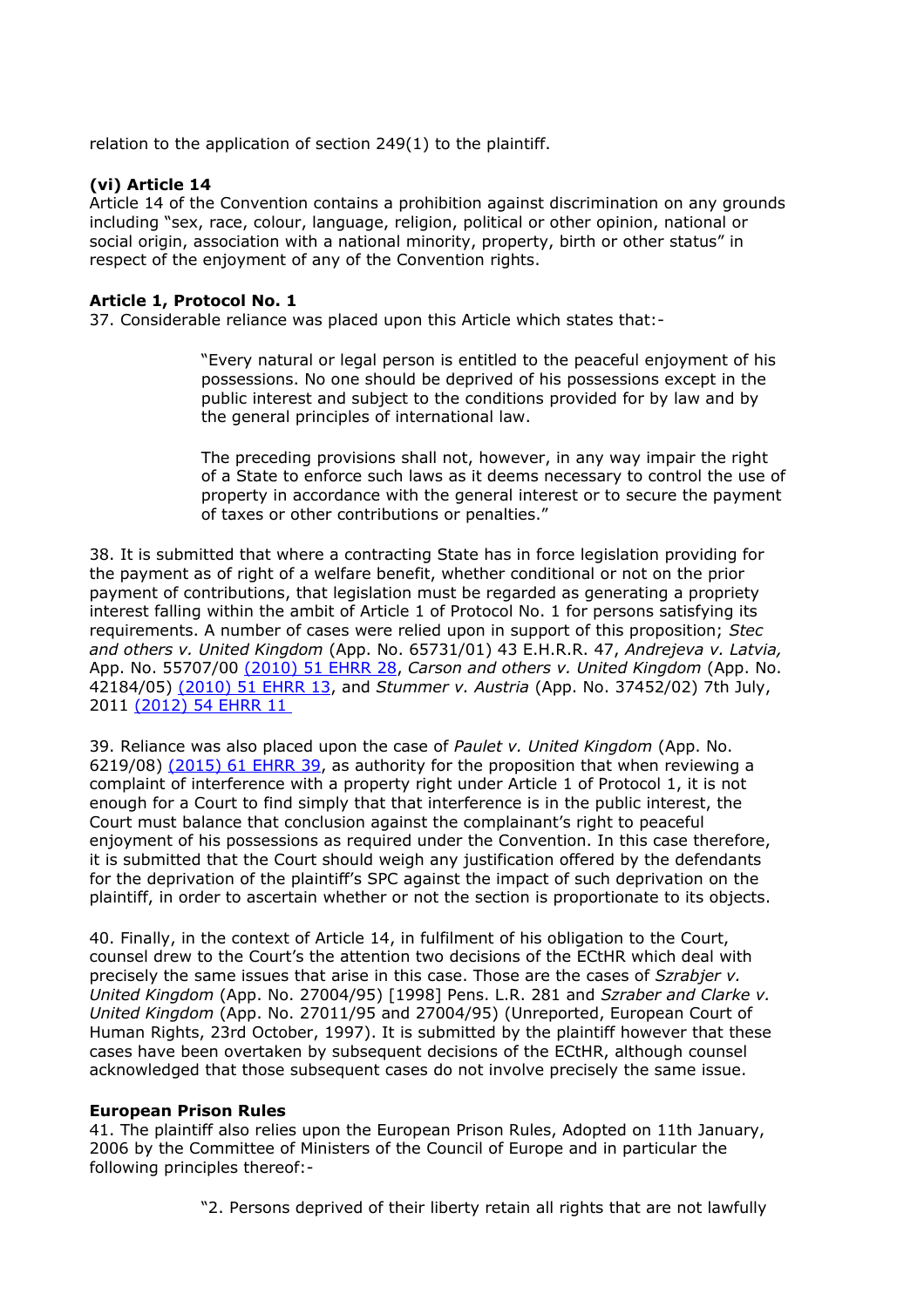taken away by the decision sentencing them or remanded them in custody.

3. Restrictions placed on persons deprived of their liberty shall be the minimum necessary and proportionate to the legitimate objective for which they are imposed…

5. Life in prison shall approximate as closely as possible the positive aspects of life in the community.

6. All detention shall be managed so as to facilitate the reintegration into free society of persons who have been deprived of their liberty."

42. It is submitted on behalf of the plaintiff that the commentary on the 2006 Rules notes that Rule 2 emphasises that the loss of the right to liberty should not lead to an assumption that prisoners automatically lose other political, civil, social, economic and cultural rights, so that restrictions should be as few as possible. It is also argued that it is well established that prisoners in general continue to enjoy all the fundamental rights and freedoms guaranteed under the Convention, save for the right to liberty and specific reliance is also placed upon the following rules:

> "102.1 In addition to the rules that apply to all prisoners, the regime for sentenced prisoners shall be designed to enable them to lead a responsible and crime free life.

102.2 Imprisonment is by the deprivation of liberty a punishment in itself and therefore the regime for sentenced prisoners shall not aggravate the suffering inherent in imprisonment…

105.2 Sentenced prisoners who have not reached the normal retirement age may be required to work, subject to their physical and mental fitness as determined by the medical practitioner."

## **The Defendant's submissions**

## **SPC is a statutory right only**

43. The defendant denies that the plaintiff became entitled to payment of the SPC as a matter of right; the case pleaded by the defendant is that the plaintiff became entitled to the SPC upon his obtaining the age of 66, in accordance with the conditions laid down in the 2005 Act. It is submitted on behalf of the defendant that the SPC is a benefit enjoyed pursuant to a wider social security and social assistance scheme, regulated by an Act of the Oireachtas. The scheme is in the general public interest and is motivated by the exigencies of the common good, subject to change, and subject to the entitlement of the Oireachtas to legislate and distribute public resources. Entitlement to a social welfare benefit is a statutory right and does not attain the status of a property right under either the Constitution or the Convention. The defendants in this regard rely on the authorities of *State (Pheasantry) v. Donnelly* [1982] I.L.R.M. 512 and Maher v. Minister for Agriculture [\[2001\] 2 IR 139.](http://www.bailii.org/cgi-bin/redirect.cgi?path=/ie/cases/IESC/2001/32.html) Such statutory rights are not absolute or unfettered; there is no forfeiture of a vested right, as there was never any entitlement under the scheme to receive payments of the SPC while imprisoned. Furthermore, it is submitted that disqualification from the SPC, during a term of imprisonment, constitutes a legitimate and proportionate restriction of the plaintiff's statutory rights. The impugned provision is an express legislative provision temporarily disqualifying the plaintiff from receipt of the pension, for the duration of his sentence of imprisonment. The defendants distinguish Cox v. Minister for Education on the basis that Cox involved a unilateral and permanent interference with the plaintiff's contractual rights that led to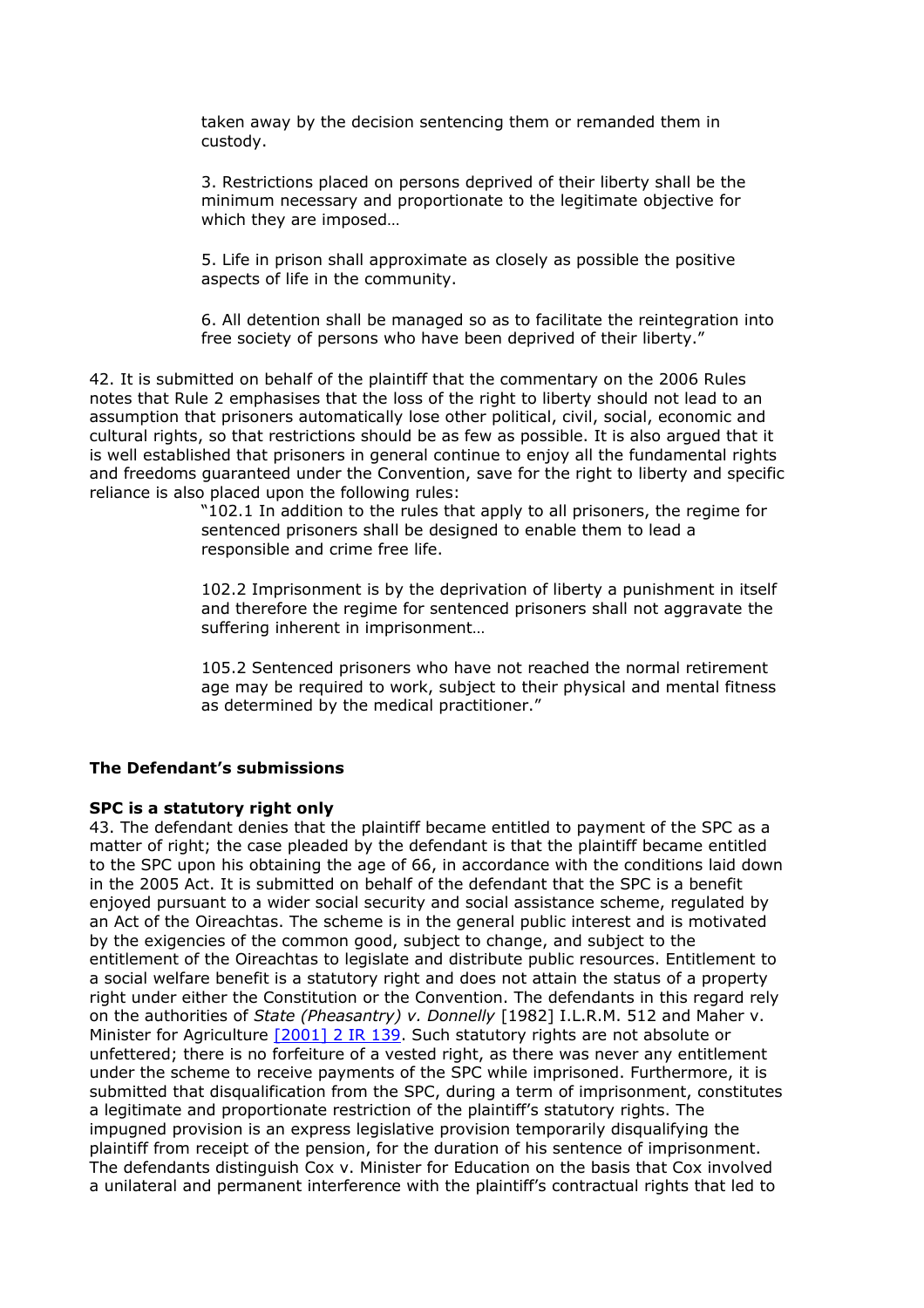an unjust invasion of property rights and the right to earn a livelihood.

44. It is submitted on behalf of the defendant that s. 249(1)(b) of the Act of 2005 forms part of a detailed series of temporary disqualifications and exceptions to benefits otherwise payable under the Act of 2005 contained in that section, as amended. These qualifications and exceptions apply to persons absent from the State, and to persons imprisoned or detained in legal custody, and are applied to various social welfare schemes. It is the defendant's case that the provision generally ensures that certain persons who do not need the benefits (by virtue of being absent from the State, or by being imprisoned), are not paid the benefits during the period of absence or of imprisonment. Furthermore, it is argued that the disqualifications further ensure that those who are imprisoned are not unjustly enriched, and do they profit from their wrong by accumulating a substantial cash sum while having their needs met by the State. The defendants submit that the purpose of the SPC is to meet living costs, and that this is evidenced from increases in the SPC to pensioners with greater needs. The principle of social solidarity, to which the legislature can have regard, would be undermined by the unjust enrichment of wrongdoers. It is the defendant's submission that the disqualifications contained in section  $249(1)$  are legitimate and objectively justified social policy choices, made by the Oireachtas in the lawful exercise of its discretion concerning the distribution of limited State resources.

45. The defendant also submits that subsections (6), (6A), and (17) of s. 249 replicate the same disqualification in respect of other benefits provided for under social welfare legislation including: jobseeker's allowance, disability allowance and farm assist. Subsections (9) and (10) also provide for disqualification on foot of imprisonment from the SPNC and widow/widower's (non-contributory) pension; deserted wife's allowance and prisoner's wife's allowance. Counsel for the defendants drew the Court's attention to the use of the word "disqualified" in respect of maternity benefits in circumstances where the beneficiary returns to work, and to the fact that that word appears no less than 163 times in the act of 2005 so as to prevent claimants, in specified circumstances, from receiving benefits to which they would otherwise be entitled under the act of 2005. The defendants submit that if the relief sought by the plaintiff was granted, the finding of unconstitutionality would not be confined to the SPC, but would apply to all benefits.

## **Distributive Justice**

46. The defendants also contend that the Court cannot grant the relief sought, namely an order directing the Oireachtas to legislate for payment of the SPC to the plaintiff. Counsel for the defendants submits that should the Court take this course, it would be engaging distributive justice, which is in the exclusive domain of the Oireachtas, and relies in this regard on the authority of *O'Reilly v. Limerick Corporation* [1989] 1 I.L.R.M. 181.

# **Presumption of Constitutionality**

47. Counsel also submits that the impugned section attracts the presumption of constitutionality, until the contrary is clearly established. It is submitted that the mere fact that a provision in a post-1937 Act can be historically traced to provisions in a pre-1937 Act, does not disentitle that provision to a presumption of constitutionality.

## **Property Right**

48. Counsel submits that the SPC is not a property right vesting in those who have contributed, but rather it is a benefit enjoyed pursuant to a wider social security and social assistance scheme regulated by an Act of the Oireachtas, motivated by the exigencies of the common good and it is subject to change, i.e. the right is merely a statutory right. It is argued that the Oireachtas lays down the qualifying conditions under which a person may be entitled to such a benefit i.e. the pensionable age and the amount of the contributions to be made. Such conditions are inherently open to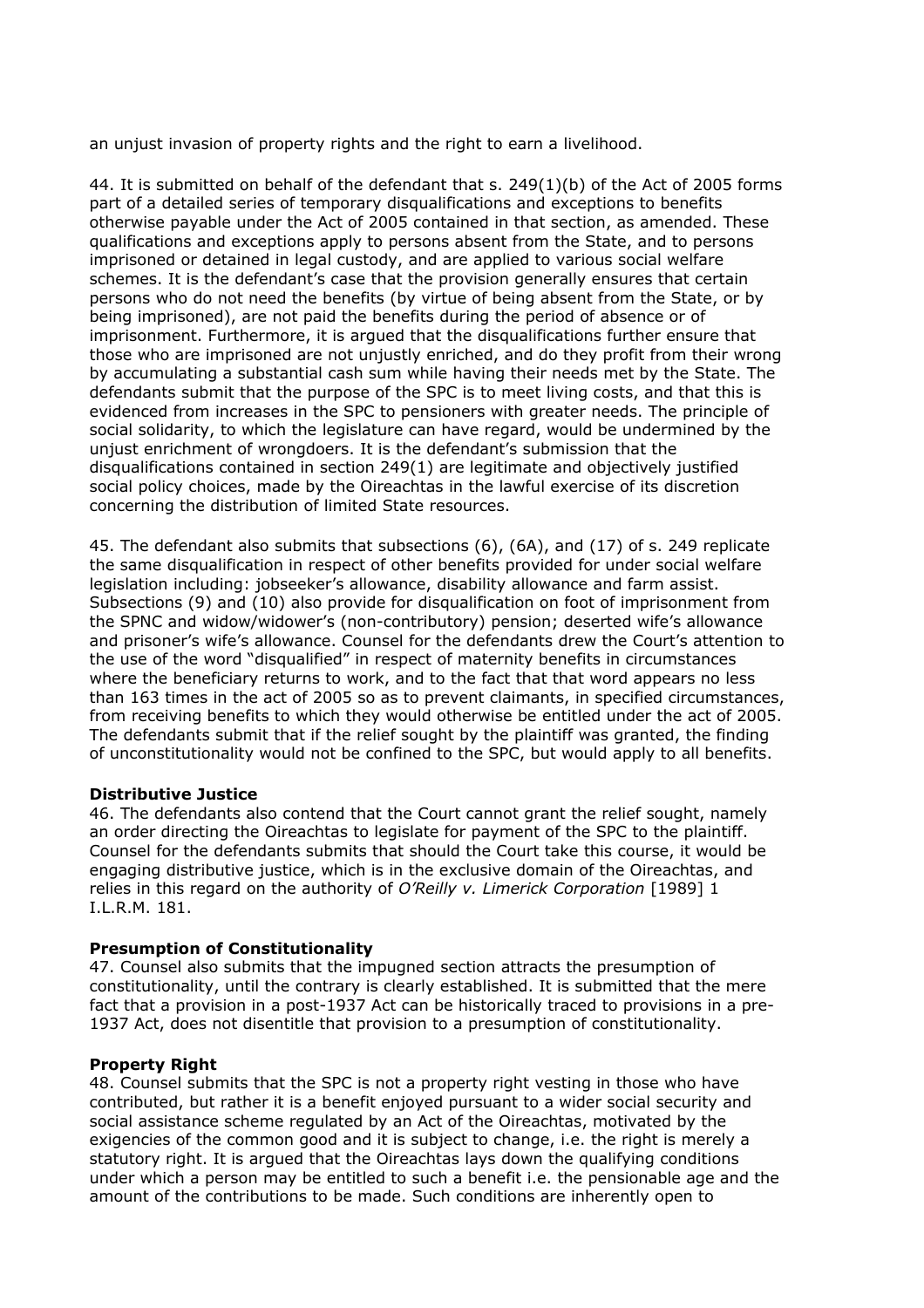variation, as they are subject to the financial position of the State and the policy priorities of Government.

49. The defendant relies on the decision of the European Court of Human Rights (hereafter "ECtHR") in the case of *Andrejeva v. Latvia* (App. No. 55707/00) [\(2010\) 51](http://www.bailii.org/cgi-bin/redirect.cgi?path=/eu/cases/ECHR/2009/297.html)  [EHRR 28,](http://www.bailii.org/cgi-bin/redirect.cgi?path=/eu/cases/ECHR/2009/297.html) which it is submitted is authority for the proposition that while citizens may have a pecuniary interest in entitlement to social security benefits, this is so provided that claimants meet the criteria set down by national law. Counsel also relies on *Szraber and Clarke v. United Kingdom* (App. No. 27011/95 and 27004/95) (Unreported, European Court of Human Rights, 23rd October, 1997) as authority for the argument that the plaintiff has no pecuniary or proprietary interest in the SPC while imprisoned.

50. In the alternative, if a property right does exist, it is a limited right subject to regulation by the Oireachtas, and the impugned interference in the plaintiff's case is in the interests of the common good and justified in the public interest in this regard the defendants rely upon the authority Hempenstall v. Minister for the Environment [1994] 2 I.R. 20. In this case the plaintiff claimed a property right in a taxi licence and Costello J. held that:

> "property rights arising in licences created by law (enacted or delegated are subject to the conditions created by law and to an implied condition that the law may change those conditions."

51. The Oireachtas is entitled to abide by the principle of single maintenance, as found in the Act of 2005. It is submitted that while imprisoned, the plaintiff is being maintained by the State at a cost that is approximately 5 times the value of his contributory pension and that objectively, the balance struck by the Oireachtas in s. 249(1) cannot constitute an unjust attack on the plaintiff's constitutional rights. It is argued that the plaintiff's needs are being met in prison. The plaintiff does not have a property right anterior to, or within the Act of 2005; any property right that does exist is limited and subject to change. Where the "right" is infringed, as is alleged in this case, the balance struck by the Oireachtas is not so contrary to reason and fairness to constitute an unjust attack on the plaintiff's "right".

52. It is also submitted on behalf of the defendant that Article 38 of the Constitution and Article 6 of the Convention have no application, because s.249(1) does not constitute a criminal offence. The operation of s. 249(1) is a secondary consequence of imprisonment and is a proportionate measure, because the disqualification ceases when the plaintiff is released from prison. In addition, there is no punitive intent contained in the Act of 2005; the term "disqualification" is used over 163 times in the Act of 2005. Counsel submits that the intent of the Act as a whole is to provide for need.

53. It is submitted that even where the plaintiff's pecuniary interests are involved, as a matter of public law, the rights concerned are not civil in nature and that for this reason, Article 6(1) of the Convention does not apply. Just because economic issues are raised does not mean that they are civil rights for the purposes of Article 6(1) and in this regard the defendants rely upon the cases of *Ferrizzini v. Italy* (App. No. 44759/98) (Unreported European Court of Human Rights, 12th July, 2001) and *Pierre-Bloch v. France* (App. No. 24194/94) [\(1998\) 26 EHRR 202.](http://www.bailii.org/cgi-bin/redirect.cgi?path=/eu/cases/ECHR/1997/84.html) For the same reason, it is submitted, the plaintiff has no case under Article 13 of the Convention. It is further submitted that the plaintiff's claim under Article 5 of the Convention is "not made out".

## **Discrimination**

54. As to the plaintiff's arguments regarding discrimination, it is submitted on behalf of the defendants that there is no discrimination because s. 249(1) applies to all allowances and benefits and the same policy, through s. 249 as a whole, applies to all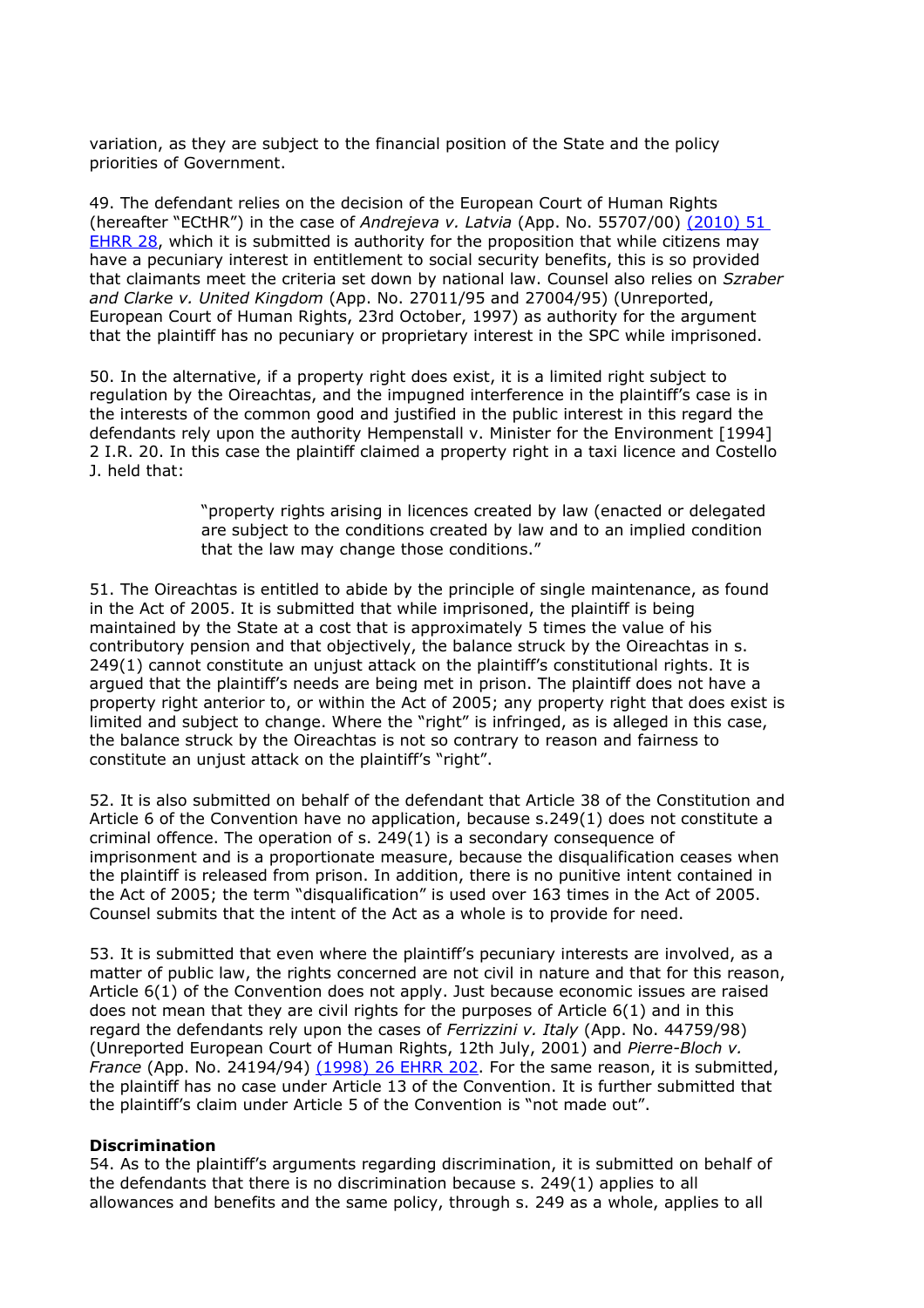prisoners. There is no difference in treatment. It applies to both categories of pension, the SPC and the SPNC. It is further submitted that if the Court finds that there is a difference in treatment, it is both proportionate and legitimate and within the margin of appreciation recognised by the ECtHR. The defendants rely on the case of *Stummer v. Austria* (App. No. 37452/02) [\(2012\) 54 EHRR 11.](http://www.bailii.org/cgi-bin/redirect.cgi?path=/eu/cases/ECHR/2011/1096.html)

55. It is submitted that the purpose of the SPC is to provide qualified persons with their minimum living costs, and that since it is a necessary consequence of imprisonment that a person will be maintained by the State, it is proportionate that such persons are not entitled to receive the benefit for the duration of their imprisonment.

## **Personal Autonomy**

56. It is also denied that the plaintiff's right to personal autonomy and to freedom from degrading and humiliating treatment are in any way infringed by s. 249(1). It is submitted that the right to personal autonomy is not a socio-economic right which, if granted, might well put prisoners in a better position than people of lesser means, who are not convicted of crimes. Insofar as that the plaintiff relies on the case of Creighton v. Ireland [\[2010\] IESC 50](http://www.bailii.org/ie/cases/IESC/2010/S50.html) the defendants submit that that case involved the safety of prisoners and the duty of the State to protect those in custody to a reasonable extent, and is not authority for the proposition that a prisoner be granted extra means from the State so that, for example, a prisoner may choose clothing other than that supplied by the State.

57. It is also submitted that it is not correct to say that some prisoners, who have the means to do so, are allowed the freedom to live in the same way as they would outside of prison. All prisoners are in this respect subject to limitations imposed by the prison authorities to prevent unfairness amongst the prison population.

## **Legislative Framework**

## **Background**

58. Provision for payment of an old pension was first introduced in Ireland under the Old Age Pension Act 1908, which was of a British statute. This provided for payment of a non-contributory pension, payable on a means-tested basis. The disqualification from eligibility for payment of pension, about which the plaintiff complains in these proceedings, has its origins in the 1908 Act, section 3(2) of which provided as follows:-

> "Where a person has been before the passing of this Act, or is after the passing of this Act, convicted of any offence, and ordered to be imprisoned without the option of a fine or to suffer any greater punishment, he shall be disqualified from receiving or continuing to receive an old age pension under the Act while he is detained in prison in consequence of the order, and for a further period of ten years after the date on which he is released from prison."

59. Prior to independence, the Act of 1908 was amended in 1911 and again in 1919, and section 3(3) of the Old Age Pensions Act 1919 amended section 3(2) of the Act of 1908 by removing the provision relating to disqualification from receipt of the pension for the period of ten years following the date of release from prison. Subsequent to independence, there were numerous amendments made to the Act of 1908, which remained part of Irish law until its repeal upon the enactment of the Social Welfare (Consolidation) Act, 1981. However, significant amendments of relevance to these proceedings had been made to the Act of 1908 in the intervening period. The Social Welfare Act, 1952, established for the first time a Social Insurance Fund to be funded by contributions made from employers, employees and monies provided by the Oireachtas. The Act of 1952 also made provision for payment of voluntary contributions to the fund by persons who had not yet attained pensionable age and/or the requisite number of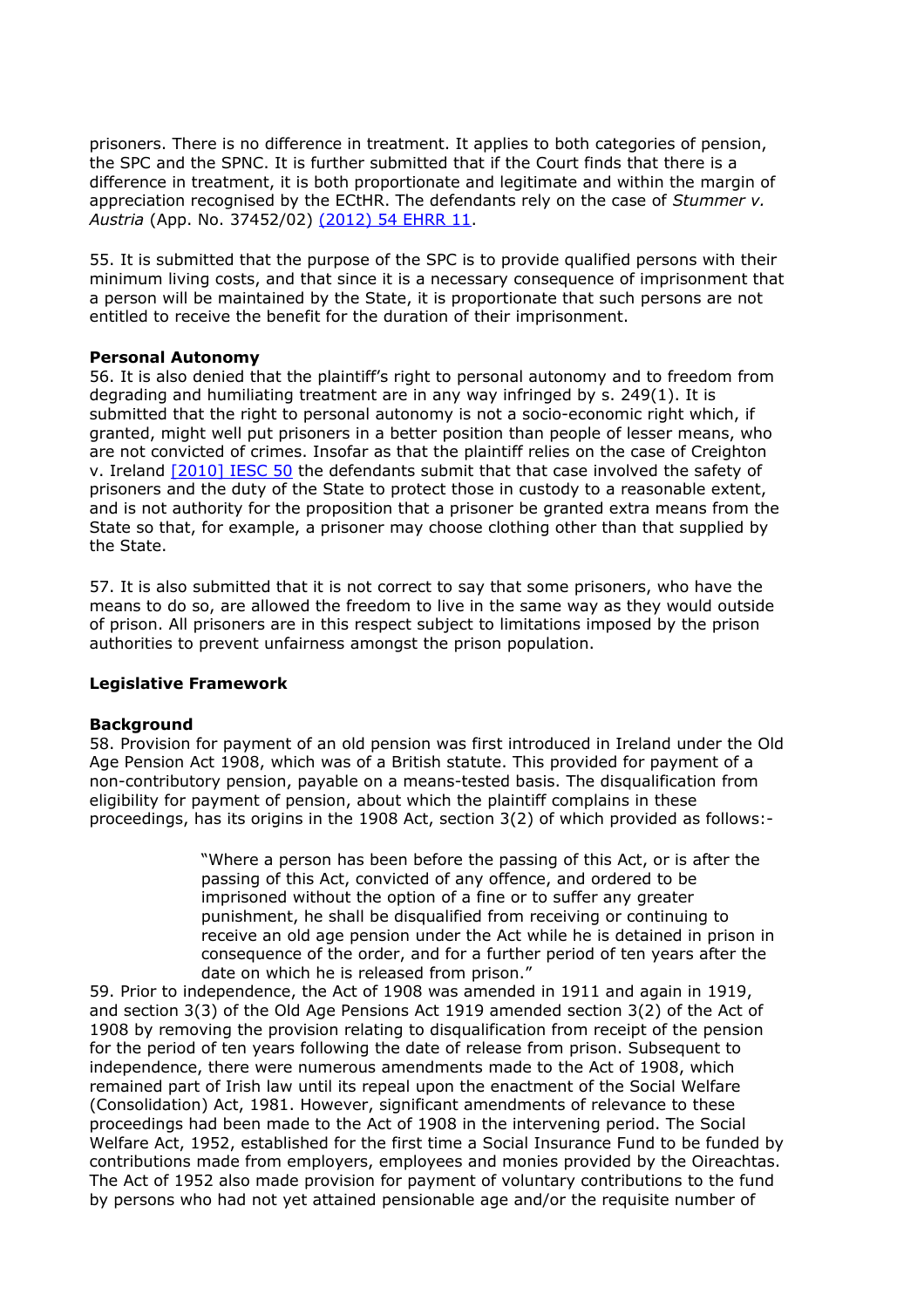contributions to receive payments from the fund. Section 39(9)(a) expressly provided that where the income of the fund in any financial year is less than its expenditure, the shortfall would be paid out of monies provided by the Oireachtas.

60. Section 31 of the 1952 Act continued the disqualification from receiving benefit for any period during which a person is absent from the State or is undergoing penal servitude, imprisonment or detention in legal custody.

61. The Act of 1952 provided for payment of a range of benefits from the fund, specifically: Disability Benefit; Unemployment Benefit; Marriage Benefit; Maternity Benefit; Widows (Contributory) Pension; and Orphans (Contributory) Allowance. Provision for payment of an Old Age (Contributory) Pension was not introduced until 1960, through the passing of the Social Welfare (Amendment) Act 1960, which amended the 1952 Act through the addition of the Old Age (Contributory) Pension (as one of the benefits payable under the 1952 Act). Payment of that benefit remained subject to the same disqualification provisions as contained in section 31 of the Act of 1952.

62. In 1981, 1993 and 2005, the Oireachtas passed related Acts which carried forward the provisions relating to the fund, the Old Age (Contributory) Pension and the disqualification from an entitlement to receive such pension by reason of absence from the State, or by reason of the claimant undergoing penal servitude, imprisonment or detention in legal custody. The reference to penal servitude was subsequently removed and the Old Age (Contributory) Pension was renamed as the State Pension (Contributory) in 2006.

## **Present position**

63. The legislation currently governing payment of the State Pension (Contributory) is the Social Welfare (Consolidation) Act of 2005, and as with the previous legislation governing benefits payable out of the fund, that Act sets out the criteria for eligibility to receive payment of the SPC. As has been seen, it is not disputed that the plaintiff met the criteria for payment of the SPC upon reaching the prescribed age (66 years) and that, prior to his imprisonment, he was in receipt of payment of the SPC at the highest rate. The Court was informed that the maximum rate of the SPC payable to the plaintiff currently stands at €230.30 per week. The maximum rate payable in respect of the SPNC currently stands at €219.00 per week.

# **Analysis and Conclusions**

# **The Presumption of Constitutionality**

64. It is appropriate to start this analysis with arguments made on behalf of the plaintiff in relation to the presumption of constitutionality. In their written submissions, counsel for the plaintiff submitted that the presumption should have no application in this case because of the provenance of s. 249(1) and in particular that its origins can be traced back to a pre-1937 statute. In the course of oral submissions however, counsel for the plaintiff accepted that while the presumption is applicable, that the Court should not afford s. 249(1) the presumption of a constitutionality or if it does not it should not afford it the same weight as the Court is normally obliged to do, by reason of the provenance of the section. This argument would be more persuasive were it not for the fact that the disqualification provisions have been repeated on at least four occasions post-1937, in s. 31 of the Social Welfare Act 1952; s. 129 of the Social Welfare Consolidation Act 1981; s. 211 of the Social Consolidation Act 1993; and s. 249(1) of the Act of 2005. It seems to me to be highly unlikely that at no time during its legislative history was consideration given to the purpose and need for such a provision or its impact upon those affected by it, and that on each of these occasions the Oireachtas merely replicated a section from a 1908 statute without giving it any or any adequate consideration. The section was in fact amended in 2006 to delete reference to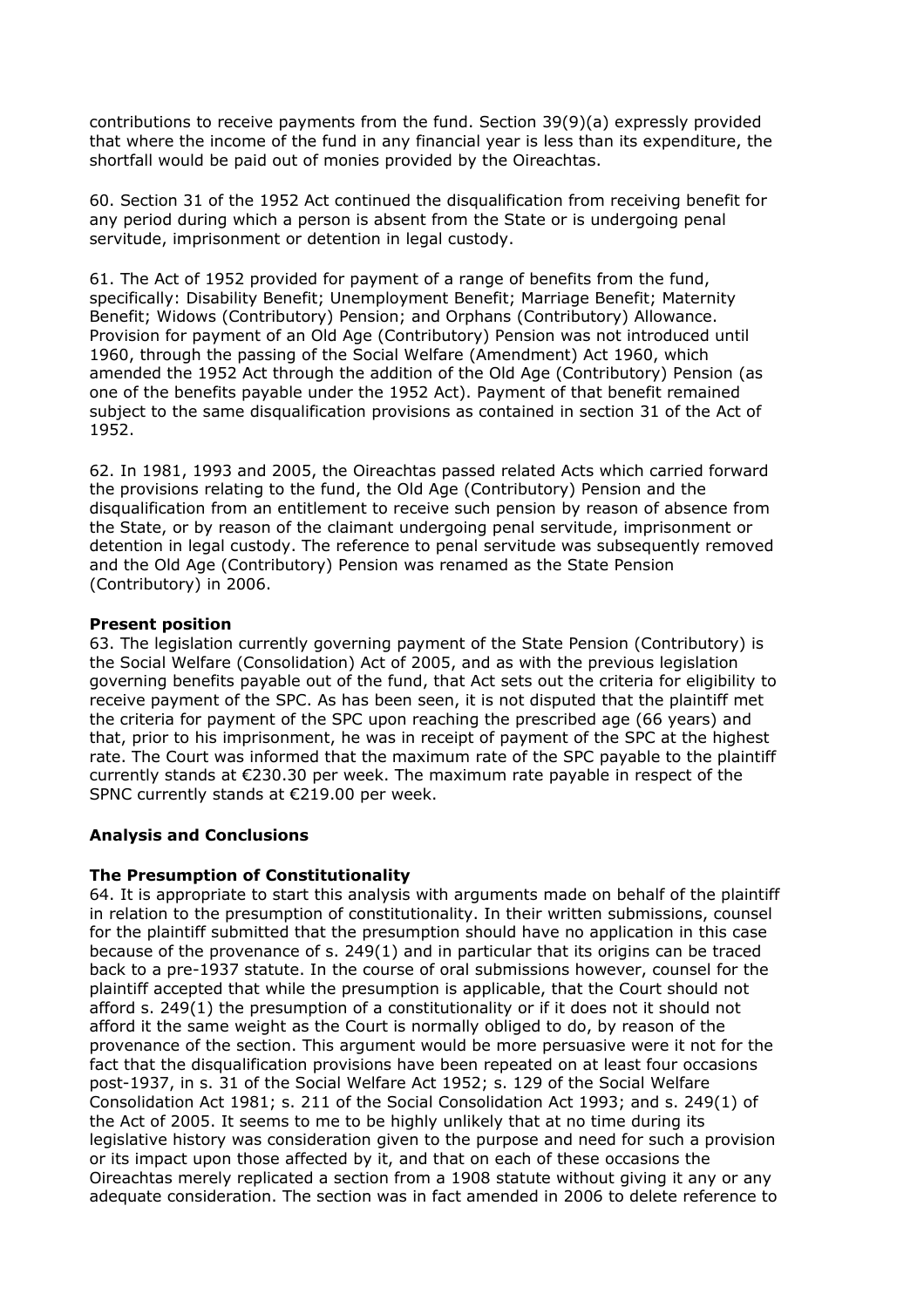penal servitude, which serves to demonstrate attention by the Oireachtas to the legislation, and specifically to this section. The section is, in my opinion entitled to the full benefit of the presumption of constitutionality, and not some watered down version of the presumption as argued on behalf of the plaintiff.

#### **Is the SPC a property right?**

65. Since the legal character of the SPC and in particular the question as to whether or not entitlement to payment of the same, upon compliance with all statutory preconditions as to payment, is a property right protected by the Constitution and the Convention, is central to just about every element of the plaintiff's claim, I will start this analysis with consideration of that issue.

66. The plaintiff's claim that entitlement to payment of the SPC (once all conditions as to payment have been met) is a property right is grounded upon the simple, if attractive, proposition that the entitlement to payment of the SPC has been purchased through payment of social insurance contributions, and that once the requisite number of contributions have been made, and the specified age attained, the right to payment pursuant to the scheme then accrues, crystallises and becomes a property right.

67. This very issue was considered by the Supreme Court of the United States as far back as 1960, in the case of *Flemming v. Nestor* 363 U.S. 603 [1960]. Mr. Nestor was a Bulgarian immigrant who arrived in the United States in 1918 and paid social security taxes from 1936, the year the system began operating, until he retired in 1955. In 1954, the United States Congress passed a law stating that any person deported from the United States should lose his or her social security benefits. Mr. Nestor was deported from the United States on the basis of his membership of the Communist Party between 1933 and 1939, despite the fact that during that period such membership was not illegal and nor was such membership a statutory ground for deportation. As a consequence of his deportation, Mr. Nestor's old age social security benefits were terminated. He issued proceedings seeking judicial review of that administrative decision and was initially successful in the District Court, which held that he had been deprived of an accrued property right in violation of the due process clause of the 5th Amendment of the US Constitution. The Supreme Court disagreed, and overturned that decision. In delivering the majority decision of that Court, Mr. Justice Harlan, citing Mr. Justice Cardozo in the earlier case of *Helvering v. Davis*, 301 U.S. 619 stated:

> "The Social Security system may be accurately described as a form of social insurance, enacted pursuant to Congress' power to "spend money in aid of the general welfare," Helvering v. Davis, supra at 640, whereby persons gainfully employed, and those who employ them, are taxed to permit the payment of benefits to the retired and disabled, and their dependents. Plainly the expectation is that many members of the present productive workforce will in turn become beneficiaries rather than supporters of the programme. But each worker's benefits, though flowing from the contributions he made to the national economy while actively employed, are not dependent on the degree to which he was called upon to support the system by taxation. It is apparent that the noncontractual interest of an employee covered by the Act cannot be soundly analogized to that of the holder of an annuity, whose right to benefits is bottomed on his contractual premium payments."

68. He continued:

"It is hardly profitable to engage in conceptualizations regarding "earned rights" and "gratitude's". *Cf., Lynch v. United States* 292 US 571, 576- 577. The "right" to social security benefits is in one sense "earned," for the entire scheme rests on the legislative judgment that those who in their productive years were functioning members of the economy made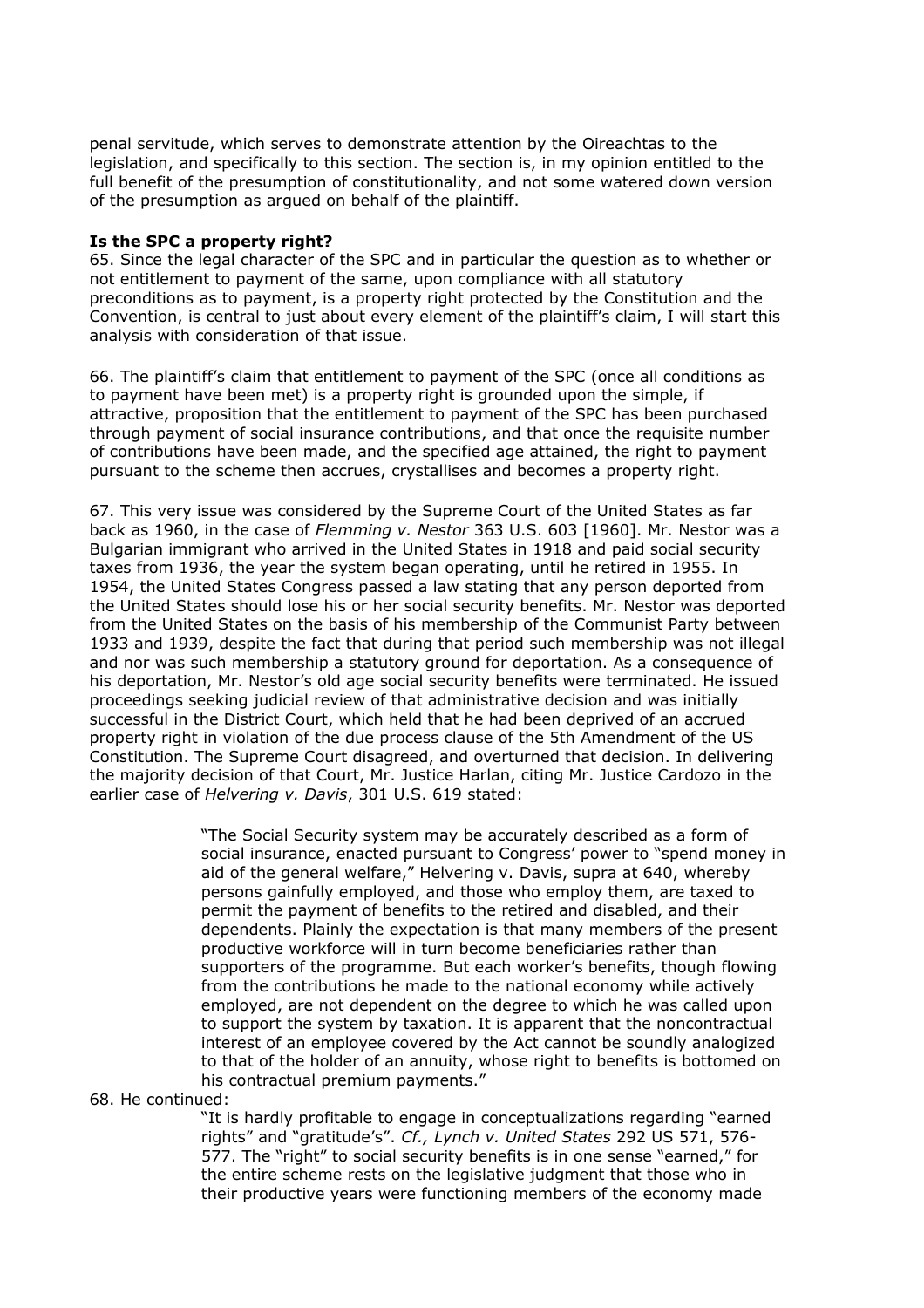justly call upon that economy, in their later years, for protection from "the rigors of the poor house as well as from the haunting fear that such a lot awaits them when their journey's end is near." *Helvering v. Davis,* supra. at 641. But the practical effectuation of that judgment has of necessity called forth a highly complex and interrelated statutory structure. Integrated treatment of the manifold specific problems presented by the Social Security programme (sic) demands more than a generalization. That program was designed to function into the indefinite future, and its specific provisions rest on predications as to expected economic conditions which must inevitably prove less than wholly accurate, and on judgments and preferences as to the proper allocation of the nation's resources which evolving economic and social conditions will of necessity in some degree modify.

To engraft upon the Social Security system a concept of "accrued property rights" would deprive it of the flexibility and boldness in adjustment to ever-changing conditions which it demands. … It was doubtless out of an awareness of the need for such flexibility that Congress included in the original Act, and has since retained, a clause expressly reserving to it "the right to alter, amend or repel any provision" of the Act.

We must conclude that a person covered by the Act has not such a right in benefit payments as would make every defeasance of "accrued" interests violative of the Due Process clause of the 5th Amendment."

69. However, this decision was not unqualified. Mr. Justice Harlan went on to say: "This is not so say, however, that Congress may exercise its power to modify the statutory scheme free from all constitutional restraint. The interest of a covered employee under the Act is of sufficient substance to fall within the protection from arbitrary government action afforded by the Due Process Clause. … We must recognise that the Due Process Clause can be thought to interpose a bar only if the statute manifests a patently arbitrary classification, utterly lacking in rational justification. Such is not the case here."

70. The Court considered the fact of a beneficiary's residence abroad to be of obvious relevance to the question of eligibility for the benefit and that accordingly, the provision of the Act could not be condemned as so lacking in rational justification so as to offend due process. The majority judgment makes no comment at all about the circumstances by which Mr. Nestor came to be resident abroad, and while those circumstances serve to remind us of a sad chapter in American history, they have no bearing upon the rationale of the court in determining that contributions paid into a social security system do not result in the accrual of a property right. While Flemming v Nestor has been criticised in some quarters over the years, its rationale has proved robust, and the decision remains undisturbed.

71. In the case of *Szrabjer and Clarke v. United Kingdom* (App. Nos. 27004/95 and 27011/95) [1998] Pens. L.R. 281 the European Commission of Human Rights was required to consider a very similar provision in the law of the United Kingdom as contained in the Social Security Contributions and Benefits Act, 1992 and the Social Security (General Benefit) Regulations 1982, the effect of which was, inter alia, to disqualify persons undergoing imprisonment, or detention in custody, from receiving a State pension, both Contributory and Non-Contributory. The applicants argued that this disqualification was a violation of their rights under Article 1 of Protocol No. 1 of the Convention. The applicants submitted that, having qualified for an earnings related pension by their contributions over the years, which contributions were calculated by reference to their income, that they had a "possession" within the meaning of Article 1, Protocol No. 1; and there was no reason to deprive them of that vested property right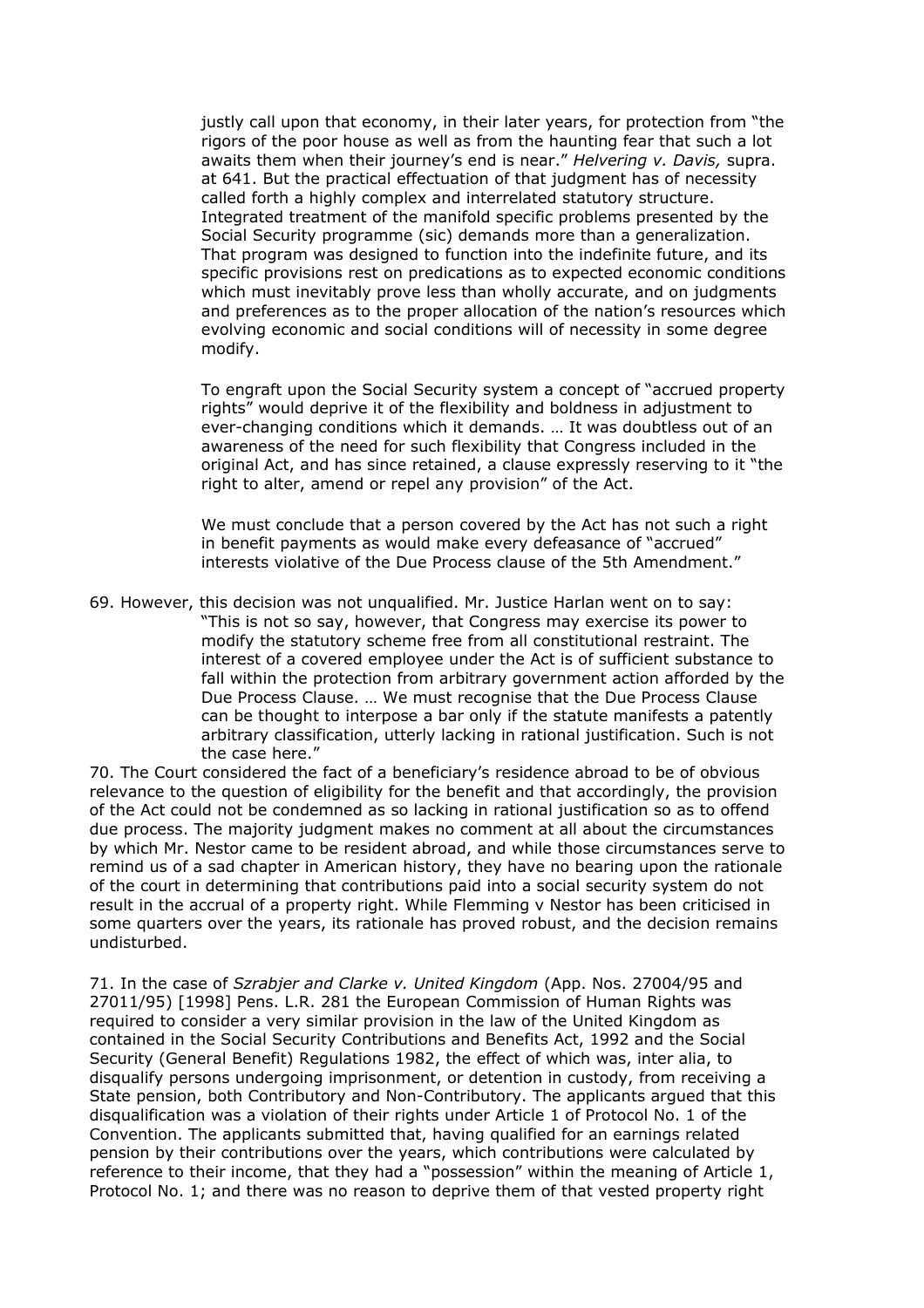whilst they were in prison. They claimed that the disqualification from the entitlement had no legitimate aim; that the aim could not be to avoid "double expenditure" as the earnings related element of the pension (unlike the basic flat rate of pension) was not a social welfare benefit but an accrued property entitlement, depending on a pensioner's past financial contributions, rather than his or her present needs. The applicants further submitted that the aim could not be to punish, as it would then penalise only those prisoners who had made steady contributions to the state pension scheme, rather than all those convicted of an offence. If the aim was to punish, it would have the effect of imposing a second penalty on those who have already been sentenced for an offence. The applicants further argued that disqualification from their statutory entitlement to a pension, to which they had contributed all their working lives, was disproportionate to any aim that might be legitimate and was disproportionate and/or unfairly punitive.

72. The respondents argued that the earnings related element of the pension did not constitute a "possession" for the purposes of Article 1, Protocol No. 1 of the Convention. They argued that the earnings related element was part only of the State Pension which was financed not from a fund in which the applicants had an identifiable share, but mostly from contributions and taxation transfers made during the same year in which benefits are paid out. Furthermore, it was argued that, the national insurance fund, from which pensions were paid, was funded largely by contributions from employers and general taxation, not purely from contributions made by the applicants and fellow employees.

73. The respondents further argued that even if the earnings related element of the pension constituted a possession for the purposes of Article 1, Protocol 1 of the Convention, the suspension of payment amounted to a control of property that struck a fair balance between the general interests of the community and the requirements of the protection of the individual's fundamental rights. The respondents also argued that the deprivation of a pension formed part of the punishment of imprisonment for a criminal offence and that as long as the prisoner was maintained at public expense there was no need for him to receive a state pension of any kind.

74. In its decision, the Commission considered that in circumstances where the pension payments were suspended only during imprisonment and recommenced upon release (at the appropriated updated level) it could be:

> " the public interest that during a period of imprisonment, when prisoners are kept at the expense of the state, a state pension, including an earnings related element of the pension, is suspended. To do otherwise would leave the prisoner in an advantageous situation of benefiting from accumulating a lump sum by receiving a regular pension, without having any outgoing living expenses."

75. In the case of *Carson and others v. United Kingdom* (App. No. 42184/05) [\(2010\) 51](http://www.bailii.org/cgi-bin/redirect.cgi?path=/eu/cases/ECHR/2010/338.html)  [EHRR 13](http://www.bailii.org/cgi-bin/redirect.cgi?path=/eu/cases/ECHR/2010/338.html) the ECtHR considered a complaint that the refusal of the authorities in the United Kingdom to up-rate the claimants' pensions in line with inflation, by reason of the fact that the claimants were not resident in the United Kingdom, constituted a contravention of Article 1 of Protocol No. 1 taken alone and in conjunction with Article 14, as well as Articles 8 and 14 of the Convention taken together. The plaintiffs' case failed in the High Court, the Court of Appeal and the House of Lords. In the course of his judgment, Lord Hoffmann stated:-

"Social security benefits are part of an intricate and interlocking system of social welfare which exists to ensure certain minimum standards of living for the people of this country. They are an expression of what has been called social solidarity or fraternité; the duty of any community to help those of its members who are in need ….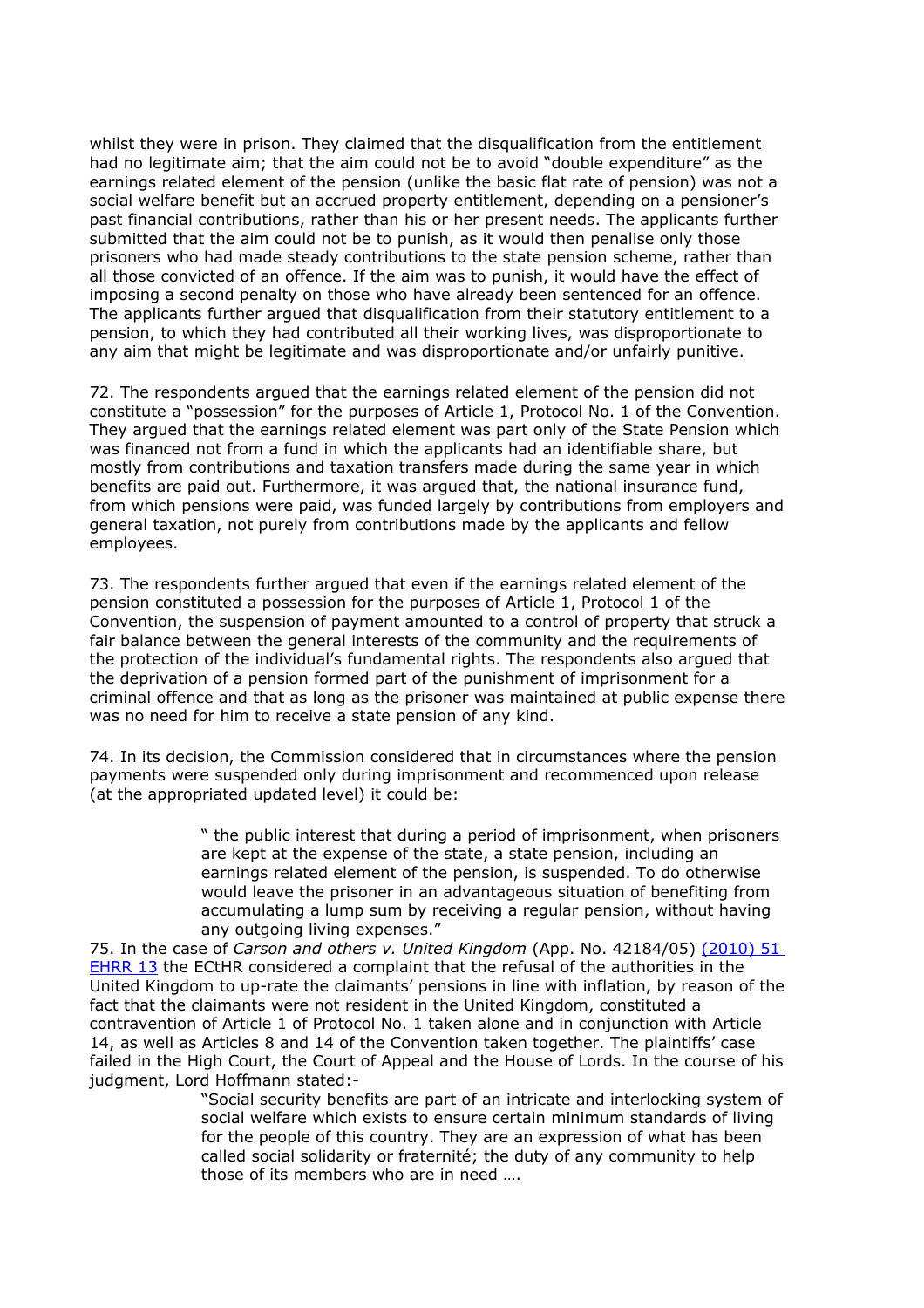The main reason for the provision of state pensions is the recognition that the majority of people of pensionable age will need the money. They are not means tested, but that is only because means testing is expensive and discourages take-up of the benefit even by people who need it. So State pensions are paid to everyone whether they have adequate income from other sources or not. On the other hand, they are subject to tax so that the State will recover part of the pension from people who have enough income to pay tax and thereby reduce the net cost of the pension. On the other hand, those people who are entirely destitute would be entitled to income support, a non-contributory benefit. So the net cost of paying a retirement pension to such people takes into account the fact that the pension will be set off against their claim against income support."

76. In a section under the heading "state and private pensions" Lord Hoffmann made particularly interesting observations which I think are worth setting out in full:

> "It is, I suppose, the words 'insurance' and 'contributions' which suggest an analogy with a private pension scheme. But, from the point of view of the citizens who contribute, national insurance contributions are little different from general taxation which disappears into the communal pot of the consolidated fund. The difference is only a matter of public accounting. And although retirement pensions are presently linked to contributions, there is no particular reason why they should be. In fact (mainly because the present system severely disadvantages women who have spent time in the unremunerated work of caring for a family rather than earning a salary) there are proposals for change. Contributory pensions may be replaced with a non-contributory 'citizen's pension' payable to all inhabitants of this country of pensionable age. But there is no reason why this should mean any change in the collection of national insurance contributions to fund the citizen's pension like all the other noncontributory benefits. On Ms. Carson's argument, however, a change to a non-contributory pension would make all the difference. Once the retirement pension was non-contributory, the foundation of her argument that she had "earned" the right to equal treatment would disappear. But she would have paid exactly the same national insurance contributions while she was working here and her contributions would have had as much (or as little) causal relationship to her pension entitlement as they have today."

77. The ECtHR also held against the applicants, finding that because they lived outside the United Kingdom, in countries that were not party to reciprocal social security agreements with the United Kingdom, there was no difference between the treatment of persons in relevantly similar situations, which is a condition for an issue to arise under Article 14 of the Convention. In its decision, the Court stated:-

> "National Insurance Contributions have no exclusive link to retirement pensions. Instead, they form a source of part of the revenue which pays for a whole range of social security benefits, including incapacity benefits, maternity allowances, widow's benefits, bereavement benefits and the National Health Service. Where necessary, the National Insurance fund can be topped up with money derived from the ordinary taxation of those residents in the United Kingdom, including pensioners. The variety of funding methods of welfare benefits and the interlocking nature of the benefits and taxation systems have already been recognised by the Court. This complex and interlocking system makes it impossible to isolate the payment of National Insurance contributions as a sufficient ground for equating the position of pensioners who receive up-rating and those, like the applicants, who do not."

The Court also noted that:-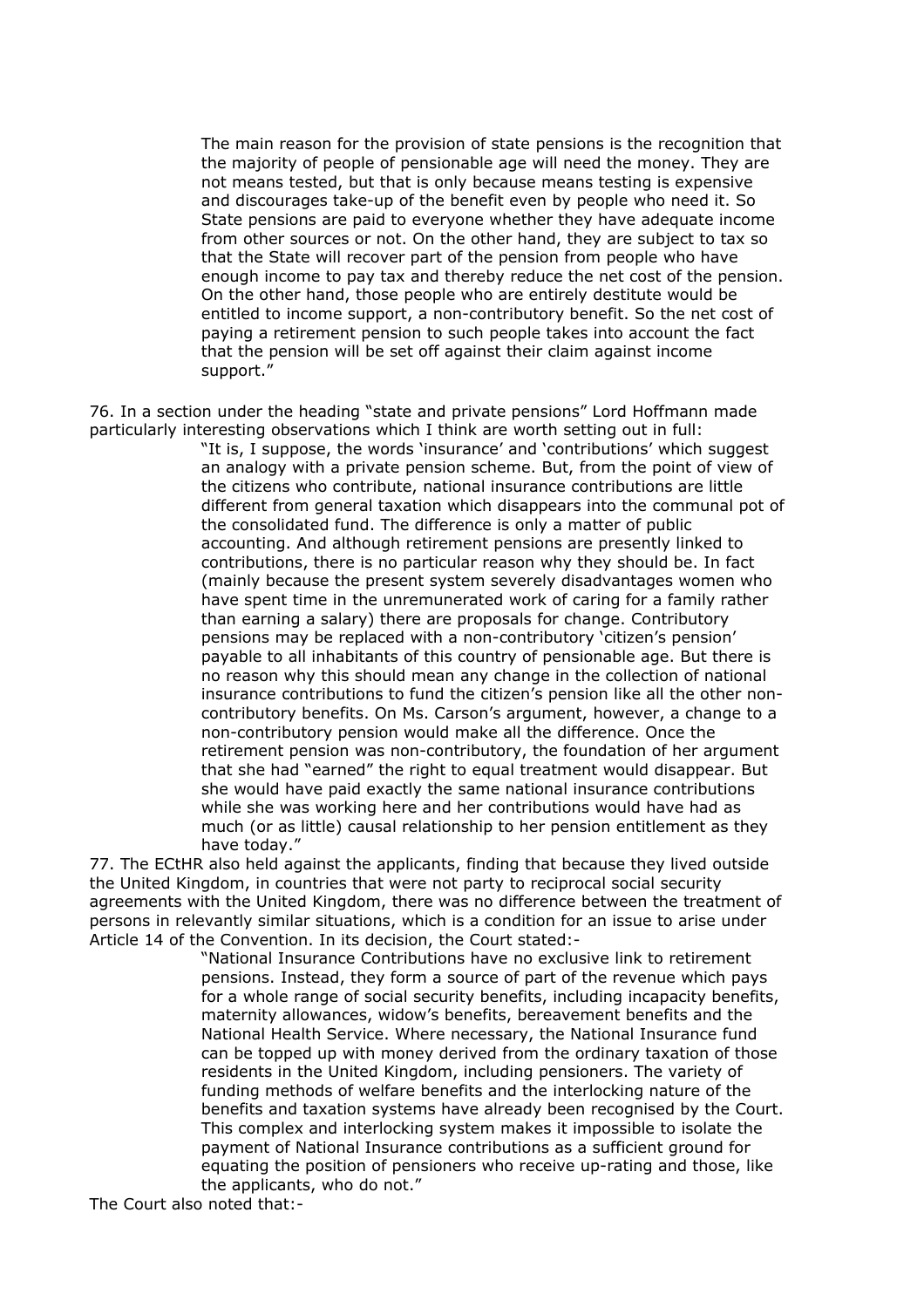"Social security benefits, including state pensions, were part of a system of social welfare which existed to ensure certain minimum standards of living for UK residents."

The Court noted, with approval, the dictum of Lord Hoffmann to the effect that National Insurance Contributions are little different from general taxation which disappears into the communal pot of the consolidated fund.

78. As has been seen above, the Court in *Carson* referred (with approval) to the case of *Stec v. United Kingdom* (App No.65731/01) [\(2006\) 43 EHRR 47](http://www.bailii.org/cgi-bin/redirect.cgi?path=/eu/cases/ECHR/2006/393.html) In Stec, the ECtHR had the following to say regarding measures of economic or social strategy in the context of the welfare system generally:-

> "…a wide margin is usually allowed to the State under the Convention when it comes to general measures of economic or social strategy. Because of their direct knowledge of their society and its needs, the national authorities are in principle better placed than the international judge to appreciate what is in the public interest on social or economic grounds, and the Court will generally respect the legislature's policy choice unless it is "manifestly without reasonable foundation".

Finally, since the applicants complain about inequalities in a welfare system, the Court underlines that Art. 1 of Protocol No. 1 does not include a right to acquire property. It places no restriction on the Contracting State's freedom to decide whether or not to have in place any form of social security scheme, or to choose the type or amount of benefits to provide under any such scheme. If, however, a state does decide to create a benefits or pension scheme, it must do so in a manner which is compatible with Article 14 of the Convention.

This theme was further developed in the case of *Andrejeva v. Latvia* (App. No. 55707/00) [\(2010\) 51 EHRR 28.](http://www.bailii.org/cgi-bin/redirect.cgi?path=/eu/cases/ECHR/2009/297.html) In that case the Court added as follows to what was said in Stec.

> "If, however, a contracting state has in force legislation providing for the payment as of right of a welfare benefit - whether conditional or not on the prior payment of contributions - that legislation must be regarded as generating a pecuniary interest falling within the ambit of art. 1 of Protocol No. 1 for persons satisfying its requirements …"

79. This principle was further endorsed by the ECtHR in the case of *Stummer v. Austria* (App. No. 37452/02) [\(2012\) 54 EH RR 11](http://www.bailii.org/cgi-bin/redirect.cgi?path=/eu/cases/ECHR/2011/1096.html) a decision of the ECtHR of 7th July, 2011. In that case the Court, having cited with approval *Stec, Andrejeva and Carson* went on to say:

> "Moreover, in cases such as the present one, concerning a complaint under art. 14 of the Convention taken in conjunction with art. 1 of Protocol No. 1 that the applicant has been denied all or part of a particular benefit on a discriminatory ground covered by art. 14, the relevant test is whether, but for the condition of entitlement about which the applicant complains, he or she would have had a right, enforceable under domestic law, to receive the benefit in question."

80. In *Stummer* the applicant who had been in prison in Austria for more than 28 years, had been refused (following his release from prison) an early retirement pension because he had not accumulated the necessary 240 insurance months while working in prison. Under Austrian law, the applicant had been required to work in prison and to pay 75% of his earnings towards the cost of his keep in prison. This deduction meant that he did not have adequate funds to make the contributions required to qualify for the pension. The claimant complained that his rights under Article 14, and Article 1 of the first Protocol to the Convention were violated by reason of the fact that prisoners were not affiliated to the old age pension system. The ECtHR noted that the matter was of some complexity. It reiterated its well established position that prisoners in general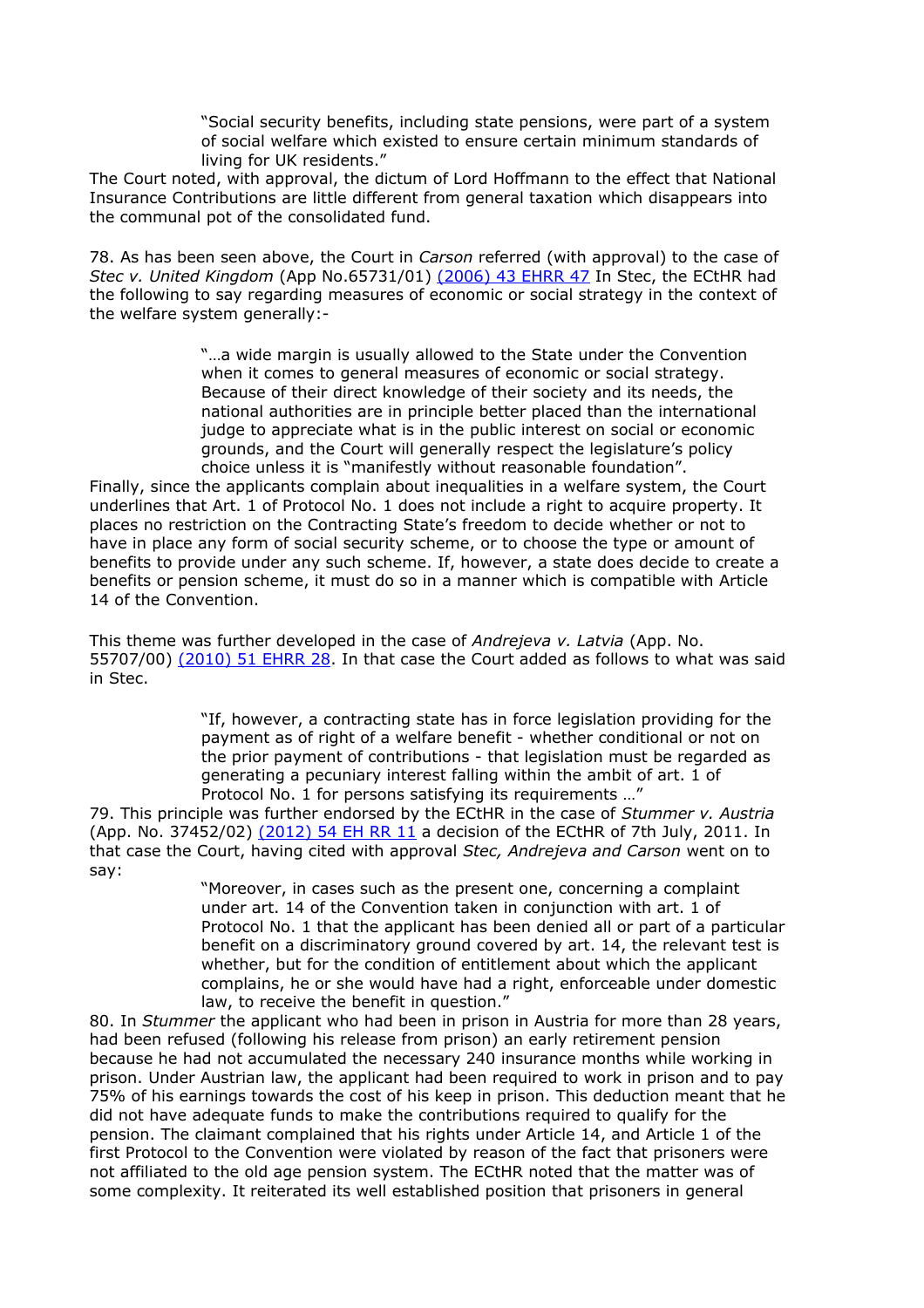continue to enjoy all the fundamental rights and freedoms guaranteed under the Convention, save for the right to liberty. The Court again referred to the wide margin of appreciation enjoyed by States in matters of social policy as reflected in the social security system. The Court found that the system of prison work and the social cover associated with it, taken as a whole, was not "manifestly without reasonable foundation". Accordingly, the Court concluded that the exclusion of the applicant from the old age pension system, which was linked to the applicant's status as a prisoner, did not infringe the rights protected by Article 14 and Protocol 1 of the Convention. This was so, notwithstanding that by reason of *Stec* and *Andrejeva*, the applicant would, prima facie, have a proprietary right to participate in the pension system; in the view of the Court, his exclusion from the system was not by reason of any discrimination, but rather there was an objective and reasonable justification for the difference in treatment of prisoners and this difference was within the margin of appreciation enjoyed by contracting states.

81. In the Irish context, the Court was not referred to any authorities that determined the legal characteristics of the SPC, and in particular, whether or not it confers a proprietary or property right upon persons who have made social insurance contributions. The plaintiff does place reliance upon the cases of *Cox v. Ireland* [1992] 2 I.R. 503 and *Lovett v. Minister for Education* [1997] 1 I.L.R.M. 89. As has been seen, the former case involved provisions relating to the forfeiture of any office, employment or pension entitlements remunerated out of monies provided by the Oireachtas, and the latter case involved forfeiture of a pension which Kelly J. described as being a contributory one. In each of those cases the Court found that the impugned legislation interfered with an existing constitutional right. In Lovett, that right was the right to receive a pension from a scheme into which Mr. Lovett had contributed. The distinction between Lovett and this case is that in Lovett the pension scheme was one with defined benefits, entitlement to which formed part of his contract of employment. However, these proceedings centre around the plaintiff's PRSI contributions (which presumably Mr. Lovett would have paid in addition to his pension contributions) and not contributions to a pension scheme.

## **Finding on the Property Right Issue**

82. In the *Health (Amendment) (No. 2) Bill 2004* [\[2005\] 1 IR 105](http://www.bailii.org/cgi-bin/redirect.cgi?path=/ie/cases/IESC/2005/7.html) the Supreme Court stated:-

> "For the purposes of its consideration of whether the Bill or any provision thereof is repugnant to the Constitution, the court is satisfied that the correct approach is: firstly, to examine the nature of the property rights at issue; secondly to consider whether the bill consists of a regulation of those rights in accordance with principles of social justice and whether the Bill is required so as to delimit those rights in accordance with the exigencies of the common good; thirdly in the light of its conclusions on these issues, to consider whether the Bill constitutes an unjust attack on those property rights."

83. In these proceedings the plaintiff claims that he has a property right in the SPC by reason of (1) payment of the requisite number of social insurance contributions, and (2) having attained the specified age of 66 years. Payment of his contributions therefore and the legal consequence of those payments, lie at the very heart of his claim.

84. The Oireachtas has chosen to fund the SPC and other social welfare entitlements by collecting contributions from employers and employees, and by funding any shortfall from funds raised by the exchequer. While it might be said that funds raised through employee contributions are "ring fenced" for social welfare purposes, and are therefore not the same as funds raised through taxation, the reality is that the Oireachtas could just as readily abolish employee contributions and raise the same funds through income tax, and the effect would be just the same. In that scenario the plaintiff's claim, to the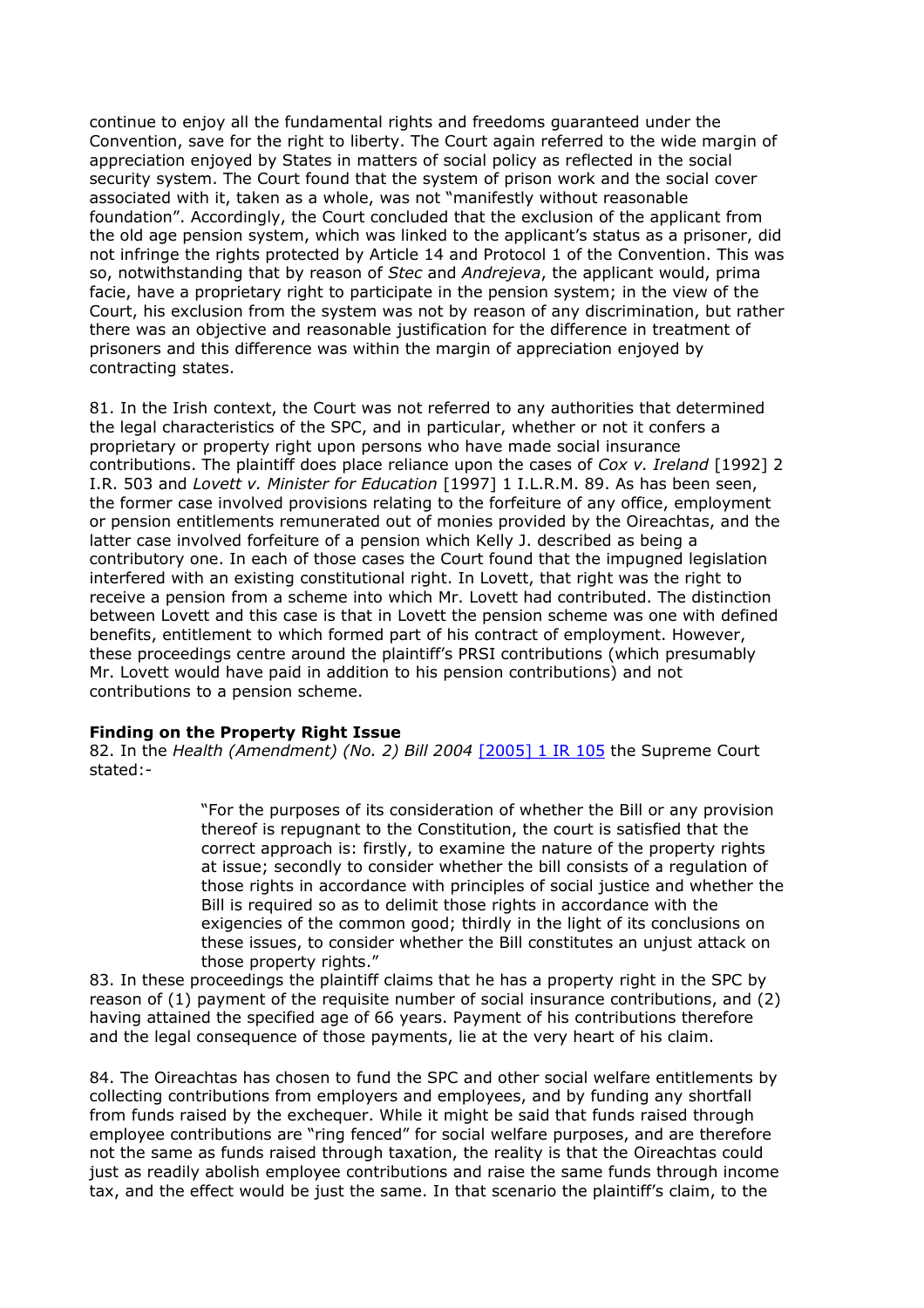extent that it is based upon his contributions, would wither away. I agree with the comment of Lord Hoffmann in Carson when he said that "*national insurance contributions are little different from general taxation which disappears into the communal pot of the consolidated fund. The difference is only a matter of public accounting*." For this reason alone, it is difficult to see how payment of PRSI contributions could be said to give rise to a property right.

85. Moreover, the plaintiff's claim in this regard, were it to succeed, would offend the principle of distributive justice enunciated by Costello J. in *O'Reilly & anors. v. Limerick Corporation* [1989] 1 I.L.R.M 181 wherein he stated:-

> "But it cannot be said that any of the goods held in common (or any part of the wealth raised by taxation) belong exclusively to any member of the political community. An obligation in distributive justice is placed on those administering the common stock of goods, the common resource and the wealth held in common which has been raised by taxation, to distribute them and the common wealth fairly and to determine what is due to each individual. But that distribution can only be made by reference to the common good and by those charged with furthering the common good (the Government); it cannot be made by any individual who may claim a share in the common stock and no independent arbitrator, such as a court, can adjudicate on a claim by an individual that he deprived of what is his due."

86. The words of Mr. Justice Harlan in Flemming v. Nestor in relation to the issues raised by these proceedings, remain worthy of consideration today. To hold that PRSI contributions give rise to a property right would be to deprive the social welfare system of the flexibility to which he referred, and which flexibility is required in order to maximise the potential of the social welfare system to meet the needs of the vulnerable in society at any moment in time. In the context of pensions, this was never more true than today, when predictions of a rapidly aging population demographic pose significant challenges for the State in the years ahead. To hold that those who qualify for and are eligible to receive the SPC, for the remainder of their days, could well fetter in a significant way the discretion of the Oireachtas in making vital decisions affecting the welfare of all those in need of State support.

87. The importance of this flexibility has also been recognised by the ECtHR, in decisions such as Stec where the Court affirmed that a wide margin is usually afforded to states under the Convention when it comes to general measures of economic or social strategy. For all these reasons I hold that the plaintiff does not have a property right in the SPC, in the context of either the Constitution or the Convention.

88. However, that is not the end of the matter. *Flemming v. Nestor* recognised that "*The interest of a covered employee under the Act is of sufficient substance to fall within the protection from arbitrary governmental action afforded by the Due Process Clause."* Similarly, it was held by the ECtHR (in *Andrejeva)* that individuals do have a pecuniary right in welfare benefits, once they satisfy the requirements of the legislation, and that right is protected by Article 1 of Protocol No. 1 of the Convention. In *Stummer* it was established that conditions excluding individuals from benefits to which they would otherwise be eligible, must be scrutinised to ensure that they are neither discriminatory nor arbitrary and that they have an objective and rational justification. I am satisfied that such a test is also appropriate in the constitutional context in this jurisdiction, in order to ensure that a measure which disqualifies a person from a benefit to which he or she would otherwise be entitled, is, when challenged, subject to scrutiny to ensure its consistency with Bunreacht na hÉireann, and in particular Article 40 thereof. I address this question below, where I deal with the discrimination argument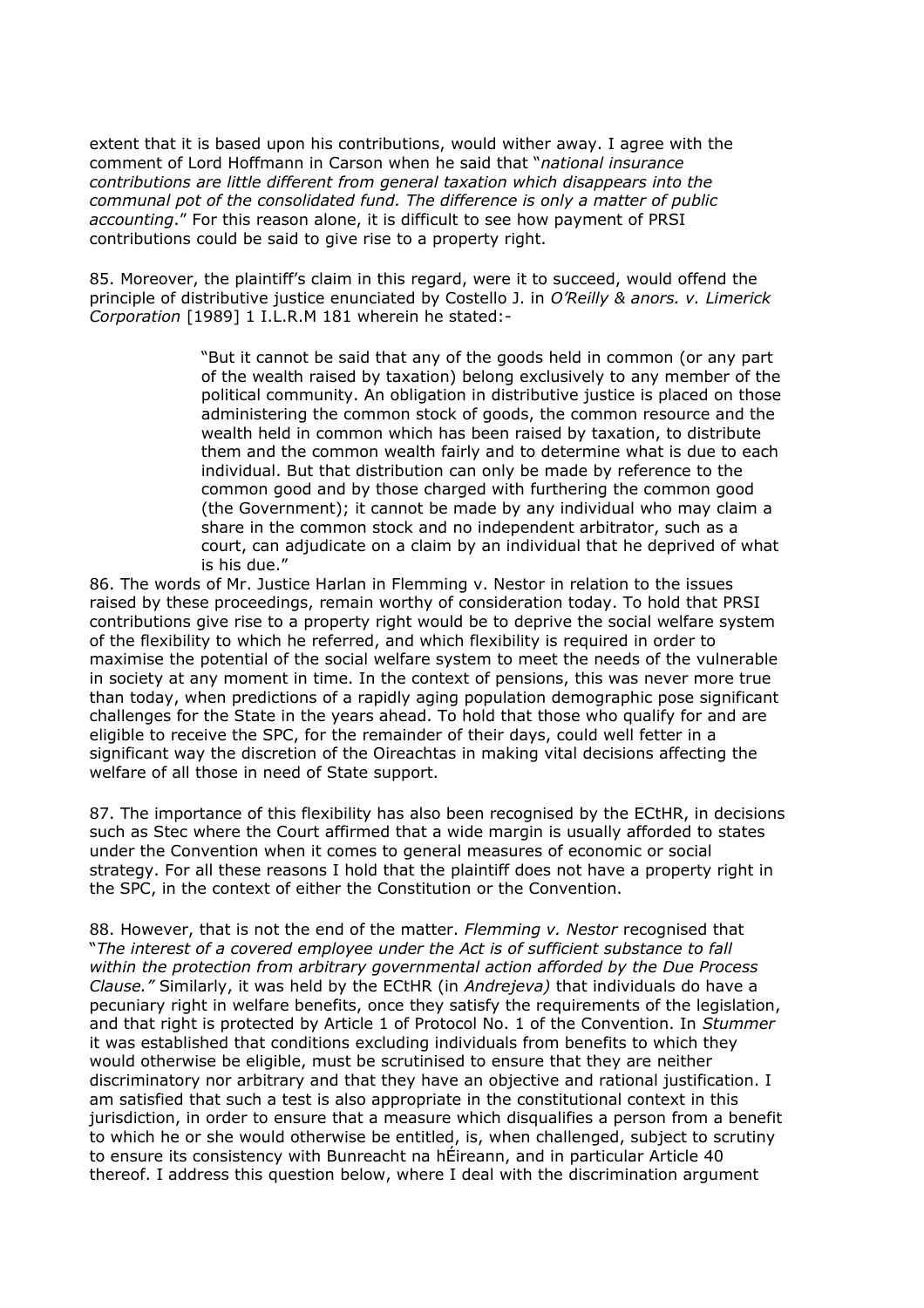advanced on behalf of the plaintiff.

#### **Is the Disqualification a Punishment?**

89. I now turn to address the other elements of the plaintiff's case, chief among which, is the claim that the deprivation of the SPC following the plaintiffs' imprisonment amounts to an additional punishment imposed not by the Courts, but by the Oireachtas, contrary to Articles 34 and 38 of the Constitution.

90. It is submitted on behalf of the plaintiff that the disqualification from receipt of SPC during the term of his imprisonment constitutes an extra penalty, additional to the punishment imposed by a Court. It is well settled that it is the role of the Courts, and not that of the legislature, to determine the appropriate penalty to be applied following upon a conviction. This is subject only to those offences in respect of which the legislature has prescribed fixed penalties or mandatory sentences. This was clearly recognised by the Supreme Court in the case of *Deaton v. The Attorney General* [1963] 1 I.R. 170 in which Ó Dálaigh CJ. stated:-

> "The individual citizen needs the safeguard of the Courts in the assessment of punishment as much as on his trial for the offence. The degree of punishment which a particular citizen is to undergo for an offence is a matter vitally affecting his liberty; and it is inconceivable to my mind that a Constitution which is broadly based on the doctrine of the separation of powers - and in this the Constitution of Saorstát Éireann and the Constitution of Ireland are at one - could have intended to place in the hands of the Executive the power to select the punishment to be undergone by citizens. It would not be too strong to characterize such a system of government as one of arbitrary power."

91. There is no dispute between the parties that *Deaton* still represents the law in this regard; the disagreement between the parties is that in the defendants' submission, the disqualification of the plaintiff from receiving SPC for the duration of his imprisonment cannot be considered to be a penalty or an extra-judicial sentence for a crime. The defendants submit that it is a legitimate consequence, entirely separate to the criminal offence itself, and that it is too remote in character to be taken into account in sentencing. It is further submitted that it is a proportionate consequence because it lasts only for as long as the plaintiff is imprisoned. In this regard, the defendants rely on the cases of *Conroy v. Attorney General* [1965] I.R. 411; *The State (Pheasantry Ltd.) v. Donnelly* [1982] I.R.L.M. 512 and *Enright v. Ireland* [2003] 2 I.R. 321. Conroy concerned the mandatory disqualification from holding a driving licence following a conviction for the offence of driving a mechanically propelled vehicle while under the influence of intoxicating liquor, or a drug, to such an extent as to be incapable of having proper control of the vehicle, contrary to s. 49 of the Road Traffic Act 1961. In upholding the impugned legislation, Walsh J. observed that the right to a driving licence, which is conferred by statute, is protected by requiring a judicial determination, before it can be lost by disqualification. He stated:-

> "A disqualification whether imposed by a Court or otherwise may result in considerable hardship for some people and in little more than a recreational inconvenience for others. It may well be … that to some people a driver's licence may be just as valuable as a licence to engage in an occupation or profession. That, however, does not determine the matter. In the opinion of this Court, so far as punishment is concerned, the punishment which must be examined for the purpose of gauging the seriousness of an offence is what may be referred to as "primary punishment." That is the type of punishment which is regarded as punishment in the ordinary sense and, where crime is concerned, is either the loss of liberty or the intentional penal deprivation of property whether by means of fine or other direct method of deprivation. Any conviction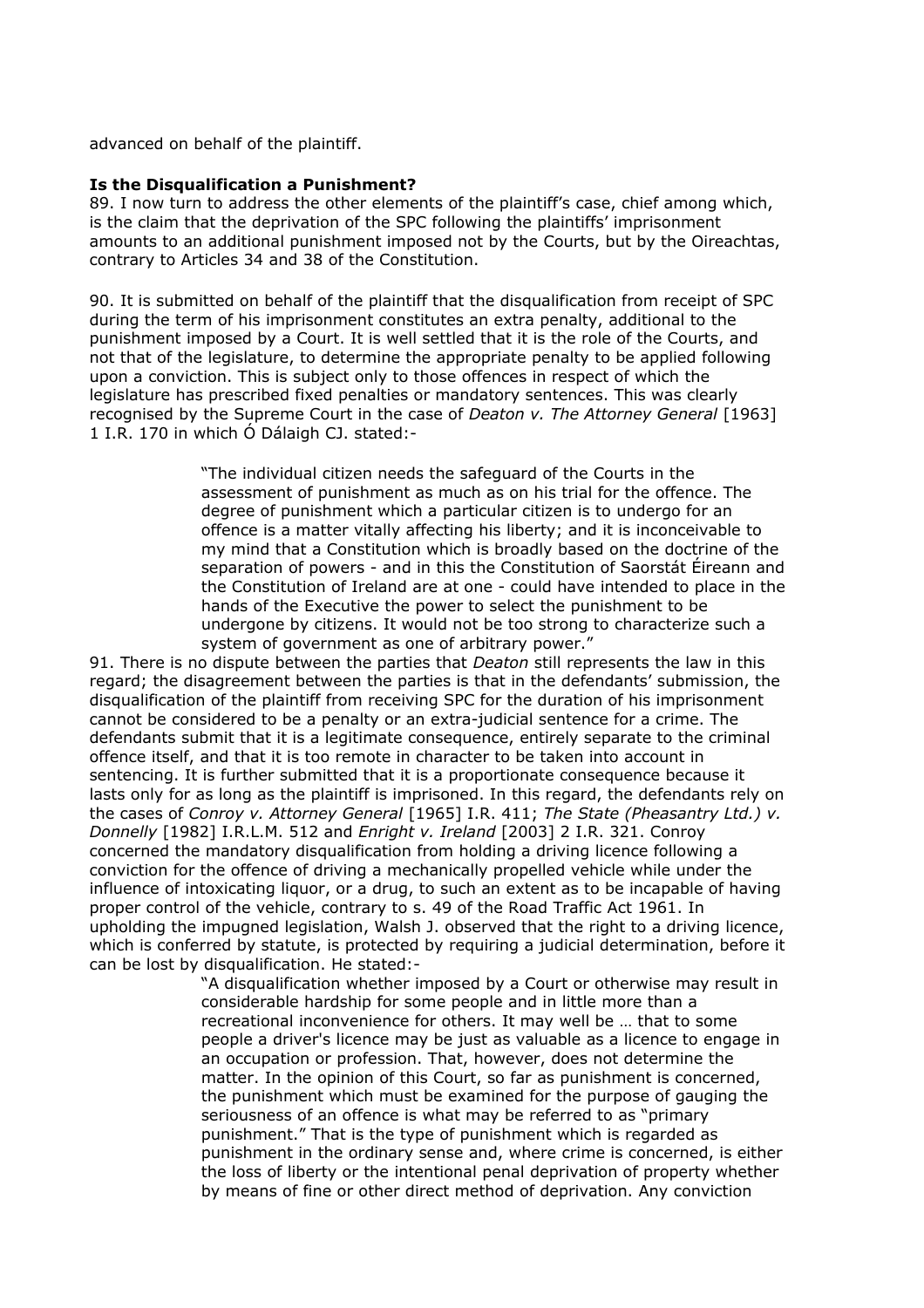may result in many other unpleasant and even punitive consequences for the convicted person. By the rules of his professional association or organisation or trade association or any other body of which he is a member he may become liable to expulsion or suspension by reason of his conviction on some particular offence or perhaps on any offence. His very livelihood may depend upon the absence of a conviction in his record. These unfortunate consequences are too remote in character to be taken into account in weighing the seriousness of an offence by the punishment it may attract."

92. Later he said:-

"In so far as it may be classed as a punishment at all it is not a primary or direct punishment but rather an order which may, according to the circumstances of the particular individual concerned, assume, though remotely, a punitive character."

93. *Pheasantry* involved the loss of a wine retail licence consequent upon convictions in relation to the conduct of business on the premises not by the owner (the appellant in the proceedings) but by its tenant. Carroll J. found that the rationale of Walsh J. in Conroy applied also to the forfeiture of an intoxicating liquor licence in such circumstances, although she noted that there was a distinction between the two cases, in that the declaration of disqualification from holding a driving licence is a judicial act under the Road Traffic Acts, but the forfeiture of an intoxicating liquor licence is not a judicial act; it is as in this case, a statutory consequence resulting from a conviction for an offence.

94. In *Enright v. Ireland* [2003] 2 I.R. 321, Finlay-Geoghegan J. was required to consider whether the provisions of the Sex Offenders Act 2001 (which came into effect long after the plaintiff's conviction for sexual offences in 1993), which required persons convicted of offences specified in the Act, upon release from prison, to notify the garda authorities of their name, address and date of birth, constituted a penalty. Following a review of the relevant authorities (which included Conroy, Pheasantry and Cox), the Court held that in order that a disability or restriction imposed by statute on convicted persons be considered to be part of the criminal penalty for the offence, "*such restriction or forfeiture must be considered to be punitive in intent and effect. However, the fact that it has a punitive or deterrent element does not of itself mean that it should be considered to be a penalty for the criminal offence."* Following examination of the relevant provisions of the legislation, the Court concluded that the Act did not evince any clear intention that the impugned provision was punitive and, following an approach taken by the United States Supreme Court, she then moved to consider whether the provisions were *" 'so punitive either in purpose or effect', that it should be considered to constitute punishment".* Finlay Geoghegan J. applied a test adopted by the United States Supreme Court in the case of *Kennedy v. Mendoza-Martinez* (1962) 372 U.S. 144 which involves consideration of seven factors. To the extent that these are relevant, I think it is helpful to consider these factors in this case also. They are:

> 1. *Whether the sanction involves an affirmative disability or restraint*? At first glance the depreviation of the SPC appears as a disability or restraint but this needs to be considered in light of the purpose assigned to the provision to which I return below.

> 2. *Whether it has historically been regarded as a punishment?* There is nothing to indicate one way or another whether or not deprivation of either SPC or SPNC during a term of imprisonment has been regarded as a punishment. It is however noteworthy, that the original disqualification as enacted in section 3(2) of the Old Age Pension Act, 1908, continued for a period of ten years after the date on which the person is released from prison, and this extended disqualification period was removed as early as 1919. There could hardly be any doubt that the deprivation of pension, whether SPC or SPNC, to which a person would otherwise be entitled,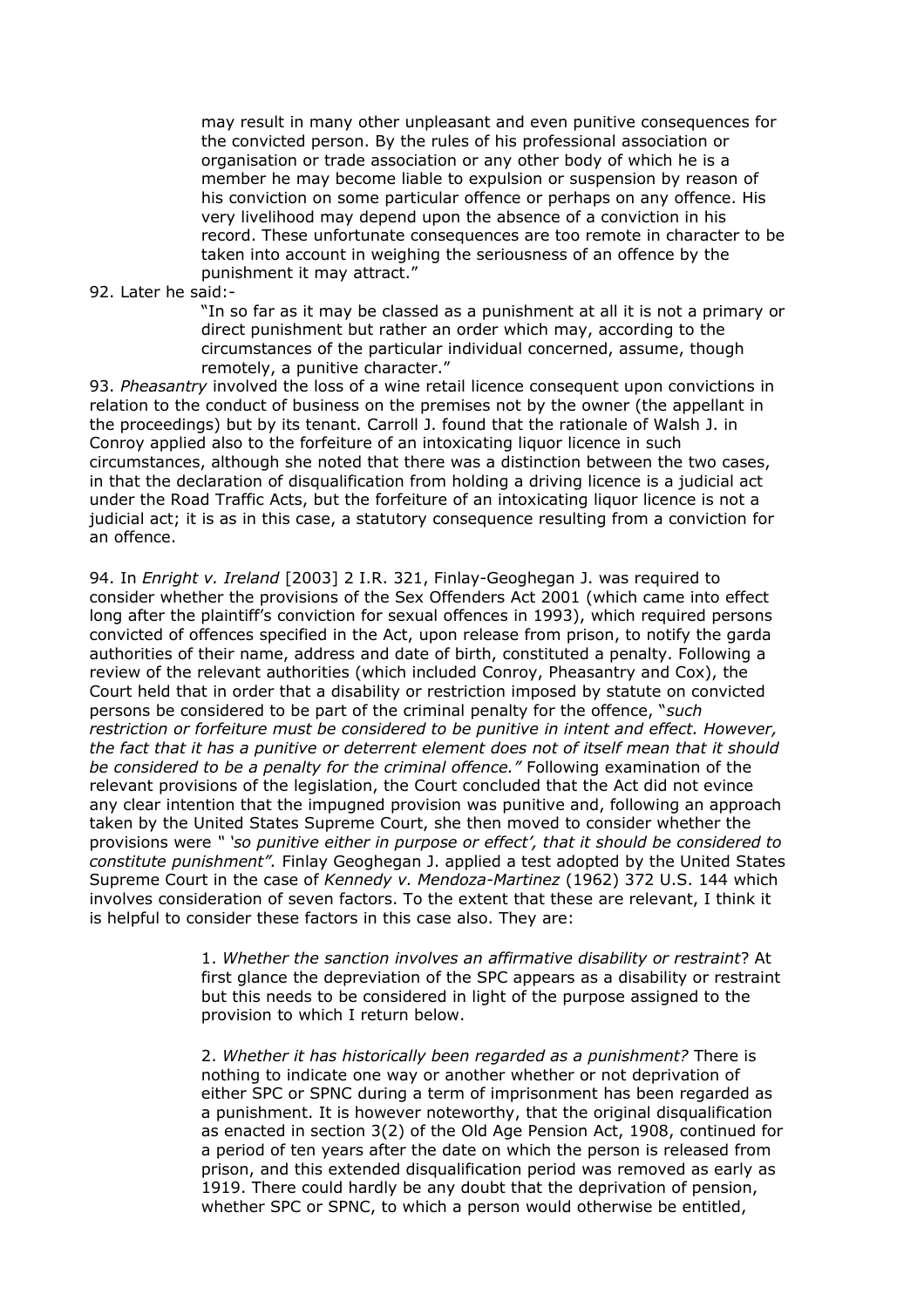following the release of that person from prison, was penal in intent. The fact of the revocation of this provision tends to suggest an intent, historically at least, to remove any penal element from the provision;

3. *Whether it comes into play only on a finding of Scienter*? This question is of no assistance in this case since the impugned provision can only apply following conviction of a criminal offence;

4. *Whether its operation will promote the traditional aims of punishment retribution and deterrence?* Having regard to the maximum penalties applicable to the offences with which the plaintiff was charged i.e. life imprisonment upon a conviction for rape and fourteen years imprisonment for sexual assault on a minor, and ten years otherwise, it seems very unlikely that the additional consequence of disqualification from the SPC could be regarded as promoting retribution or deterrence in this instance. That said there was no discussion or argument on this point and so it is not open to the Court to draw any conclusions in this regard.

5. *Whether the behavior to which it applies is already a crime?* S.249(1) applies to persons convicted of a crime, but also applies to persons who are absent form the State, which suggests it is not intended as a punishment, but is intended to serve another purpose, such as that suggested on behalf of the defendants.

6. *Whether an alternative purpose to which it may rationally be connected is assignable to it?* The defendants argue that the purpose of the provision is to avoid the plaintiff receiving a benefit which is designed to maintain a person whose living costs are not being met by the State, and to avoid an unjust enrichment of the plaintiff. There is certainly a rational connection between s. 249(1) of the Act and such a purpose, particularly in view of my finding that the plaintiff does not enjoy a property right in the SPC and also having regard to the fact that the pension is re-instated following the release of the prisoner; and

7. *Whether it appears excessive in relation to the alternative purpose assigned?* This could only be so if it seemed likely that the cost of maintaining oneself is demonstrably and considerably less than the value of the SPC. No evidence was adduced to this effect and indeed counsel for the plaintiff appeared to concede that, at best, the plaintiff could, through very frugal living, have available a very modest sum for expenditure on non-essential items.

#### **Finding on the question of the disqualification being a punishment**

95. Having regard to all of the above, I have come to the conclusion that the disqualification from eligibility for the SPC as provided for in s. 249(1) could not be regarded as a penalty or punishment or an extra judicial sentence and consequently, the section does not give rise to an infringement of the plaintiff's rights under Articles 34.1 or 38.1 of the Constitution. I have come to this conclusion for the following reasons:-

1. Even taking the plaintiff's case at its height, it is clear that the primary penalty envisaged by the Oireachtas for the offence of which he was convicted is imprisonment.

2. When the cost of a single person maintaining him or herself is considered, the plaintiff's argument that he will suffer a fine or loss in excess of €100,000.00 as a result of disqualification from SPC falls away.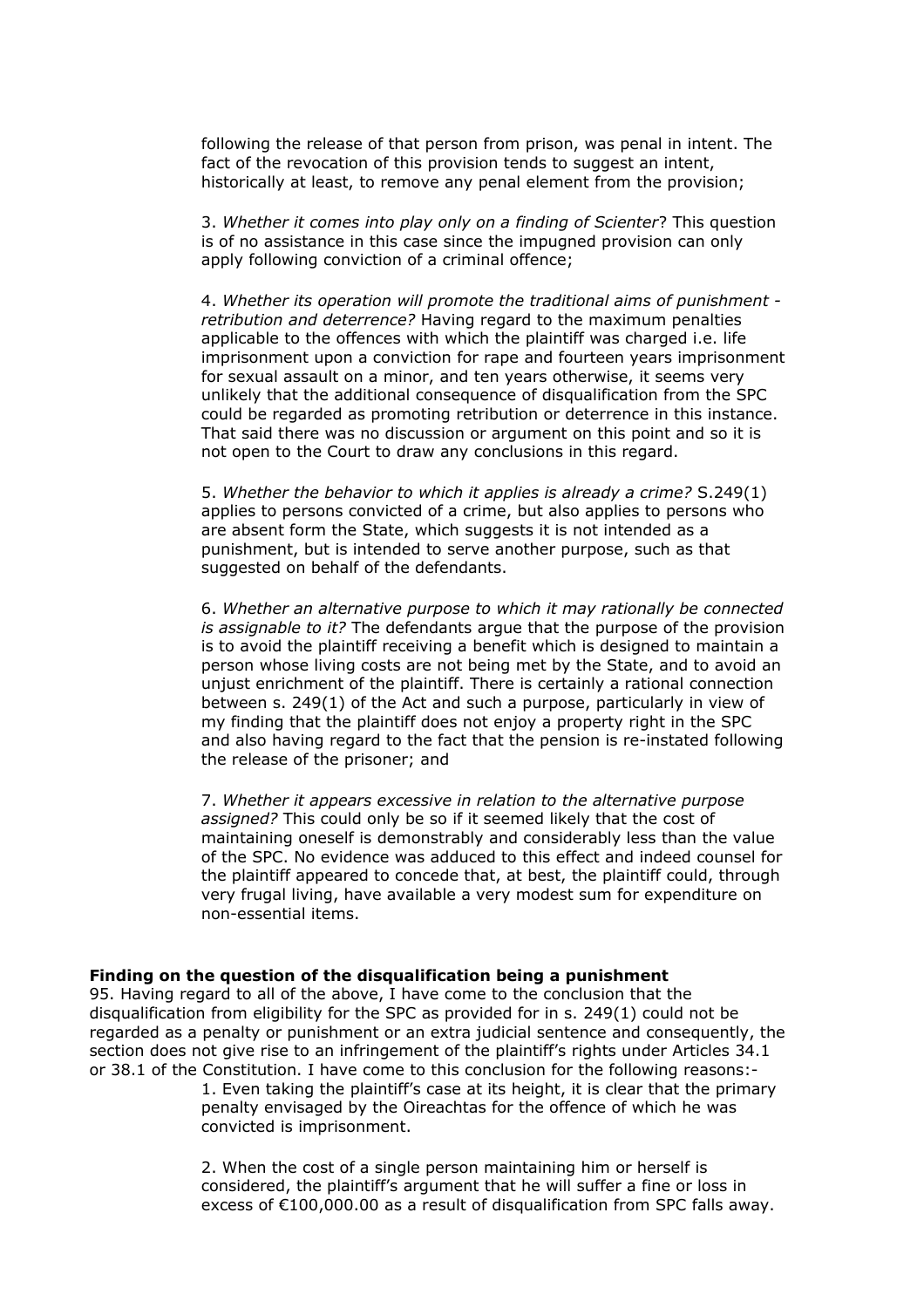While there was no evidence led as to the cost of maintenance of a single person, it is reasonable to infer that a person would not have very much, if anything, left over from €230 per week and the plaintiff's counsel acknowledged as much in the course of argument. It is arguable therefore, that he suffers little or no financial loss at all, in circumstances where his basic living needs are provided by the State for the duration of his incarceration;

3. The section contains no words of punitive intent, either expressly or impliedly, and indeed the fact that the disqualification also applies while a person is resident outside of the State tends to support the view that the section is not intended to be punitive or deterrent in its effect; although it must be acknowledged that there must be different reasons for disqualifying a person from the benefit while in prison on the one hand and while resident outside the State on the other.

4. The plaintiff's, entitlement to payment of the benefit resumes upon release from prison. This is entirely consistent with the argument advanced by the defendants that the disqualification is directly linked to the period during which the plaintiff is maintained by the State.

5. The reasons advanced by the defendants for the disqualification are rational and objective, and serve a legitimate purpose.

#### **Personal Autonomy**

96. The plaintiff argues that he has been left destitute in prison, thereby violating his right to personal autonomy. He does not argue or purport to make a case that there is anything wrong with his prison conditions as such and it would be difficult for him to do so on circumstances where he is detained in a modern prison with modern facilities, and in which he is provided with a nourishing diet, recreation facilities, the opportunity to work (which he cannot currently avail of for health reasons) and access to a high standard of dental and medical care. His argument under this heading centres around the fact that he has very little income of his own by which he may create a personal space for himself within which he may make choices, and most especially chose his own clothing. It is claimed that this places him on hazard of institutionalisation and that this will undermine his ability to rehabilitate upon his release.

97. There may well be some substance in this point, but that is not a matter that can be determined in these proceedings, as the plaintiff has not sought to impugn the prison regime in any way. This point is, in essence, a collateral attack on the prison regime, and cannot sustain an argument for an entitlement to a payment which the plaintiff is not otherwise entitled to receive. The point made by the defendants in this regard, i.e. that the right to personal autonomy is not a socio-economic right to have the judicial branch ensure a minimum level of economic provision by other branches of government is in my view well made.

98. Moreover, the cases relied upon by the plaintiff in support of this argument have very materially different facts, involving as they do significant issues concerning the health and welfare of the prisoners concerned. *Creighton v. Ireland* [\[2010\] IESC 50;](http://www.bailii.org/ie/cases/IESC/2010/S50.html) involved a claim for damages arising out of injuries sustained by the plaintiff in a violent attack by another prisoner *Governor of X Prison v. PMcD* [\[2015\] IEHC 259;](http://www.bailii.org/ie/cases/IEHC/2015/H259.html) was concerned with the entitlement of the respondent to refuse food (the respondent was on hunger strike in protest at his conditions of detention) and *Nash v. Chief Executive of the Irish Prison Service* [\[2015\] IEHC 504](http://www.bailii.org/ie/cases/IEHC/2015/H504.html) concerned a claim by the plaintiff that his detention in a particular prison (Arbour Hill) was unlawful because of threats received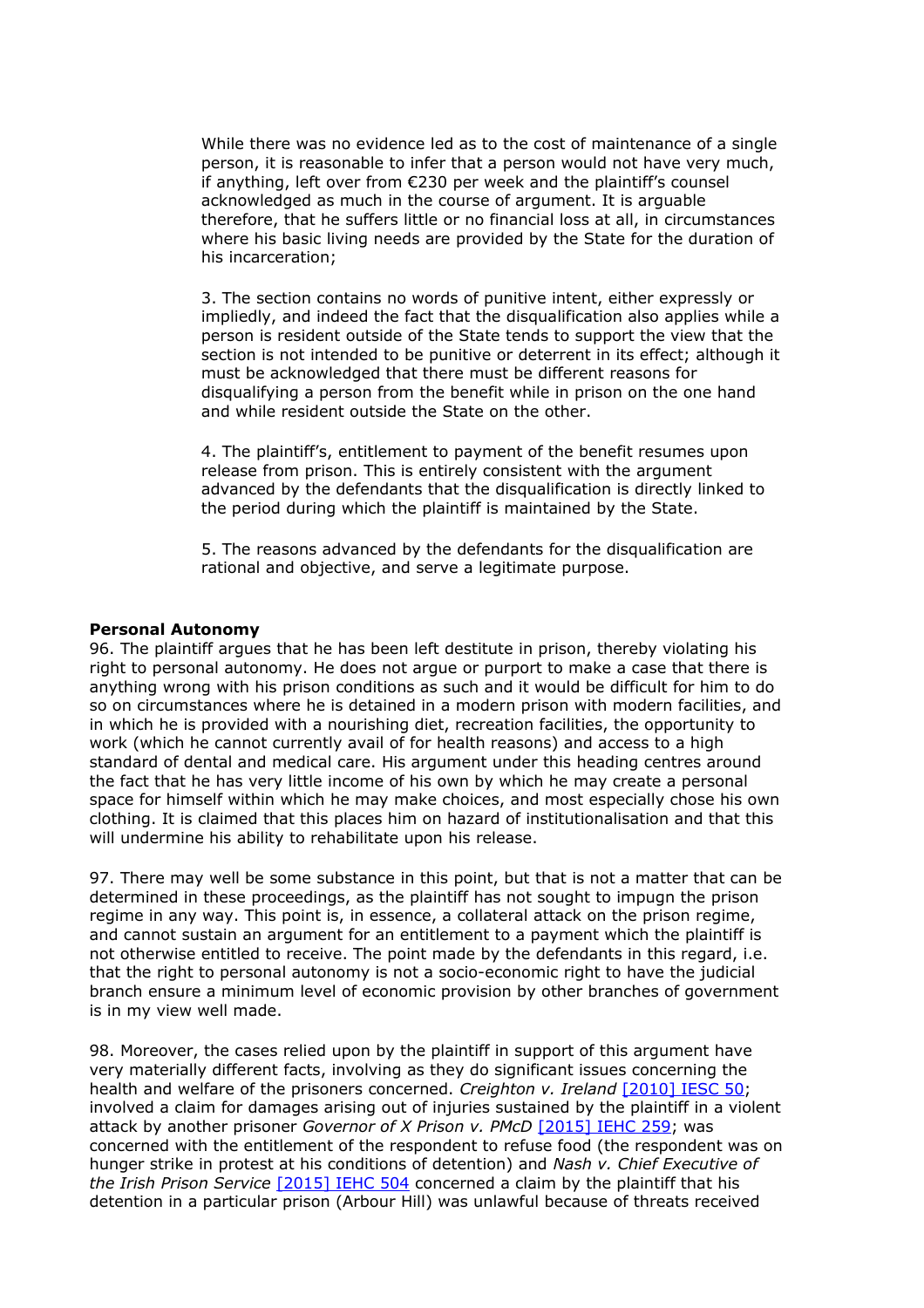from other prisoners. In *Nash*, Kearns P., in dismissing the plaintiff's application endorsed in strong terms the authority of the prison service when he stated:-

> "Any suggestion that a prisoner can or should be detained in the prison of their own choosing or avail of hunger strike or suicide threats to secure their own objectives, would create chaos in prisons and fatally compromise the proper administration of our prison system."

99. Imprisonment will impact upon prisoners in different ways. In this case the plaintiff has no income at his disposal other than that which he receives from the prison authorities. That payment currently stands at €11.90 per week although it is open to the plaintiff to make applications to the prison hardship fund as he has done on one occasion. Clearly if the plaintiff had more income at his disposal he could alleviate the effects of his imprisonment but that fact by itself is not in my view sufficient to establish a breach of his right to personal autonomy.

## **Discrimination**

100. The plaintiff argues that s. 249(1) is discriminatory in its effect, firstly because it does not apply to prisoners who may be in receipt of private pensions and secondly because no other category of prisoner is required to pay for, or contribute to, the cost of their own incarceration.

101. As regards the comparison drawn with those in receipt of private pensions, this is not comparing like with like. Entitlement to a private pension is quite clearly a property right, liability for payment of which rests not with the State but with whatever institution the contributor has invested his or her contributions and/or purchased the relevant pension product. The State could have no entitlement to direct the discontinuation of payments due under a private pension during the term of a person's incarceration, any more than it would be entitled to direct the discontinuation or confiscation of the proceeds of any other source of income during the term of a person's imprisonment. It might be able to do so in the context of a formal scheme that requires prisoners to contribute to the costs of their own incarceration, but no such scheme exists.

102. Moreover, it is quite likely that a person who has built up a private pension will also have been a contributor to the fund during the course of his or her employment. In such circumstances, such a person might be, as the plaintiff is, eligible to receive the SPC but for his or her imprisonment, but, as with the plaintiff, is disqualified from any such entitlement during the term of the same. In other words, the disqualification from entitlement to receive SPC applies equally to all citizens during the term of their imprisonment. Furthermore, as has been set out above, the disqualification applies to all social welfare benefits and not just to the SPC.

103. Insofar as the plaintiff argues that he is being required to contribute to the cost of his own imprisonment, whereas others are not, this may be one way of looking at the issue, but it is not the justification advanced by the defendants for  $s. 249(1)$ . Notwithstanding that the SPC is paid to all who are eligible regardless as to whether or not they need it, the defendants argue that, in general terms, the purpose of the SPC is to assist persons in retirement to meet the cost of their basic living needs, and that being the case, the State is entitled to withhold the benefit during a period of imprisonment, while those very needs are otherwise being met by the State. Apart from other arguments on this point, in view of the fact that the section enjoys the benefit of the presumption of constitutionality, it is the interpretation argued on behalf of the defendants which the Court must accept.

104. As stated above, there is no scheme in operation in the State to require a prisoner to contribute to the cost of his or her own maintenance, such as came under scrutiny in *Stummer*. I am satisfied that s. 249(1) is not intended to operate as such a scheme and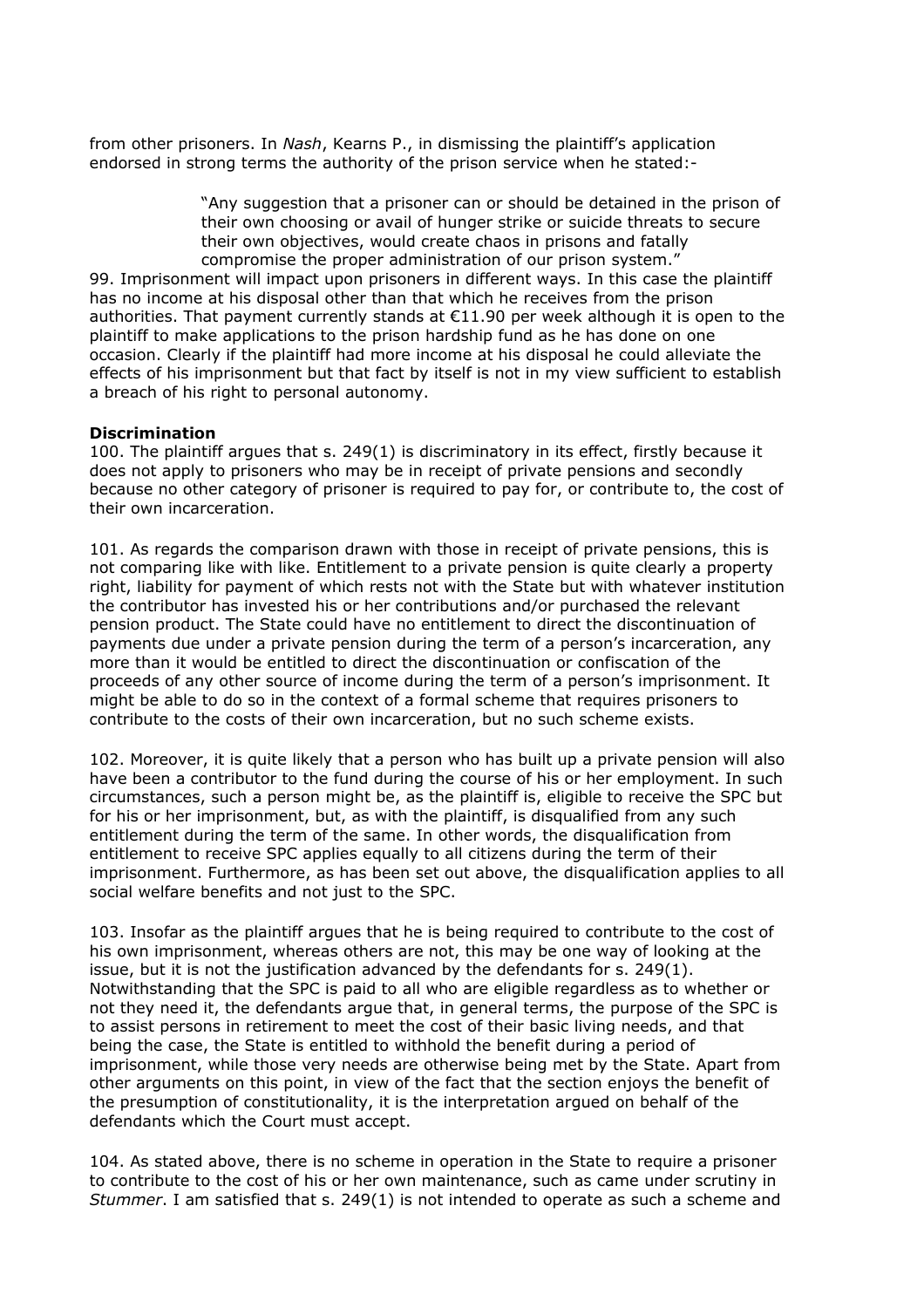that the justification advanced by the defendants is indeed the purpose of s. 249(1). In my view, the fact that entitlement to SPC is not needs based or subject to any means test is irrelevant. As Lord Hoffmann pointed out in *Carson* the State does claw back, through taxation, some of the benefit paid to those who are not in need. There can be no doubt in my view that in general terms, the purpose of the SPC is to provide a very basic standard of living in retirement to the majority of the population without which many would otherwise be left destitute. That being the case, it seems to me that it is objectively rational and proportionate to suspend payment of the SPC during a period when the very needs that it is designed to meet are otherwise being met by the State, while the individual is imprisoned.

105. It might be otherwise if the value of the SPC clearly exceeded the basic cost of living, but counsel for the plaintiff fairly acknowledged that, at best, the plaintiff might be able to save a very modest sum weekly out of the SPC, when he is not imprisoned and has to meet his own living expenses. For these reasons therefore, I consider that s. 249(1) does not operate in a discriminatory manner or breach the plaintiff's rights to equal treatment either under the Constitution or the Convention.

## **The Convention Arguments:**

## **Article 3**

106. While it is true that the plaintiff is suffering from a degree of financial hardship while imprisoned, it is difficult to see how that could amount to inhuman or degrading treatment or punishment. The plaintiff's central complaint is that he cannot afford the small luxuries which make life in a prison more tolerable, and in the case of prison issue clothing, he argues that the requirement to wear such clothing is humiliating and degrading. He makes no complaint at all however, about his living conditions, the quality of food, the standard of medical care afforded to him or the prison facilities in general. The undisputed evidence of the defendants is that the plaintiff is detained in a well-run modern prison with good facilities and that has a high standard of care for inmates. While the plaintiff's complaints are understandable, they fall a long way short of establishing anything like inhuman or degrading treatment.

# **(ii) Article 5**

107. It is argued that s. 249(1) operates in an arbitrary manner and as a consequence the plaintiff is being deprived of his liberty otherwise than in accordance with procedures prescribed by law. It is argued that it is arbitrary because it affects some prisoners, but not others. This would be so if the section had no rational basis or was not connected to a rational objective. It is clear from the authorities of the ECtHR to which the Court has been referred, that the State enjoys a very wide margin of appreciation in making decisions in matters of economic or social strategy and specifically so in the context of social welfare entitlements. While in Andrejeva it was established that legislation providing for payment as of right of a welfare benefit generates a pecuniary interest in the benefit, it was established in Stummer that a prisoner may be excluded from enjoying a particular benefit, provided that the grounds put forward for his exclusion are reasonable and objective. This was in the context of Article 14 and Protocol 1 of the Convention, but it seems to me that this principle applies with equal force to the argument made on behalf of the plaintiff in this case under Article 5 of the Convention. Accordingly, since I have already held that there is a rational and objective reason for s. 249(1), I do not think that any claim under Article 5 of the Convention can succeed.

## **(iii) Article 6**

108. The arguments made on behalf of the plaintiff as regards the application of Article 6 of the Convention to a significant extent depend upon the legal characterisation of the disqualification from entitlement to receive the SPC. I have already held that the disqualification does not constitute a penalty, punishment or fine, and nor does it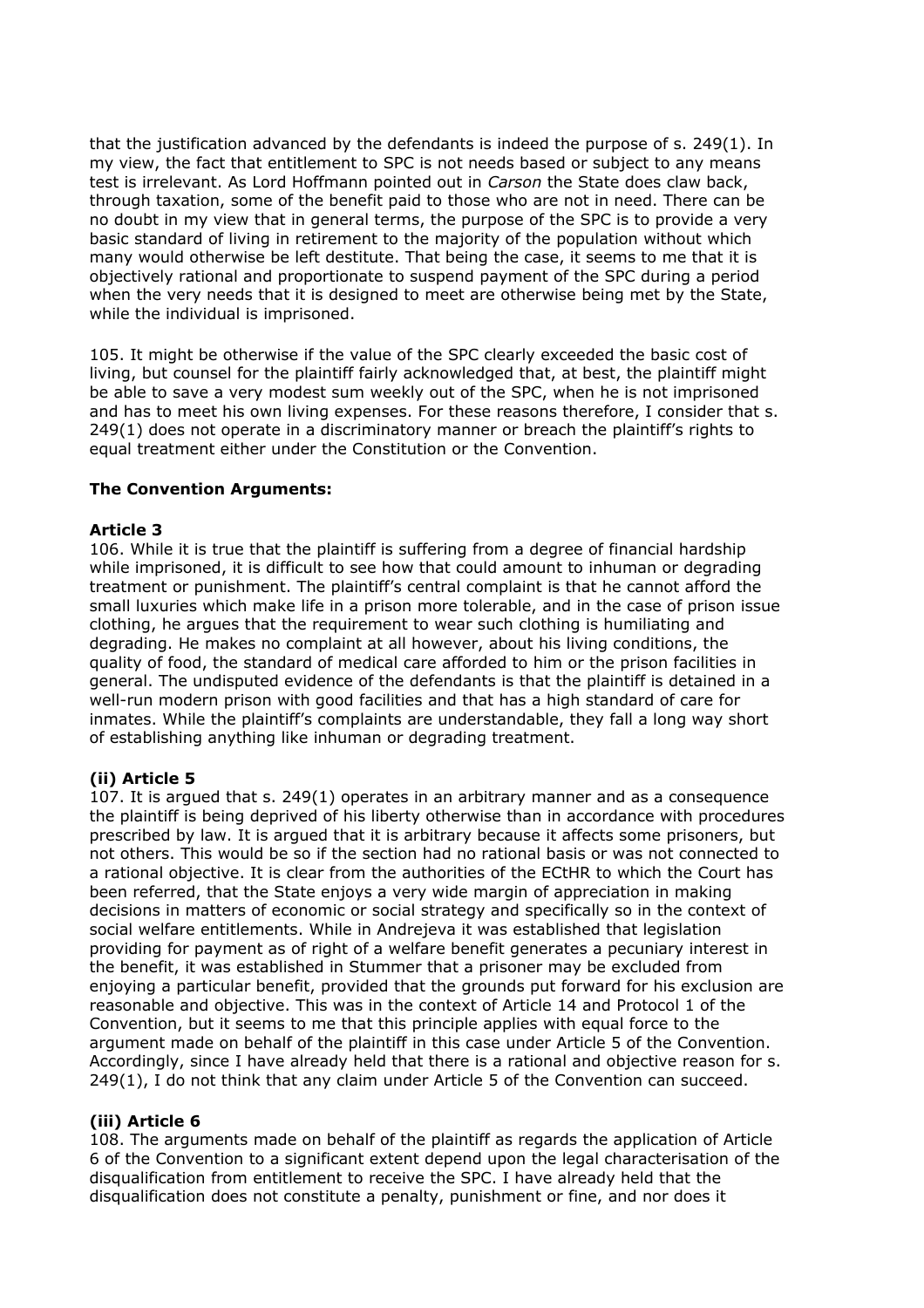constitute an interference with a property right. For that reason alone I do not think that the plaintiff can succeed under Article 6 of the Convention.

109. Additionally however, in *Ferrazini*, the ECtHR determined that merely showing that a dispute is "pecuniary" in nature is not in itself sufficient to attract the applicability of Article 6 (1) under its "civil" head and that there may exist pecuniary obligations vis-àvis the State or its subordinate authorities which, for the purposes of Article 6 (1) are to be considered as belonging exclusively to the realm of public law and accordingly are not covered by the notion of civil rights and obligations, for the purposes of Article 6.

110. This, it seems to me, is apposite in this case. Moreover, it could scarcely be the case that the State, in the legitimate exercise of its discretion within the wide margin of appreciation acknowledged by the ECtHR in pecuniary matters, could then be confounded in so doing through the invocation of another Article of the Convention.

## **(iv) Article 8**

111. Counsel for the plaintiff argues that s. 249(1) breaches the plaintiff's rights to respect for his private life, his personal autonomy, bodily integrity, independence and dignity as protected under Article 8 of the Convention. In support of this argument the plaintiff relies upon the decision of the ECtHR in the case of *Sidabras and Dziautas v. Lithuania* (App. No. 55480/00 and 59330/00) [\(2006\) 42 EHRR 6.](http://www.bailii.org/cgi-bin/redirect.cgi?path=/eu/cases/ECHR/2004/395.html) In that case two former KGB officers were subjected to a ban from taking up employment in a range of occupations in the private sector, including in the legal profession, in banks or other credit institutions, as teachers or other educators and in security companies, on the grounds that their previous occupation as KGB officers created a doubt over their loyalty to the State and the restriction was necessary in the interests of national security. While there were a range of exemptions from the ban, the applicants were ineligible to avail of the same. The ban became operative following the passing of legislation some thirteen years after one of the applicants had left the KGB, and some nine years after the other applicant did so. The Court considered this delay in the imposition of the ban to be a relevant factor in the application, although not decisive.

112. Referring to previous decisions of its own, the Court reiterated that the term "private life" is a broad term not susceptible to exhaustive definition. It noted that Article 8 protects the moral and physical integrity of the individual and secures to the individual a sphere within which he or she can freely pursue the development and fulfilment of his or her personality. The Court noted that the ban imposed upon the applicants created serious difficulties for them in terms of earning a living, with obvious repercussions for the enjoyment of their private lives.

113. The Court then went on to consider whether or not the impugned legislation was in breach of Article 14, in conjunction with Article 8. It noted that a difference of treatment is discriminatory if it "*has no objective and reasonable justification*" that is, if it does not pursue a "legitimate aim" or if there is not a "*reasonable relationship of proportionality between the means employed end pursued".* The Court acknowledged the legitimate aims of the legislation, but held that the means of achieving the aims, in particular the restrictions upon finding employment within the private sector were disproportionate and could not be justified. The Court found that it was impossible to ascertain any reasonable link between the positions concerned and the legitimate aims sought by the ban on holding those positions and furthermore found that the scheme must be considered as lacking "*the necessary safeguards for avoiding discrimination and for guaranteeing an adequate and appropriate judicial control of the imposition of such restrictions."*

114. As regards the applicability of Article 14, the Court found that the applicants had been treated differently from other persons in Lithuania, who had not worked for the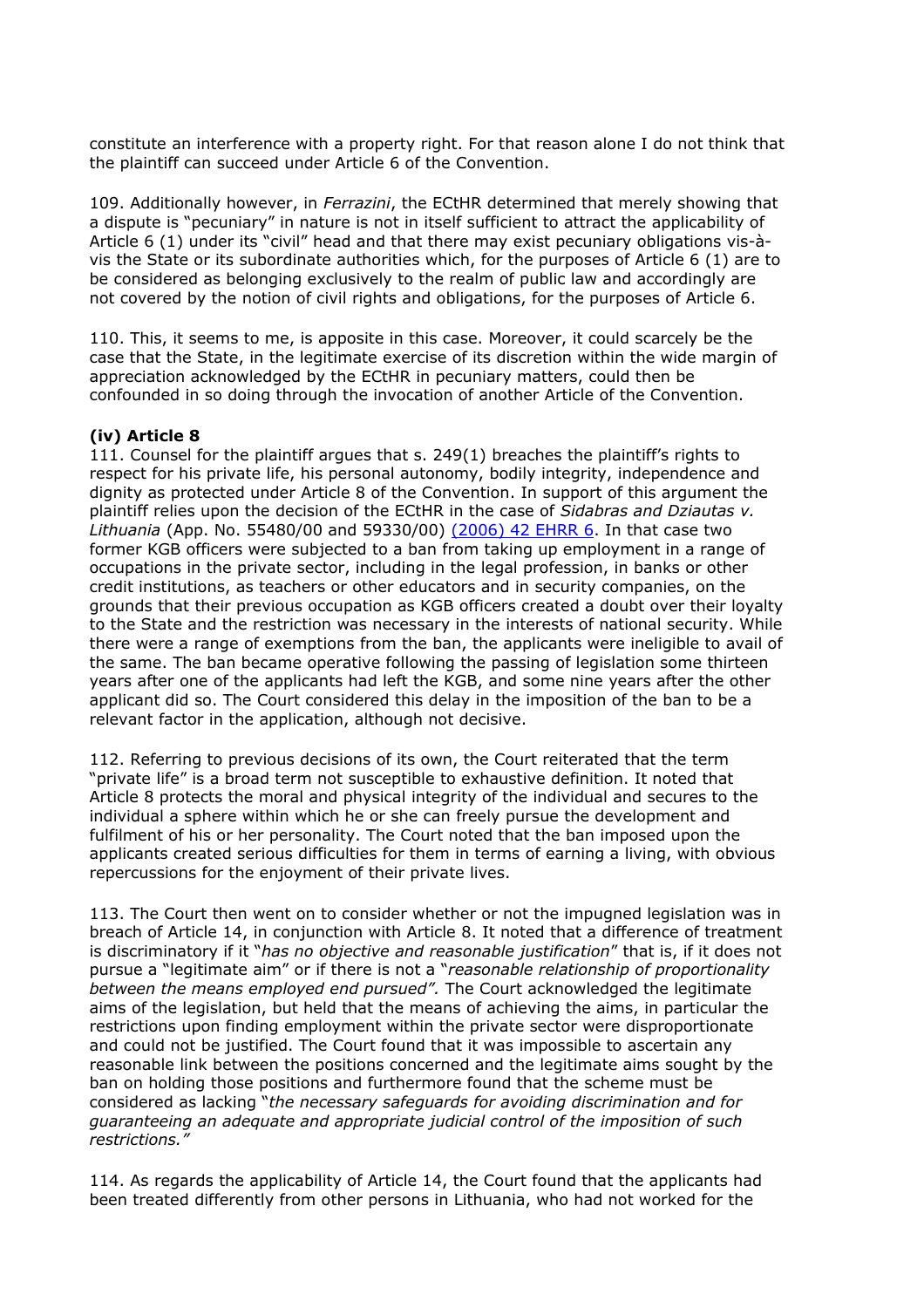KGB, and who as a result had no restrictions imposed on them in their choice of professional activities. The Court considered that to be the appropriate comparison for the purposes of Article 14. For these reasons, the Court found that there had been a violation of Article 14 of the Convention, when taken in conjunction with Article 8. By reason of this finding, the Court did not consider whether there had been a violation of Article 8 taken alone.

115. Since the plaintiff in these proceedings also claims a breach of Article 14 of the Convention, I will deal with that separately below. As regards the plaintiff's claim that his rights under Article 8 of the Convention have been breached, it seems to me that this argument depends upon the plaintiff establishing that he has a an antecedent property right in the SPC, and that as a result of the breach of that right, his rights under Article 8 of the Convention have been breached. The plaintiff has not purported to make the argument that the prison regime *simpliciter* operates in breach of his rights under article 8 of the Convention. His argument is that a disqualification from the SPC deprives him of certain comforts that help to make prison life more bearable and, more fundamentally in the case of clothing, deprives him of a choice of clothing which would serve to minimise the risk of his institutionalisation. But these arguments depend upon his establishing either a property right in the SPC or alternatively the deprivation of a pecuniary right of the kind described in *Andrejeva*, without objective and reasonable justification.

116. I have already found that there is no property right in the SPC and there is a reasonable and objective justification for s. 249(1) such as to entitle the defendants to disqualify the plaintiff from entitlement to receive SPC for the duration of his incarceration. That being the case the plaintiff cannot sustain a claim to a breach of his rights under Article 8 of the Convention.

# **(v) Article 14**

117. It is well established that Article 14 of the Convention has no independent existence and has effect solely in relation to the rights and freedoms safeguarded by other substantive provisions of the Convention and its protocols. Accordingly; the plaintiff invokes Article 14 in support of his claims as to other breaches of his rights under the Convention, Article 14 protects individuals in similar situations from being treated differently without justification in the enjoyment of their convention rights and freedoms.

118. In *Szrabjer* the impugned UK legislation also created a structure whereby contributors and their employers could, to an extent, contract out of the State Contributory Pension Scheme through participation in Occupational Pension Schemes. This legislation also provided for the suspension of payments to contributors during a period of imprisonment in the context of these schemes, but in that event, the payment could be made to one or more of the pensioners' dependants as the trustees of the scheme. The applicants argued that this difference in treatment amounted to discrimination and further argued that the suspension of the earnings related element of their pensions during imprisonment amounted to discrimination on the basis of their status as prisoners, all of which they claimed was contrary to Article 14 of the Convention, when taken together with Article 1 of Protocol No. 1.

119. The Commission held that Article 14 afforded protection against discrimination, that is treating differently, without an objective and reasonable justification, persons in "relevantly" similar situations and that the comparison between prisoners and nonprisoners was a comparison of two different factual situations and as such there was no discrimination under Article 14 of the Convention.

120. As regards the complaint that the applicants were treated less favourably than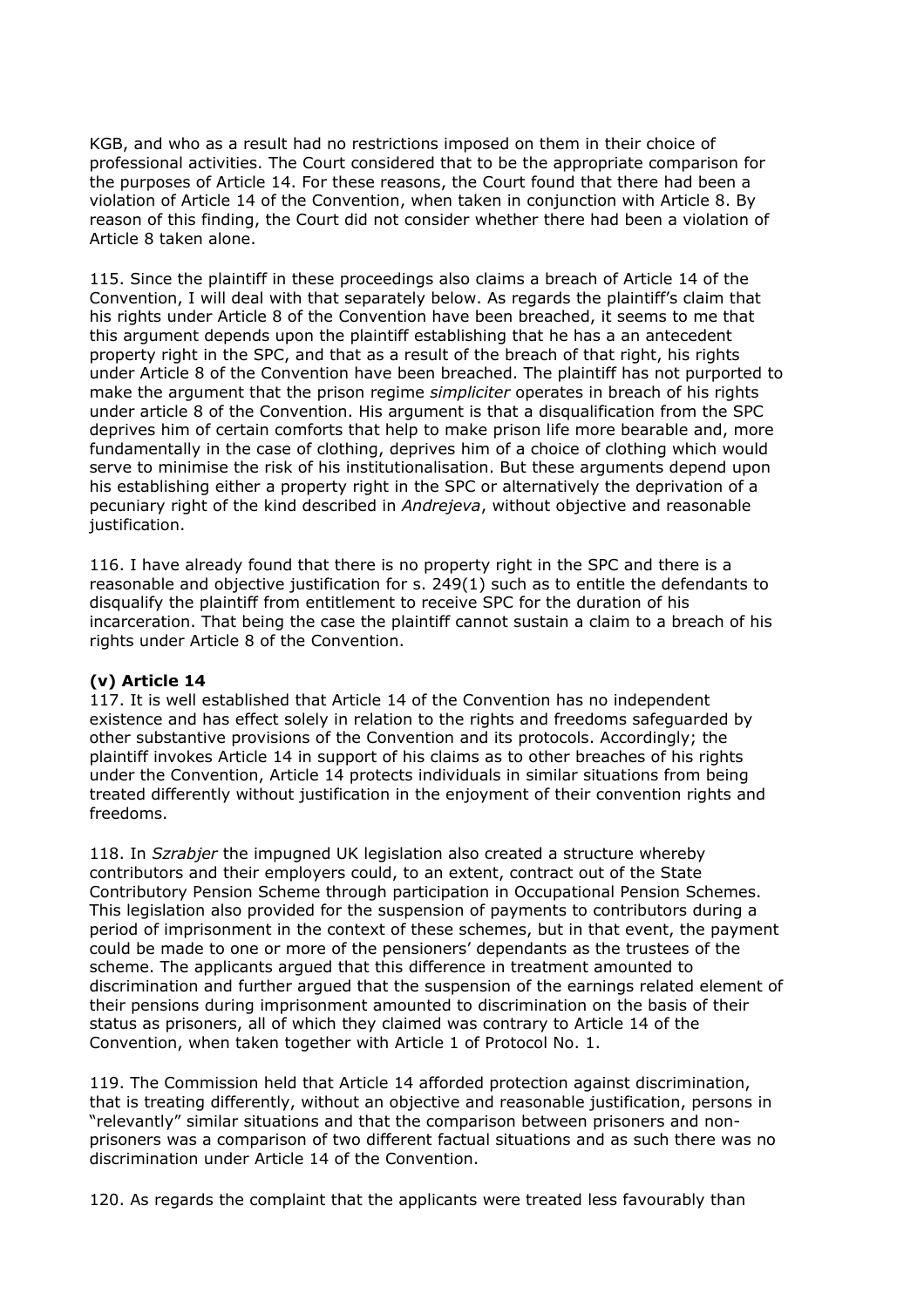other prisoners who had paid into a Occupational Pension Scheme, the Commission held that the fact such schemes in certain circumstances may have offered more advantageous conditions with regard to the suspension and returns to pensioners, could not constitute discrimination by the government against the applicants. The Commission noted that payments into occupational schemes by employees and employers would have varied between different occupational schemes, and thus, there could be no direct comparison with either the levels or the terms of the pension returns under the State scheme and occupational pension schemes. Accordingly, the Commission considered this element of the complaint to be a comparison between two different factual situations (each involving prisoners) that disclosed no discrimination under Article 14 of the Convention.

121. In *Sidabras and Dziautas* the Court found that the applicants were treated differently from other persons in Lithuania who had not worked for the KGB. In the case of *Thlimmenos v. Greece* (App. No 34369/97), [\(2001\) 31 EHRR 15](http://www.bailii.org/cgi-bin/redirect.cgi?path=/eu/cases/ECHR/2000/162.html) a case upon which the plaintiff also relies, the applicant advanced a claim that his rights under Article 14 of the Convention, taken in conjunction with Article 9 (which declares the right to freedom of thought, conscience and religion) had been breached by reason of a decree which had the effect of rendering ineligible for appointment as a chartered accountant a person who had been convicted of a serious crime. The applicant, a Jehovah witness, had been convicted of insubordination for having refused to wear a military uniform at a time of general mobilisation. The applicant refused to do so on the grounds that he was a conscientious/religious objector. In considering the application of Article 14 the Court said:-

> *"The Court has so far considered that the right under Article 14 not to be discriminated against in the enjoyment of the rights guaranteed under the Convention is violated when States treat differently persons in analogous situations without providing an objective and reasonable justification. However, the Court considers that this is not the only facet of the prohibition of discrimination in Article 14. The right not to be discriminated against in the enjoyment of the rights guaranteed under the Convention is also violated when States without an objective and reasonable justification fail to treat differently persons whose situations are significantly different."*

122. In the circumstances of the case, the Court held that Article 14 of the Convention was of relevance to the applicant's complaint and applied in that case in conjunction with Article 9 thereof. While accepting that States have a legitimate interest to exclude some offenders from the profession of chartered accountant, the Court considered that, unlike other convictions for serious criminal offences, a conviction for refusing, on religious or philosophical grounds, to wear the military uniform cannot imply any dishonesty or moral turpitude likely to undermine the offender's ability to exercise the profession. Excluding the applicant on the ground that he was an unfit person was not, therefore, justified. The defendant argued that persons who refused to serve their country must be appropriately punished. However, the Court noted that the applicant had served a prison sentence in respect of his refusal to wear the military uniform, and the Court concluded that imposing a further sanction upon the applicant was disproportionate to the aim of the legislation. The Court found therefore, that there was no objective and reasonable justification for not treating the applicant differently from others convicted of a serious crime. In failing to introduce appropriate exceptions to the rule barring persons from admission to the profession of chartered accountant, the State violated the applicant's rights under Article 9 of the Convention, and the Court concluded that there therefore had been a violation of Article 14 of the Convention taken in conjunction with Article 9.

123. In *Sidebras* the Court found that Article 14 applied because the applicant was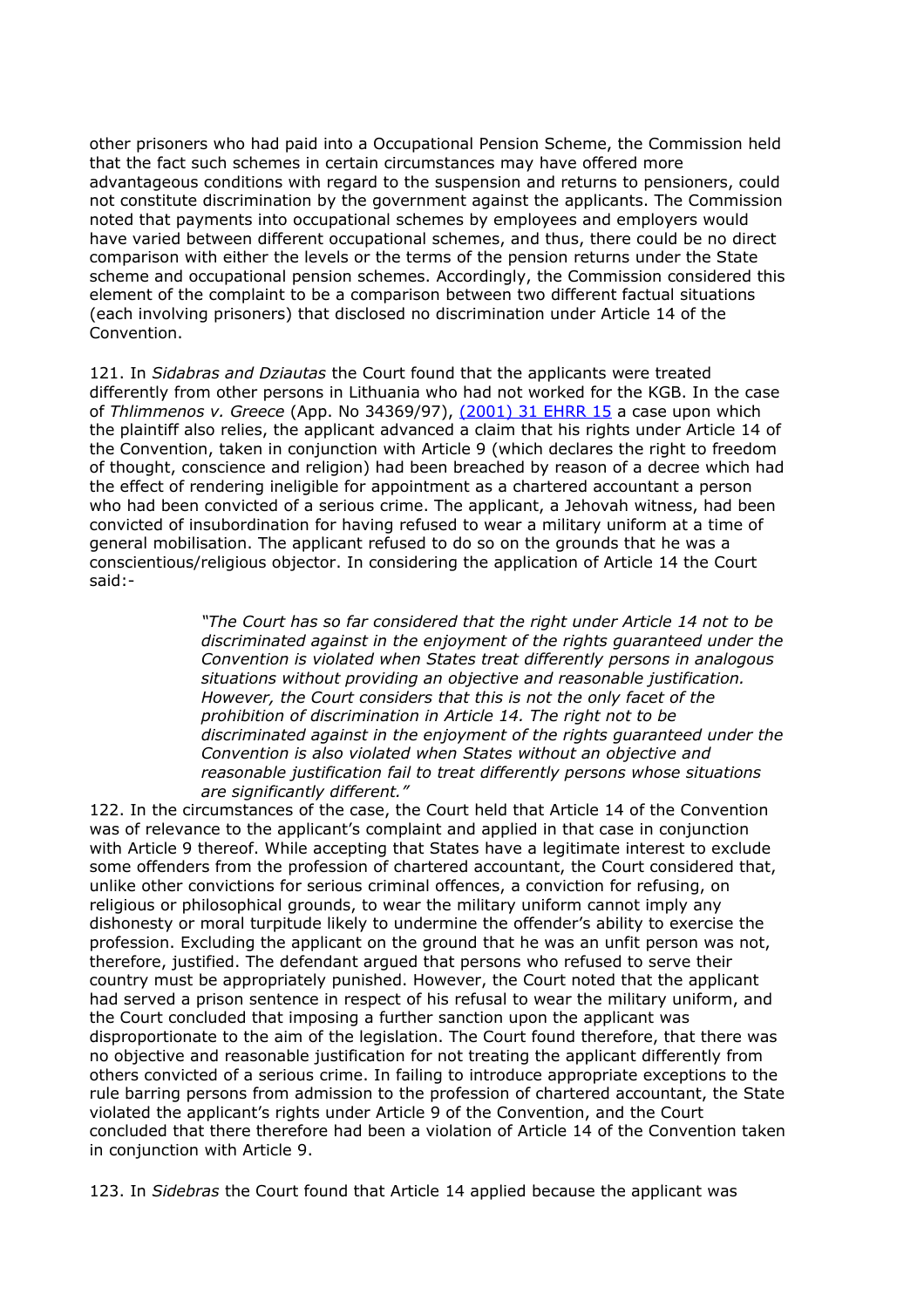treated differently to other Lithuanians; in Thlimmenos the Court found that Article 14 applied because the Court failed to introduce an exception to a rule that applied to the population generally.

124. In this case, the impugned provision applies to the population generally, and more specifically it applies to all persons who are entitled to receive the SPC. It applies to social welfare benefits generally, and not just the SPC. The plaintiff complains that it does not apply to those who have a private pension, other sources of income or a semistate pension, but as I have already held, this is not comparing like with like. No argument has been advanced, and it does not appear as though any could be made, as to why the plaintiff should be treated differently from the rest of the population as regard the application of s. 249(1). Moreover, if there has been any difference in treatment of the plaintiff with others in analogous situations ( and it follows from the above that I do not consider this to be so), this does not give rise to a breach of Article 14 in circumstances where there is a reasonable and objective justification for section 249(1). For these reasons, I do not consider that there has been any violation of the plaintiff's rights under Article 14, taken in conjunction with any other article of the Convention.

## **Article 1, Protocol Number 1**

125. The question as to whether or not the suspension of a State pension, due in a period of incarceration, violates rights under Article 1, Protocol No. 1 of the Convention was considered in *Szrabjer*. In that case the Commission concluded that such a measure was in the public interest because prisoners should not be in a position to accumulate a lump sum by reason of being paid a State pension, at a time when they are being maintained by the State. It is submitted on behalf of the plaintiff in these proceedings that *Szrabjer* has been overtaken by subsequent authorities of the ECtHR such as *Stec, Andrejeva* and *Stummer*. However, these cases do no more than establish that once a State legislates for payment of a welfare benefit, citizens who meet the eligibility criteria for that benefit have a pecuniary interest in the benefit that is protected by Article 1, Protocol 1 of the Convention. The eligibility requirements themselves must be reasonable and not arbitrary. But significantly, those authorities stop short of holding that a citizen has a property right in such benefits, arising by reason of contributions made and in the context of the claim made in these proceedings by the plaintiff, the conclusions reached in *Szrabjer* remain undisturbed.

## **European Prison Rules**

126. While submissions were made in relation to the legal effect of the European Prison Rules, it is unclear as to how it is alleged by the plaintiff that the plaintiff's conditions of detention are in violation of these rules. The closest the arguments on behalf of the plaintiff come to such an allegation is in effect made under the heading of personal autonomy.

## **Summary**

127. The plaintiff claims that he has a constitutionally protected property right to receive payment of the state pension contributory by reason of his having made the requisite number of PRSI contributions during his working years. He also claims that this same right is a property right protected by Article 1, Protocol 1 of the Convention. Analysis of authorities in this jurisdiction, the United States, the United Kingdom and the European Court of Human Rights demonstrates that in those jurisdictions, no such property right accrues. In my view it is no different in this jurisdiction. The right to receive payment of the SPC or indeed any other social welfare benefit is a statutory right only and is subject to such conditions as to eligibility as are laid down by the Oireachtas from time to time.

128. In both the Irish constitutional context and in the context of established convention law, the Oireachtas has a wide margin of appreciation in establishing criteria for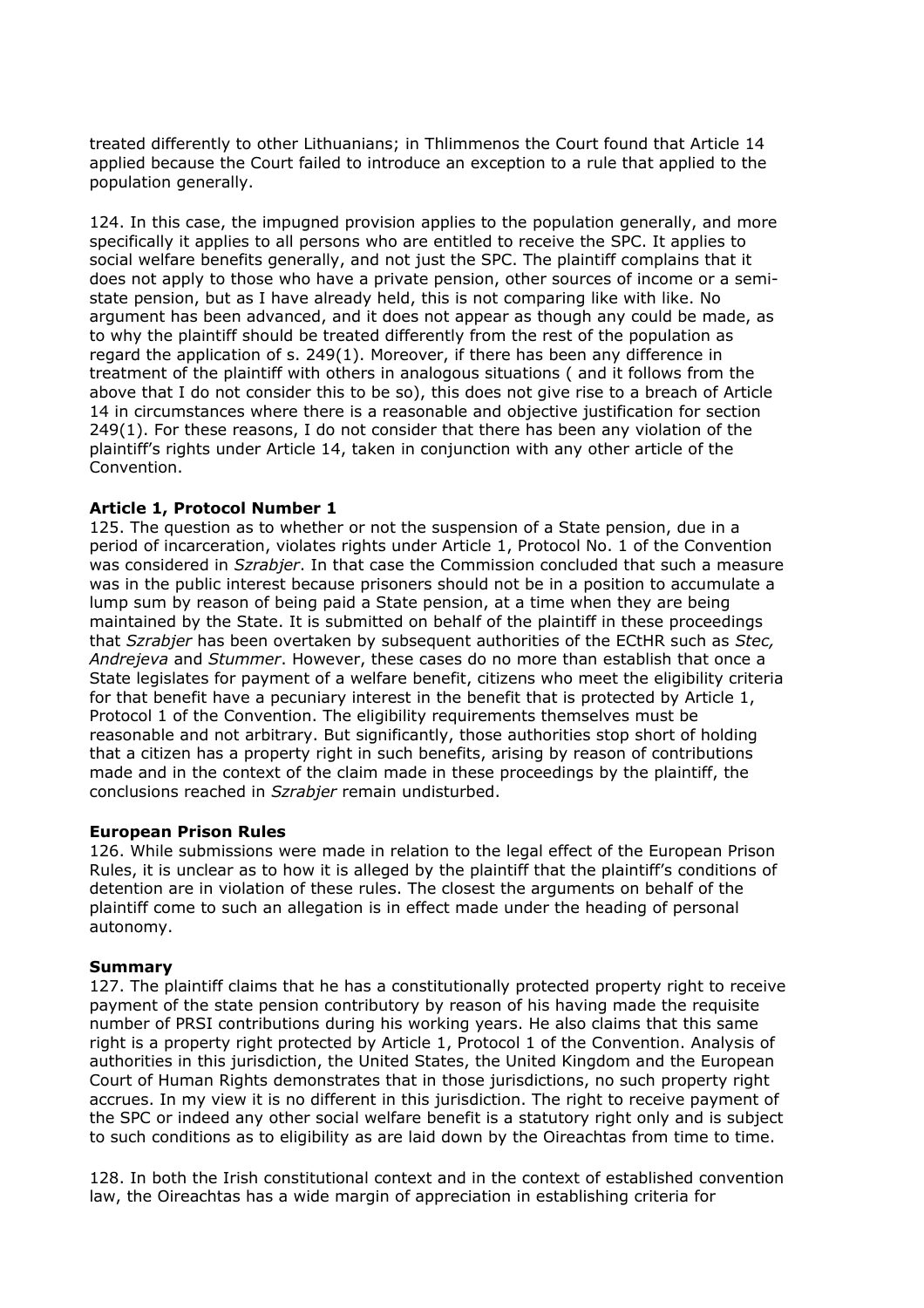eligibility of any social welfare benefit, but must ensure that such criteria are rational, objective and in pursuit of a legitimate aim, and that they are in no way arbitrary or discriminatory. The SPC forms part of what the defendants have referred to in their submissions as a scheme of single maintenance meaning that the State should not pay more than once for the maintenance of an individual. The purpose of the SPC is to maintain or to assist in the maintenance of an individual in his/her years of retirement. The fact that the benefit is not needs based is not relevant or determinative of the issues raised in these proceedings.

129. Section 249(1) does no more than suspend payment of the benefit in certain circumstances, including a period during which a person who is otherwise eligible to receive the benefit is maintained at the cost of the State while imprisoned. Since the purpose of the benefit in the first place is to assist in the maintenance of the individual, it is perfectly rational that the benefit should not be paid when that person is otherwise being maintained by the State. Moreover if the benefit were paid during a period of incarceration, a person would have the ability to accumulate a lump sum which he would not accumulate but for his incarceration. The section therefore has a rational and objective basis, and equivalent United Kingdom legislation has been acknowledged as such by the ECtHR.

130. The section is not punitive in its intent, and this is demonstrated by the fact that it applies also to persons who are resident outside of the jurisdiction as well as by the fact that payment of the benefit resumes upon release from prison. While deprivation of the benefit during imprisonment may have well adverse consequences, this does not mean that the section itself constitutes a punishment which may only be administered by a court. It is well established that convictions may have many indirect consequences and vary in the significance of their impact upon those convicted, but it does not follow that because a consequence for an individual is severe, that that consequence is a punishment.

131. Moreover, in considering the consequences of the disqualification of the plaintiff in these proceedings from entitlement to SPC, regard must be had to the costs that he would incur in maintaining himself, but for his imprisonment and when that cost is taken into consideration, it can be seen that the impact upon the plaintiff is reduced very significantly.

132. The plaintiff complains that s. 249(1) operates in a discriminatory manner, contrary to Article 40 of Bunreacht na hÉireann and Article 14 of the Convention. This complaint is made on the basis that the same measure does not apply to others who are in receipt of private pensions or other kinds of public pensions. This contention must fail for a number of reasons. Firstly, the comparison with others in receipt of private pensions or other types of public pension is a comparison of two different factual situations. The ECtHR has held repeatedly that Article 14 applies when States treat differently persons in analogous situations. There is a fundamental difference between a private pension or a public service pension payable in accordance with the terms of a public service superannuation scheme (such as in Lovett) and the SPC and so the comparison advanced by the plaintiff is one of two different factual situations that does not give rise to discrimination for the purposes of Article 14 of the Convention. In the context of Article 40.1 of Bunreacht na hÉireann, it has been held that when comparing the different treatment of persons, it is important not simply that the persons can be said to be similar or even the same in some respect, but they must be the same for the purposes in respect of which the comparison is made (*M.R. & D.R. (suing by their father and next friend O.R.) and others v. An T-Ard-Chláraitheoir*). In comparing himself to others in receipt of private pensions or other public service pensions, the plaintiff is not comparing like with like. Section 249(1) applies to all prisoners who otherwise meet the criteria for eligibility to the SPC, including those who may also be in receipt of private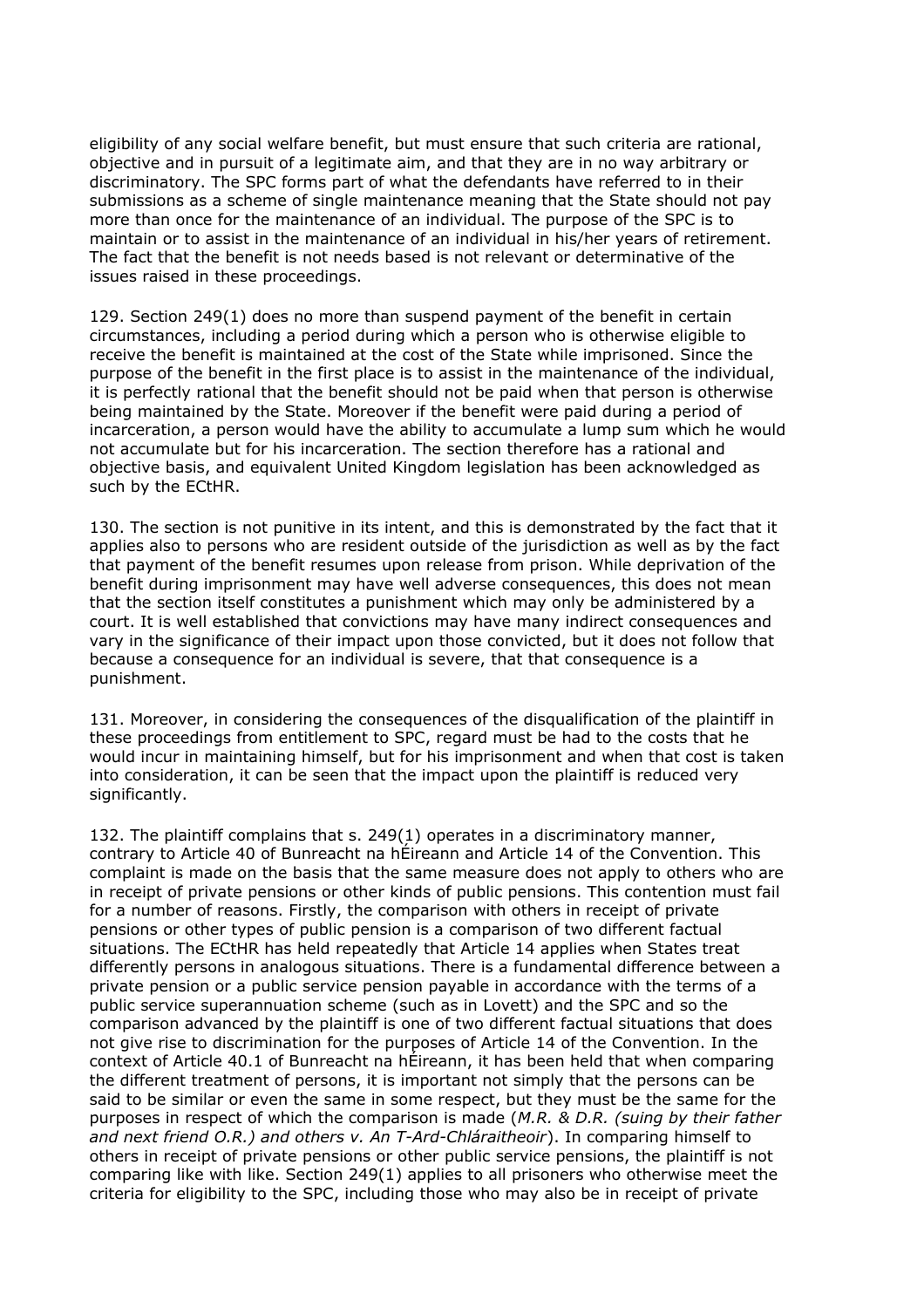pensions or other public service pensions. More than that, it applies to all social welfare benefits. For these reasons the section does not result in discrimination of the plaintiff's right to equal treatment under either the Constitution or the Convention.

133. The State has an express duty to protect as best it may the property rights of every citizen and it is well established that any interference with those rights must be in accordance with the exigencies of the common good and must be warranted by and proportionate to the objectives sought to be secured. All of that depends upon the existence of a property right in the first place, and since I have held that the plaintiff does not have a property right in the SPC, the need to analyse the section to see that it meets these criteria is limited. However, it is necessary to the extent that statutory provisions which disqualify persons from receiving benefits to which they would otherwise be entitled must be rational, objective and in pursuit of a legitimate objective. The objectives of avoiding double maintenance and the accumulation of a lump sum that would not be accumulated, but for a person's imprisonment (and the consequent maintenance of that person at the expense of the State) in my view meet those requirements..

134. The plaintiff claims that as a result of s. 249(1) he has been left destitute and that in turn this has resulted in a violation of his constitutional right to personal autonomy as well as his rights under articles 3 (freedom from degrading and humiliating treatment), 8 (respect for his private life, personal autonomy, bodily integrity, independence and dignity) of the Convention. But the plaintiff makes no complaint about the prison regime itself. While the plaintiff has established that by reason of his personal circumstances he is reliant exclusively upon the income that he receives from the prison authorities, and that he suffers a degree of frustration and hardship as a result, I am not satisfied that the complaints he makes are of a sufficiently serious nature to establish a violation of his right to personal autonomy.

135. As regards the other Convention arguments, I have found as a matter of fact that there has been no breach of the plaintiff's rights under Article 3 of the Convention as he is detained in a well run modern prison with good facilities and a high standard of care for inmates. In fact he does not appear to argue otherwise. In relation to the application of Article 8 of the Convention, while the ECtHR has established in its jurisprudence that Article 8 is broad in its application and may extend to measures which impact upon a person's ability to earn a living (because of the obvious repercussions for the enjoyment of one's private life), I do not think that it is of application in this instance because in my view in order to succeed with an argument under this heading he would have had to establish that he had a property right in the SPC in the first place, and since he had failed to do so, he must also fail with his arguments under Article 8.

136. For all of these reasons I dismiss the proceedings.

Counsel for the plaintiff: Eoghan Fitzsimons SC and Siobhan Phelan SC

Eamonn Coffee BL, instructed by MacGuill and Company Solicitors.

Counsel for the defendant: Eileen Barrington SC

Ciaran Toland BL, instructed by The Chief State Solicitors Office.